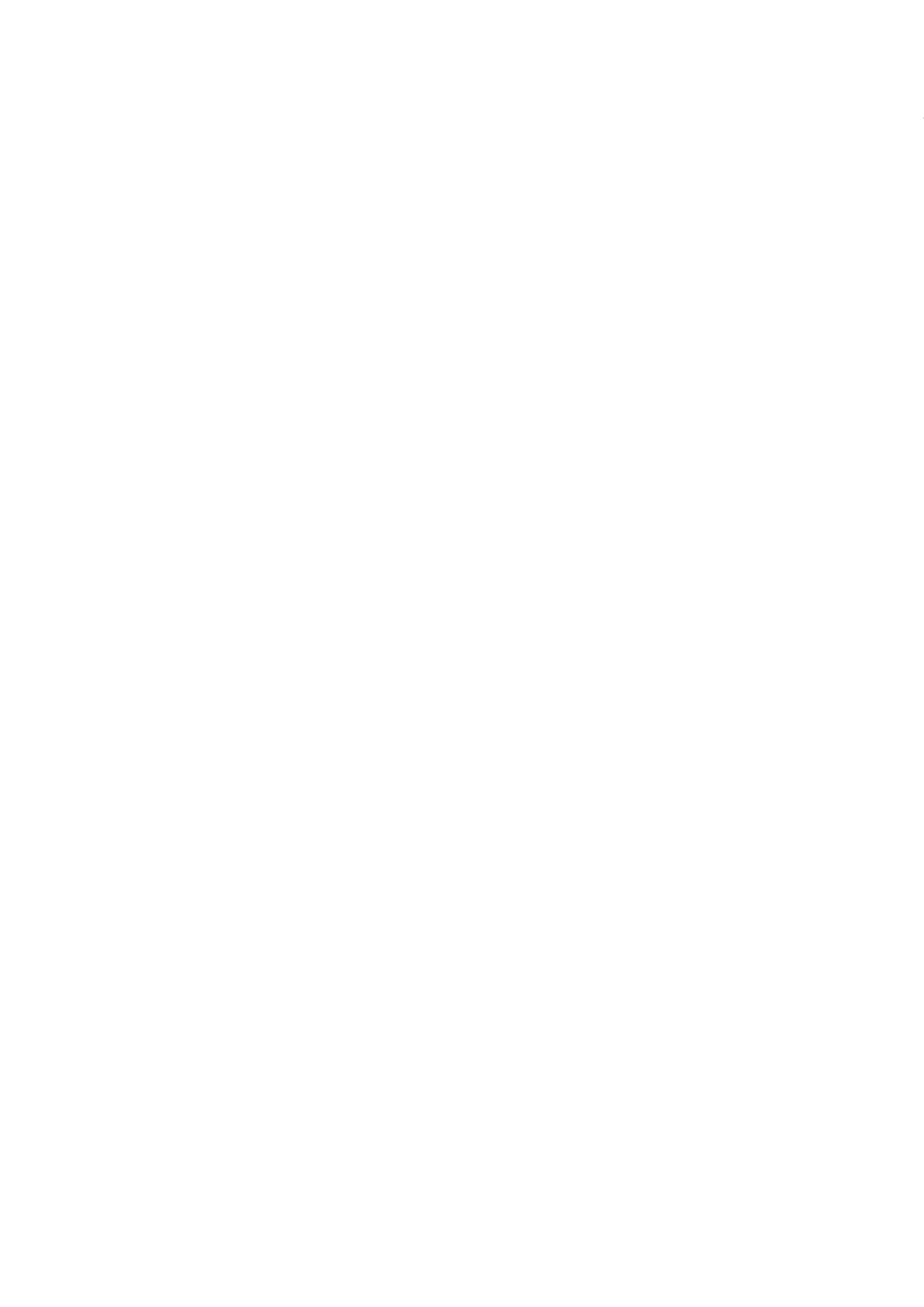### Acknowledgement

The development of this guideline was funded through the Sustainable Energy Industry Development Project (SEIDP). The World Bank, through Scaling Up Renewable Energy for Low-Income Countries (SREP) and the Small Island Developing States (SIDSDOCK), provided funding to the PPA as the Project Implementation Agency for the SEIDP. The guidelines have been developed by Global Sustainable Energy Solutions with the support of Dr Herbert Wade and reviewed by PPA and SEIAPI Technical Committees.









These guidelines have been developed for The Pacific Power Association (PPA) and the Sustainable Energy Industry Association of the Pacific Islands (SEIAPI).

They represent latest industry BEST PRACTICE for the Design, Selection and Installation of Hybrid Power Systems

© Copyright 2019

While all care has been taken to ensure this guideline is free from omission and error, no responsibility can be taken for the use of this information in the design, selection and installation of hybrid (PV and fuelled generator) power system.

Cover Photos: Inverters courtesy of CBS Power Solutions (Fiji); Batteries and Generator/fuel tank courtesy of Clay Energy (Fiji)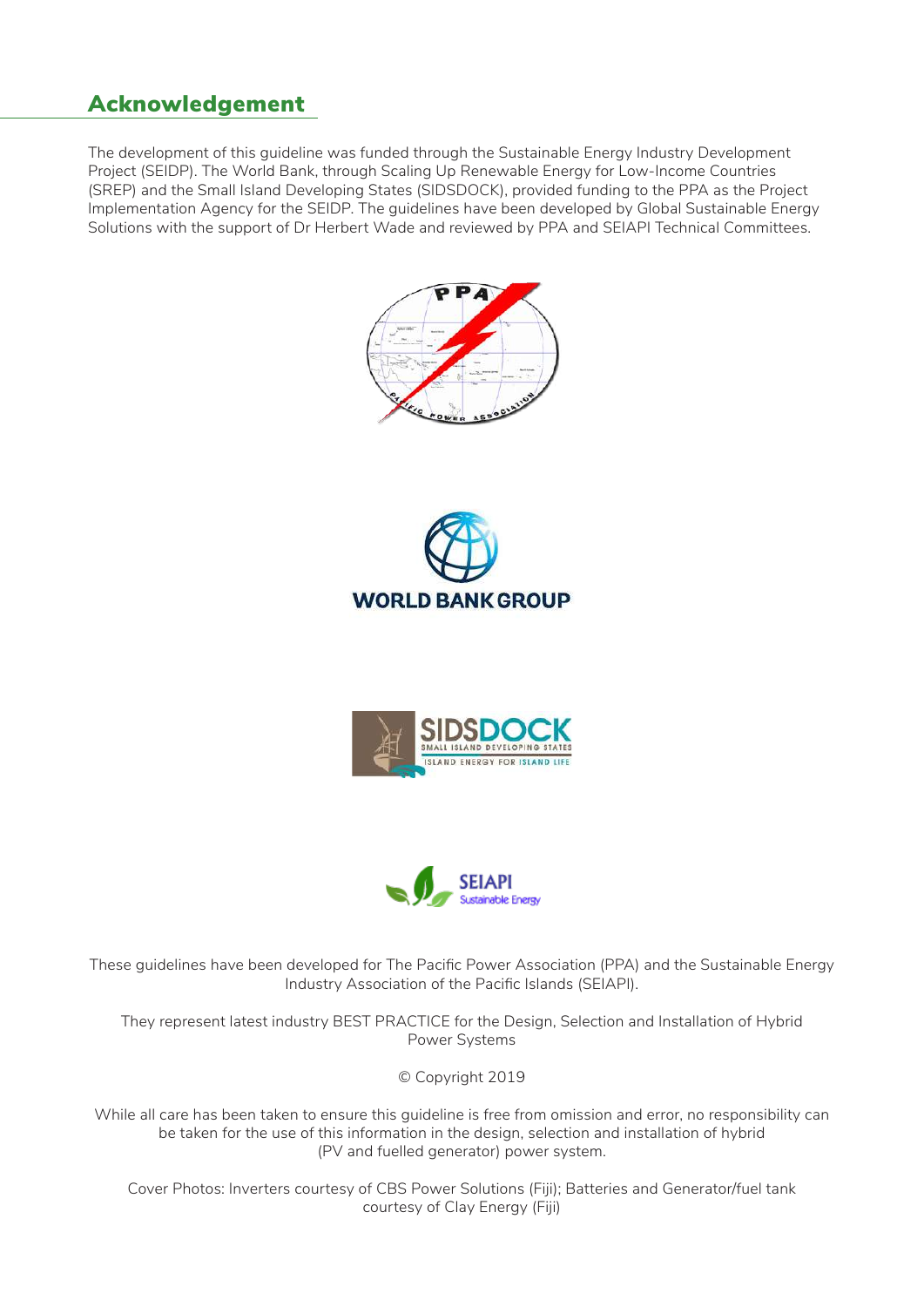# **Table of Contents**

| 12.2 Sizing the Solar Array and Associated Solar Controllers and PV Inverters              | 24 |
|--------------------------------------------------------------------------------------------|----|
|                                                                                            |    |
|                                                                                            |    |
|                                                                                            |    |
|                                                                                            |    |
| 12.3.1 Generator Required due to Excess Loads or Extended Cloudy Weather  28               |    |
| 12.3.2 Generator Required due to PV Array sized for Yearly Average Irradiation 30          |    |
|                                                                                            |    |
| 13.1 Determining the Proportion of Daily Energy Being Provided by the Different Sources 32 |    |
|                                                                                            |    |
|                                                                                            |    |
|                                                                                            |    |
|                                                                                            |    |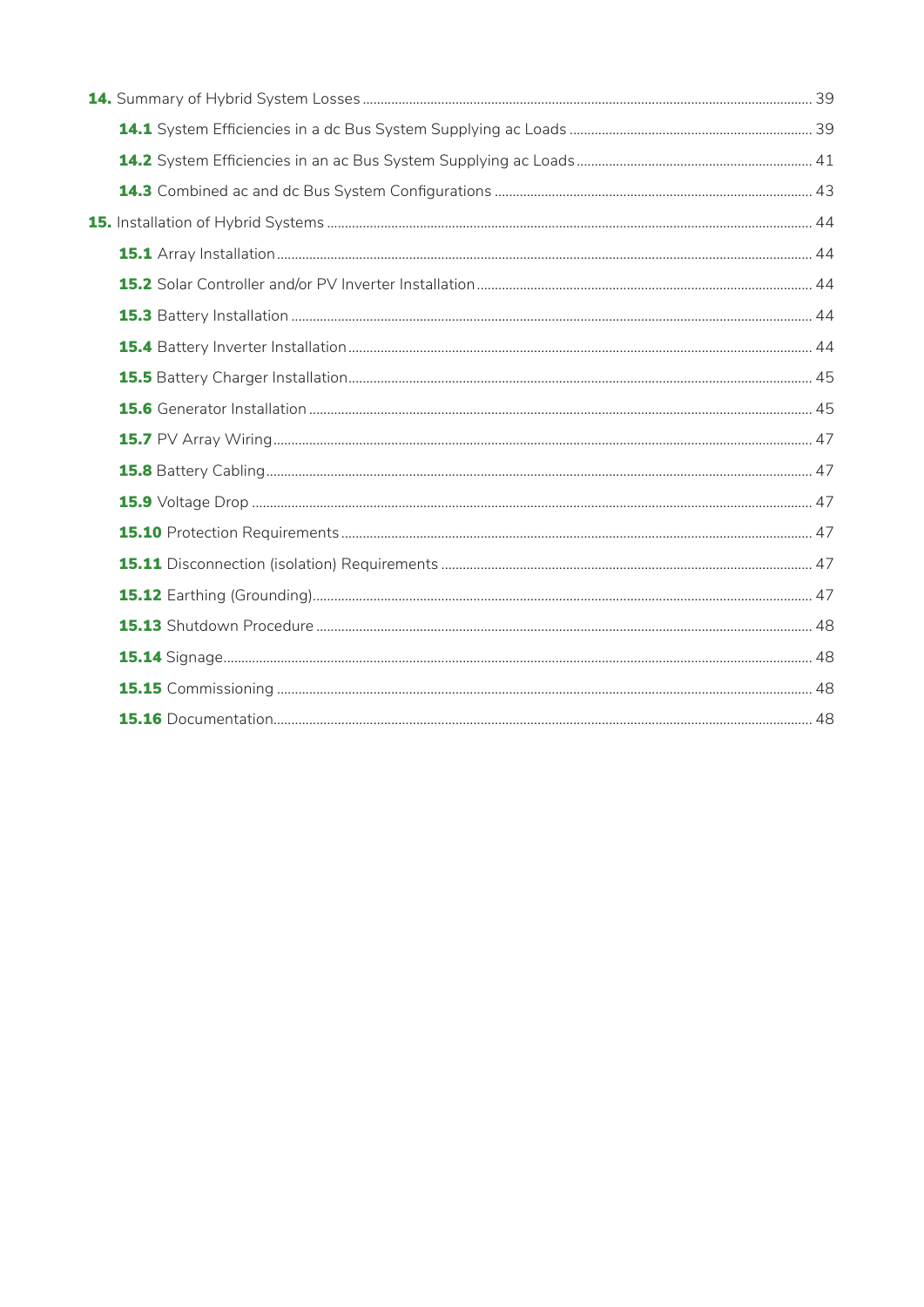# List of Figures

| Figure 5: PV inverter and battery Inverters for a hybrid system (Source: IT Power Australia) 4   |  |
|--------------------------------------------------------------------------------------------------|--|
|                                                                                                  |  |
| Figure 7: Fuelled generator connected to both the battery (via a battery charger) and the grid   |  |
| Figure 8: Fuelled generator connected to an inverter/charger or an interactive dc inverter       |  |
| Figure 9: Generator connected to an ac bus interactive inverter connecting to an ac bus system 8 |  |
| Figure 10: ac bus system with multiple inverters connected to a cluster controller with the      |  |
|                                                                                                  |  |
|                                                                                                  |  |
|                                                                                                  |  |
|                                                                                                  |  |
|                                                                                                  |  |
|                                                                                                  |  |
|                                                                                                  |  |
|                                                                                                  |  |
| Figure 19: System Losses in a dc bus configured hybrid system-excluding cable losses 39          |  |
| Figure 20: System Losses in an ac bus configured hybrid system-excluding cable losses 41         |  |
|                                                                                                  |  |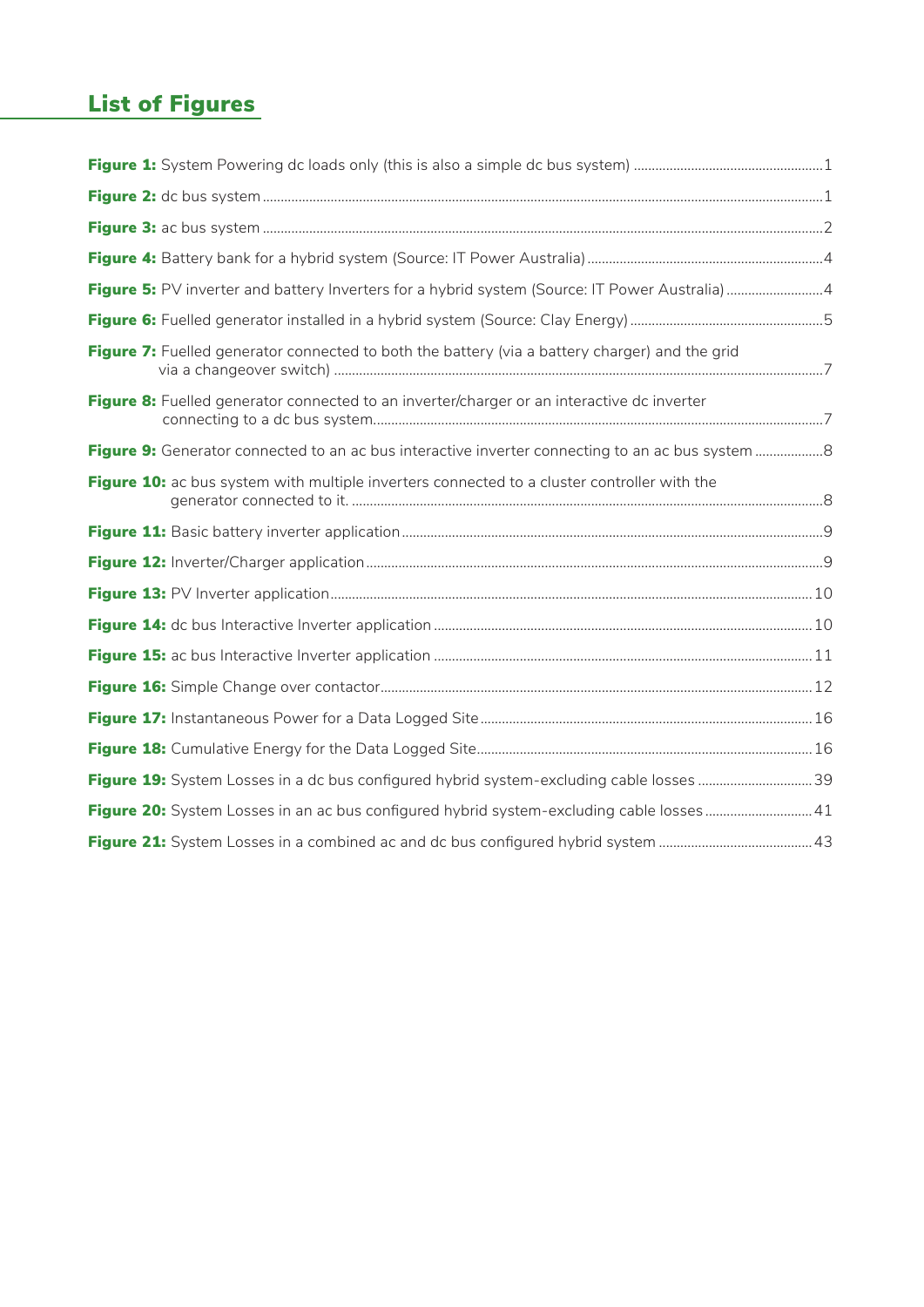# List of Tables

# List of Abbreviations

| Ah          | Amp-hour                              |
|-------------|---------------------------------------|
| <b>BMS</b>  | <b>Battery Management System</b>      |
| kWh         | Kilowatt-hour                         |
| LED         | Light-emitting diode                  |
| <b>LPG</b>  | Liquefied petroleum gas               |
| IP          | Ingress Protection                    |
| <b>MPPT</b> | Maximum power point tracker           |
| <b>PSH</b>  | Peak sun hour                         |
| PV          | Photovoltaic                          |
| <b>PWM</b>  | Pulse width modulation                |
| <b>RPM</b>  | Revolutions per minute                |
| VA          | Volt-Amps, a unit of apparent power   |
| Wp          | Watts-peak (also known as peak-Watts) |
| Wh          | Watt-hour                             |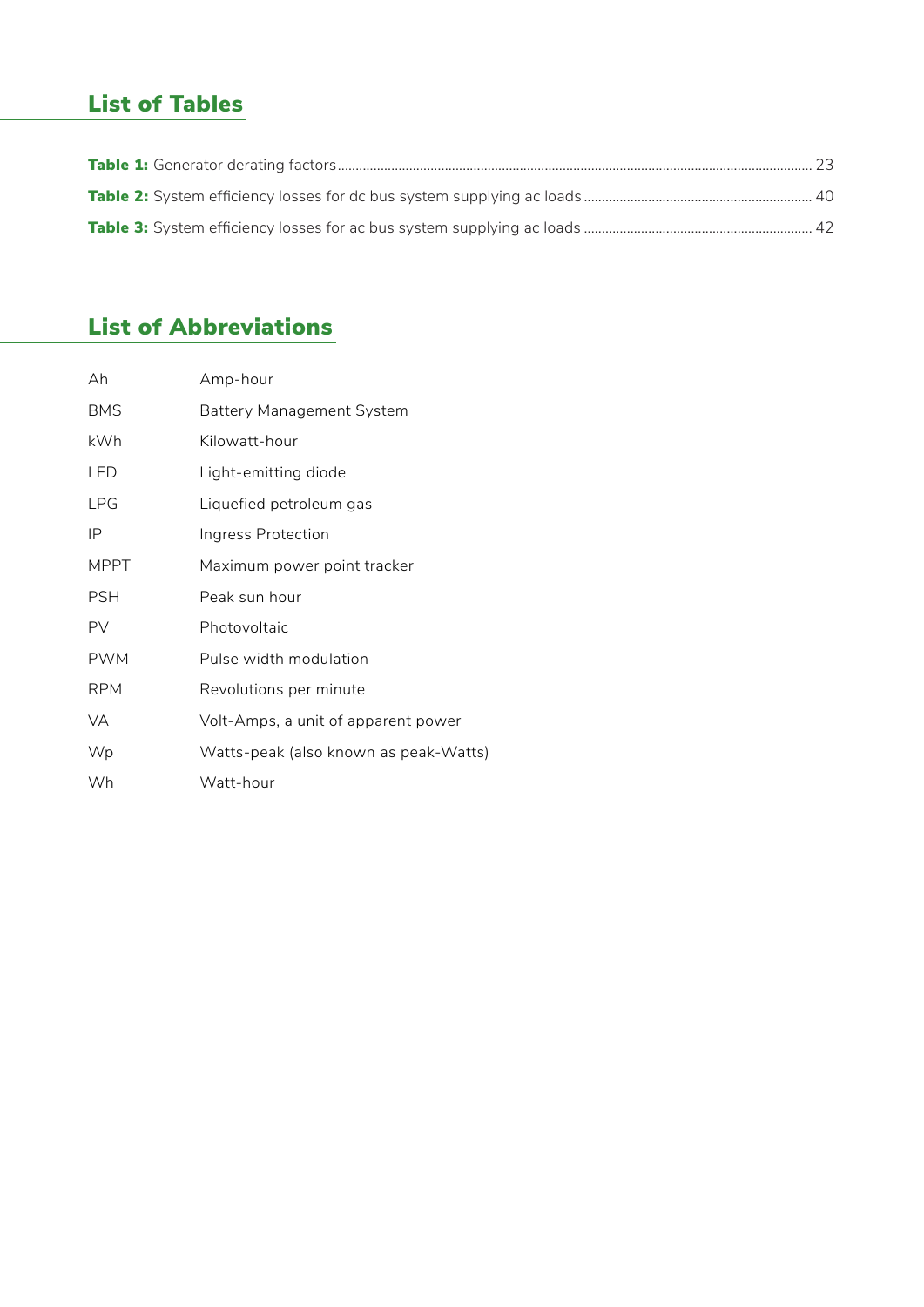## 1. Introduction

This guideline provides the minimum knowledge required when designing and installing a PV/Fuelled Generator based hybrid power system. Some Hybrid systems will also include wind generators; these have not been included in this guideline but when installed they can help reduce the need and/or time required for operating the fuelled generator.

This guideline is to be read in conjunction with the two guidelines:

- Off-grid PV Power System Design Guidelines
- Off-grid PV Power System Installation Guidelines

Those two guidelines describe how to design and install:

- 1. Systems that provide dc loads only as seen in Figure 1.
- 2. Systems that include one or more inverters providing ac power to all loads can be provided as either:
	- a. dc bus systems as in Figure 2 or
	- b. ac bus systems as in Figure 3. (See Note 1)



*Figure 1: System Powering dc loads only (this is also a simple dc bus system)*



*Figure 2: dc bus system*

**Note 1.** IEC standards use a.c and d.c. for abbreviating alternating and direct current while the NEC uses ac and dc. This guideline uses ac and dc.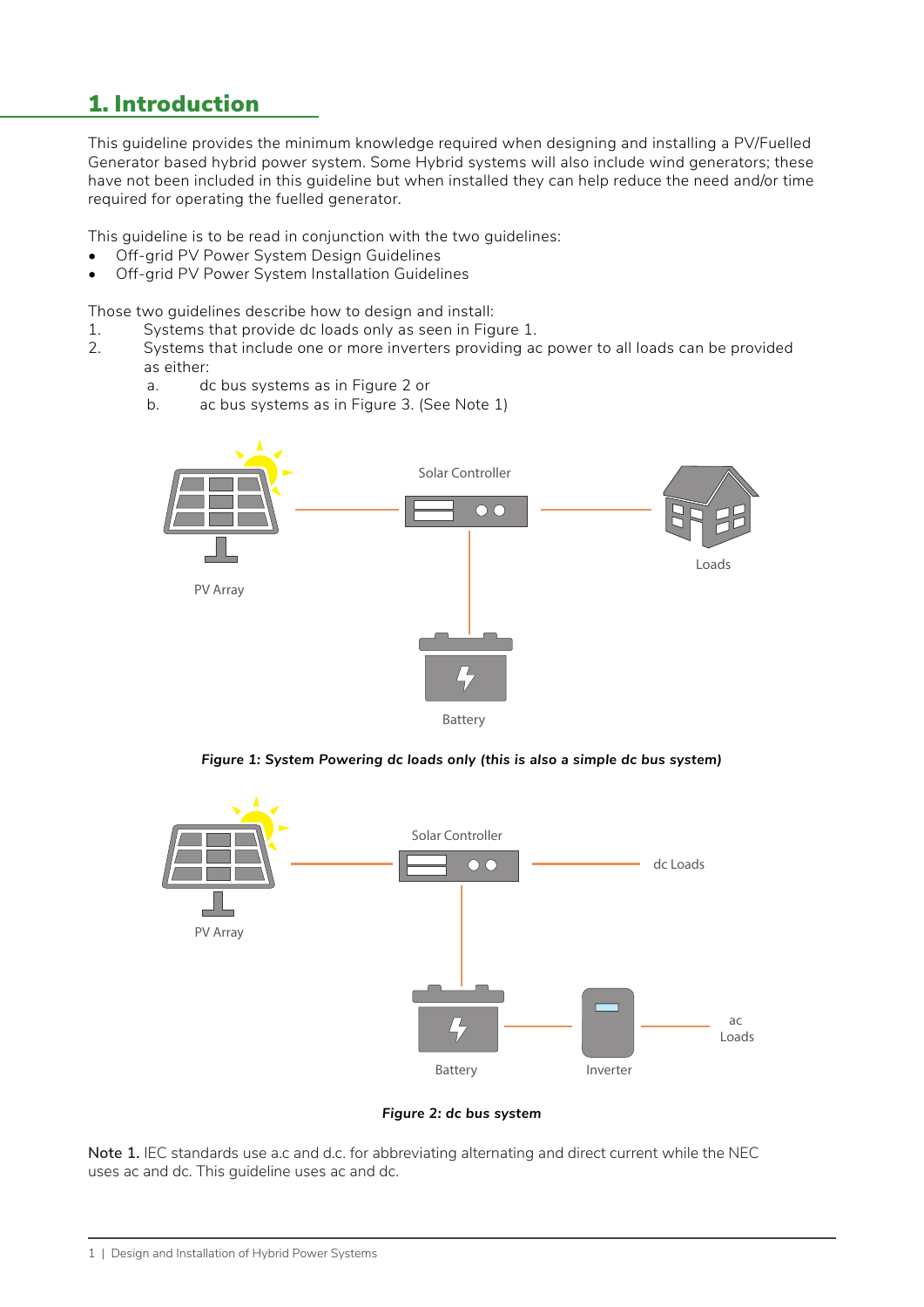

*Figure* **3***: ac bus system*

A PV fuelled generator hybrid system interconnects a fuelled generator to either the dc bus system shown in figure 2 or the ac bus system as shown in figure 3. The various configurations are shown in Section 2.

**Note:** For this guideline the word hybrid will mean that the system includes a PV generator and a fuelled generator. The fuelled generator may use diesel, liquefied petroleum gas (LPG), biogas or some other fuel source for the motor/engine. For convenience this document will just use the term "hybrid system".

The Off-grid PV Power System Design Guidelines details how to:

- Complete a load assessment form.
- Determine the daily energy requirement for sizing the capacity of the PV generator and the battery.
- Determine the battery capacity based on maximum depth of discharge, days of autonomy, demand and surge currents and charging current.
- Determine the minimum required true power (VA) rating of the inverter from the load assessment.
- Determine the irradiation for the site and the tilt/orientation of the array.
- Select the worst month in the year in relation to available irradiation and energy required by the load.
- Determine the rating of the array in Watts peak  $(W<sub>n</sub>)$  to meet the required daily energy demand (load) for:
	- dc bus system using a switching or Pulse Width Modulation (PWM) type controller
	- dc bus system using a Maximum Power Point Tracking (MPPT) controller.
	- ac bus systems

Some systems can be a combination of ac bus and dc bus systems where part of the array is connected through a solar controller to the battery and part of the array is connected to the ac side via an interactive PV inverter. This configuration is typically used when the battery charger feature inside the ac bus interactive inverter is not able to provide an effective equalisation charge of the battery or does not have the charging current capacity to charge the battery as rapidly as is needed.

The Off-grid PV Power System Design Guideline contains the basic formulas for dc only, dc bus and ac bus systems. It does not include systems that combine the ac bus and dc bus systems, however there is sufficient information for a designer to design that type of system.

A fuelled generator in a hybrid system may be used as:

- a back-up for periods of bad weather or when there are low levels of irradiation for a few days; or
- a key part of the system that is operated daily to meet some of the daily energy requirements.

This guideline has one section for sizing the components of a hybrid system where the fuelled generator is being used as a backup to provide power when there is insufficient energy available from the PV installation and battery and another section for sizing the components where the generator is being used on a daily basis to always power some of the load.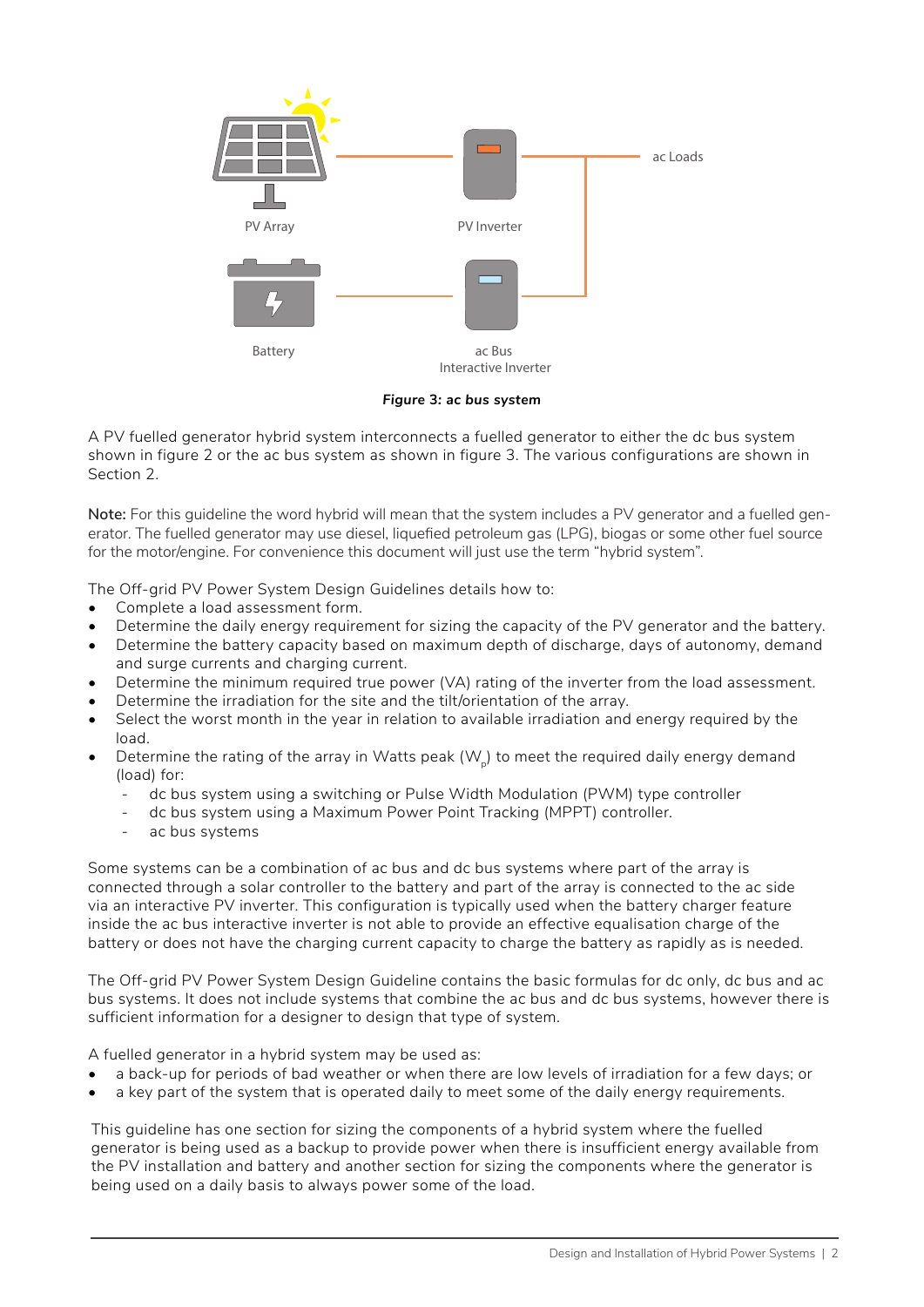This guideline, Hybrid Power Systems, builds on the information in the Off-grid PV Power Systems Design Guideline and details how to:

- Use a data logger to obtain hourly load data. (Section 5)
- Use hourly load data to determine the load energy (see section 13.1) that will be supplied by:
	- The fuelled generator, if operating daily.
		- The PV array directly and by the batteries using the charge provided by the PV Array and/or the batteries using the charge provided by the fuelled generator.
- Determine the capacity rating in kilovolt-amp (kVA) for the fuelled generator. (Section 11).
- Determine the battery capacity, in amp hour (Ah) or kilowatt-hour (kWh) based on the energy that must be supplied by the battery along with maximum depth of discharge, days of autonomy, demand and surge currents and charging current required. (Section 12.1 and 13.3 but similar to that in the Off-grid PV Power System Design Guideline)
- Determine the minimum required true power, or volt-amp (VA) rating, of the battery inverter using a load assessment form (similar to that in the Off-grid PV Power System Design Guideline) or the hourly load profile. (Section 9)
- Determine whether the rating of the battery inverter changes when it is an inverter/charger or interactive inverter charger using the generator and/or PV array powering a PV inverter. (Section 9)
- Determine the rating of the battery charger if supplied as a separate component and not included in the battery inverter. (Section 10)
- Determine the size of the array based on the load energy that the array needs to provide (similar to the approach used in the Off-grid PV Power System Design Guidelines) and the selected irradiation value – also similar to that in the Off-grid PV Power System Design Guidelines. (Sections 12.2 and 13.5)
- Determine the operational hours of operation for the fuelled generator if the PV array does not provide all the daily load energy during the months having the lowest irradiation values. (Section 12.3)

This guideline does not determine the rating of the solar controller (switched/PWM or MPPT), nor the PV Inverter. These are detailed in the Off-grid PV Power System Design Guideline. (Refer to Part 1) Sections 19,20 and Part 2 Section 25 in the Off-grid PV Power Systems Design Guideline)

The Off-grid PV Power System Installation Guidelines details how to install the:

- PV array
- Battery bank
- Solar controllers
- PV Inverters
- Battery Inverters and
- All the associated cabling, isolation and protection equipment.

The installation of this equipment does not change in the installation of a hybrid system. However, for a hybrid system, the size in relation to power ratings and energy ratings of the inverter and battery systems will often be larger than an off-grid system or there will be a larger number of each type of equipment as can be seen in Figures 4 and 5.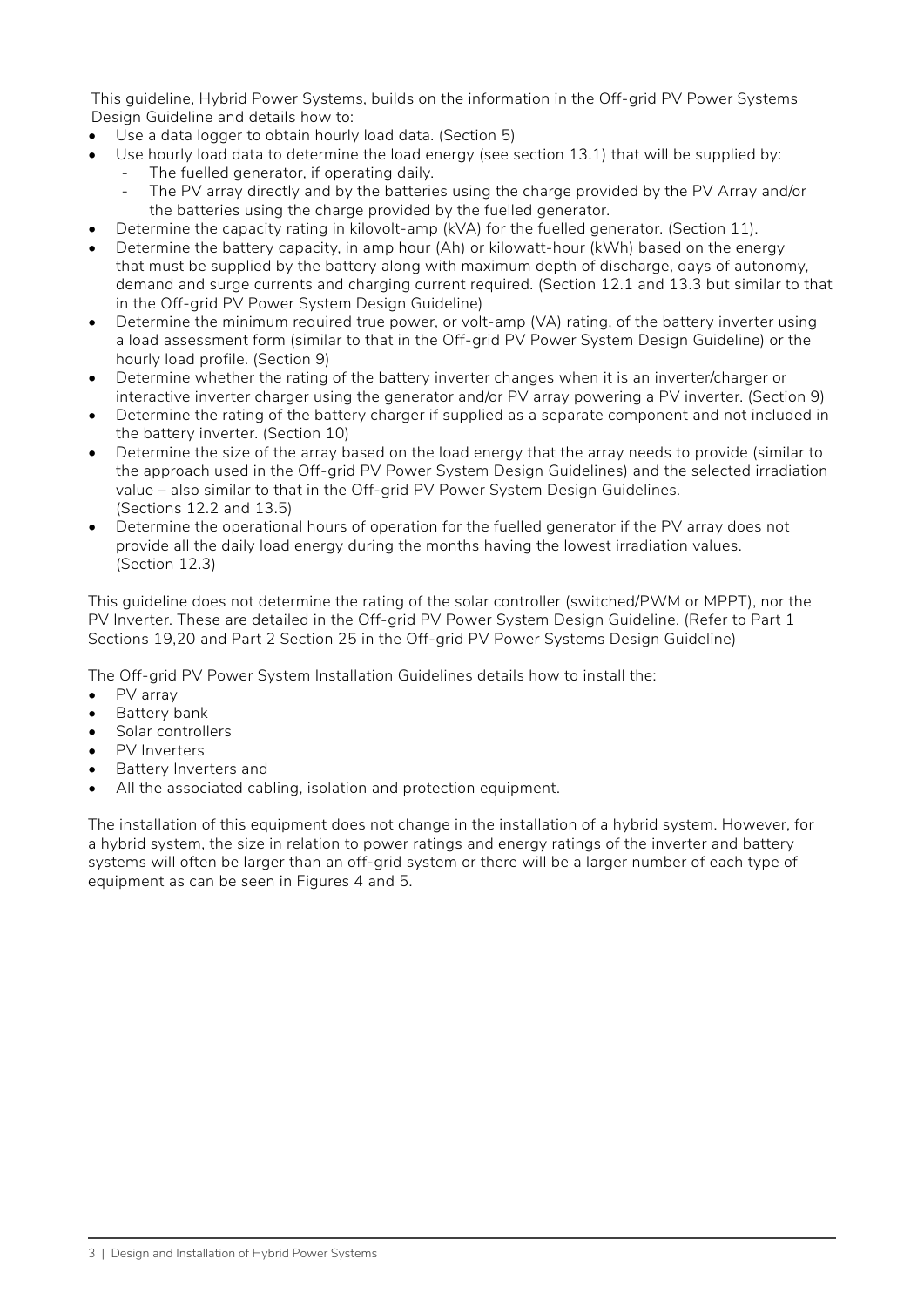

*Figure 4: Battery bank for a hybrid system (Source: Simon Troman)*



*Figure 5: PV inverter and battery Inverters for a hybrid system (Source: Simon Troman)*

This guideline covering hybrid power systems, builds on the information in the Off-grid PV Power System Installation Guideline and details how to size and install:

- A fuelled generator; and
- All the associated cabling, isolation and protection equipment required for the generator.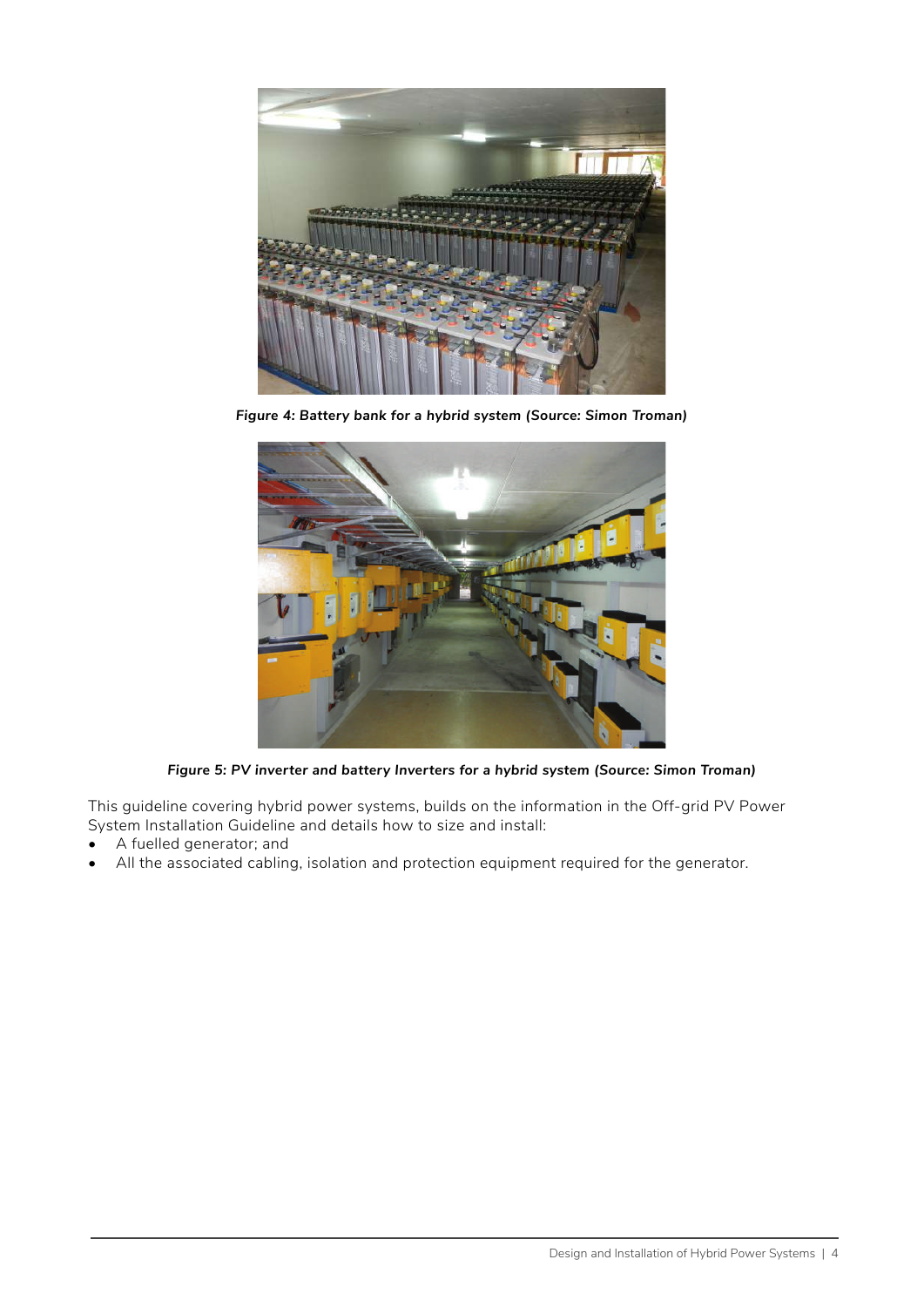

*Figure 6: Fuelled generator installed in a hybrid system (Source: Clay Energy)*

## 2. Standards Relevant to Designing Hybrid Systems

System designs should follow any standards that are typically applied in the country or region where the solar installation will occur. The following are the relevant standards in Australia, New Zealand and the USA. They are listed because most Pacific island countries and territories follow these standards though often with modifications as needed to fit local conditions. The standards are often updated and amended so the latest version should always be applied.

In Australia and New Zealand, the relevant standards include:

- AS/NZS 1170 Structural Design Action Set
- AS/NZS 1768 Lightning Protection.
- AS/NZS 3000 Wiring Rules.
- AS/NZS 3008 Electrical Installations Selection of Cables.
- AS/NZS 4086 Secondary Batteries for use with stand-alone power systems (Note this will soon be superseded by AS/NZS 5139 Electrical installations— Safety of battery systems for use with power conversion equipment)
- AS/NZS 4509 Stand-alone power systems
- AS/NZS 5033 Installation and safety requirements for PV Arrays.
- AS 2676 Guide to the installation, maintenance, testing and replacement of secondary batteries in building
- AS 3011 Electrical Installations- Secondary batteries installed in buildings.
- AS 3598 Energy audits
- IEC 61215 Terrestrial photovoltaic (PV) modules Design qualification and type approval
	- ȍ IEC 61215-1 Part 1: Test requirements
		- ȍ IEC 61215-1-1 Part 1-1: Special requirements for testing of crystalline silicon photovoltaic (PV) modules
		- ȍ IEC 61215-1-2 Part 1-2: Special requirements for testing of thin-film Cadmium Telluride (CdTe) based photovoltaic (PV) modules
		- ȍ IEC 61215-1-3 Part 1-3: Special requirements for testing of thin-film amorphous silicon based photovoltaic (PV) modules
		- ȍ IEC 61215-1-4 Part 1-4: Special requirements for testing of thin-film Cu (In,GA) (S,Se)<sub>2</sub> based photovoltaic (PV) modules<br>
		o IEC 61215-2 Part 2: Test Procedures
		-
	- Part 2: Test Procedures IEC 61730 Photovoltaic (PV) module safety qualification.
		- ȍ IEC 61730-1 Part 1: Requirements for construction.
			- ȍ IEC 61730-2 Part 2: Requirements for testing.
- IEC 62109 Safety of power converter for use in photovoltaic power systems.
	- ȍ IEC 62109-1 Part 1: General requirements.
	- ȍ IEC 62109-2 Part 2: Particular requirements for inverters.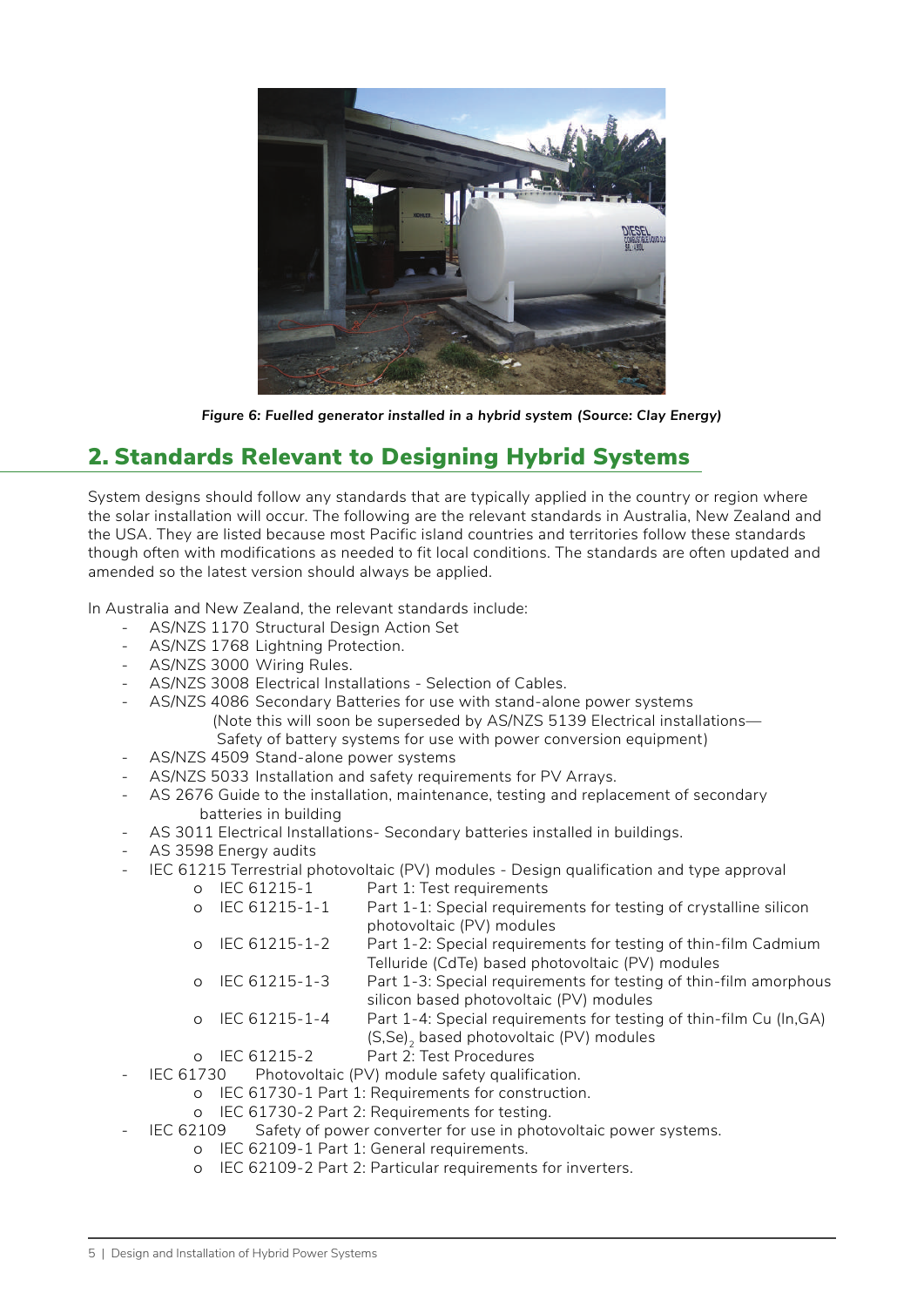In USA the relevant codes and standards include:

- Electrical Codes-National Electrical Code and NFPA 70:
	- ȍ Article 690: Solar Photovoltaic Systems.
	- ȍ Article 706: Energy storage Systems
	- ȍ Article 710: Stand-alone systems
- Building Codes ICC, ASCE 7.
- IEEE 1547 Standard for Interconnecting Distributed Resources with Electric Power Systems.
- UL 1703 Flat Plate Photovoltaic Modules and Panels.<br>- UL 1741 Standard for Inverters, converters, Controlle
- UL 1741 Standard for Inverters, converters, Controllers and Interconnection System Equipment for use with Distributed Energy Resources.
- UL 2703 Standard for Mounting Systems, Mounting Devices, Clamping/Retention Devices, and Ground Lugs for Use with Flat-Plate Photovoltaic Modules and Panels.
- UL 62109 Standard for Safety of Power Converters for Use in Photovoltaic Power Systems.
- UL (IEC) 61215 Crystalline silicon terrestrial photovoltaic (PV) modules—Design qualification and type approval.
- UL (IEC) 61646 Thin-film terrestrial photovoltaic (PV) modules—Design qualification and type approval.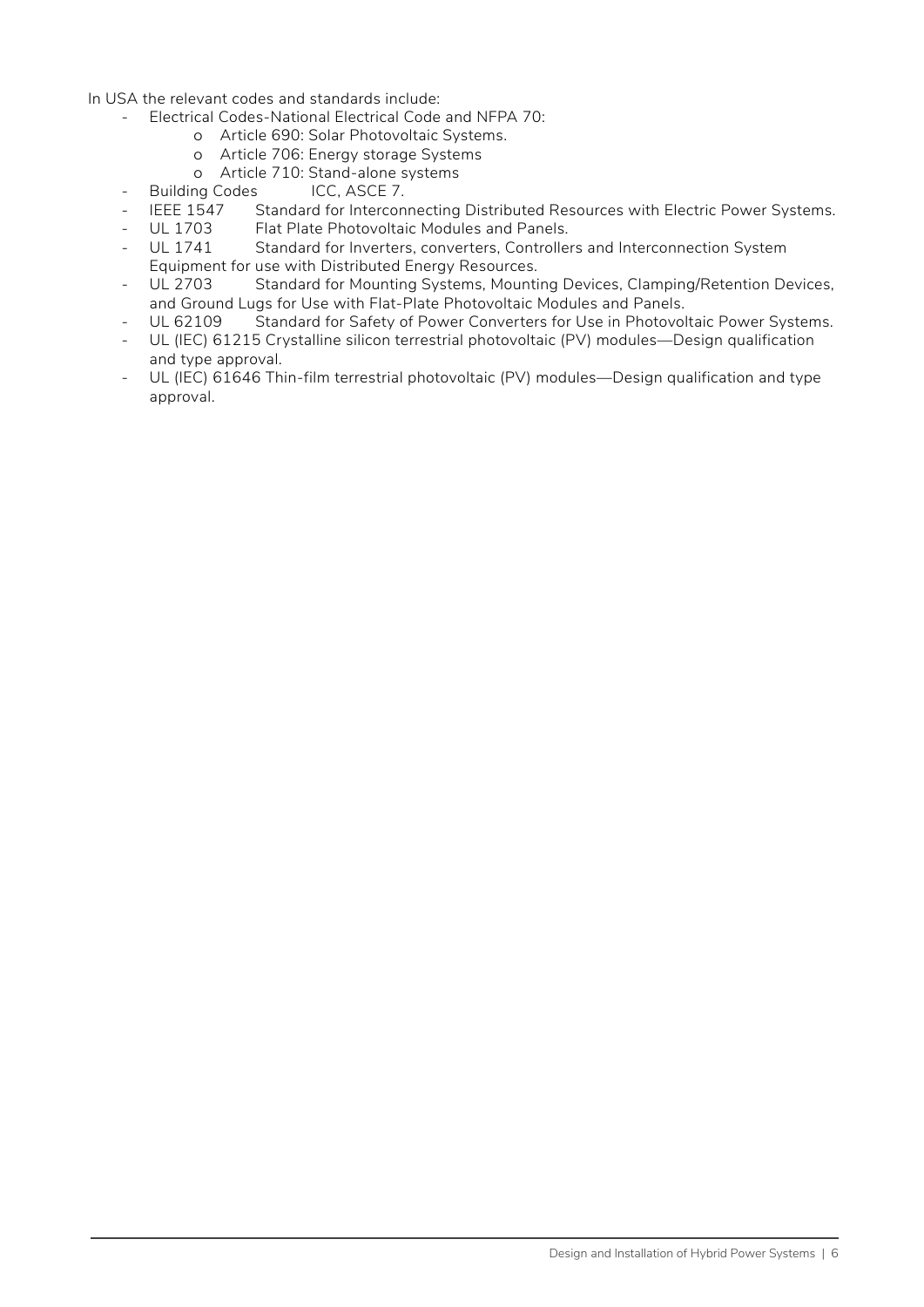## 3. Hybrid System Configurations

How the fuelled generator interconnects within the hybrid system depends on the type of inverter, the load characteristics and the size of the system. [Figure 7](#page-13-0) to [Figure 10](#page-14-0) show some configurations for PV/fuelled generator hybrid systems.



<span id="page-13-0"></span>*Figure 7: Fuelled generator connected to both the battery (via a battery charger) and the grid (via a changeover switch)*



*Figure 8: Fuelled generator connected to an inverter/charger or an interactive dc inverter connecting to a dc bus system.*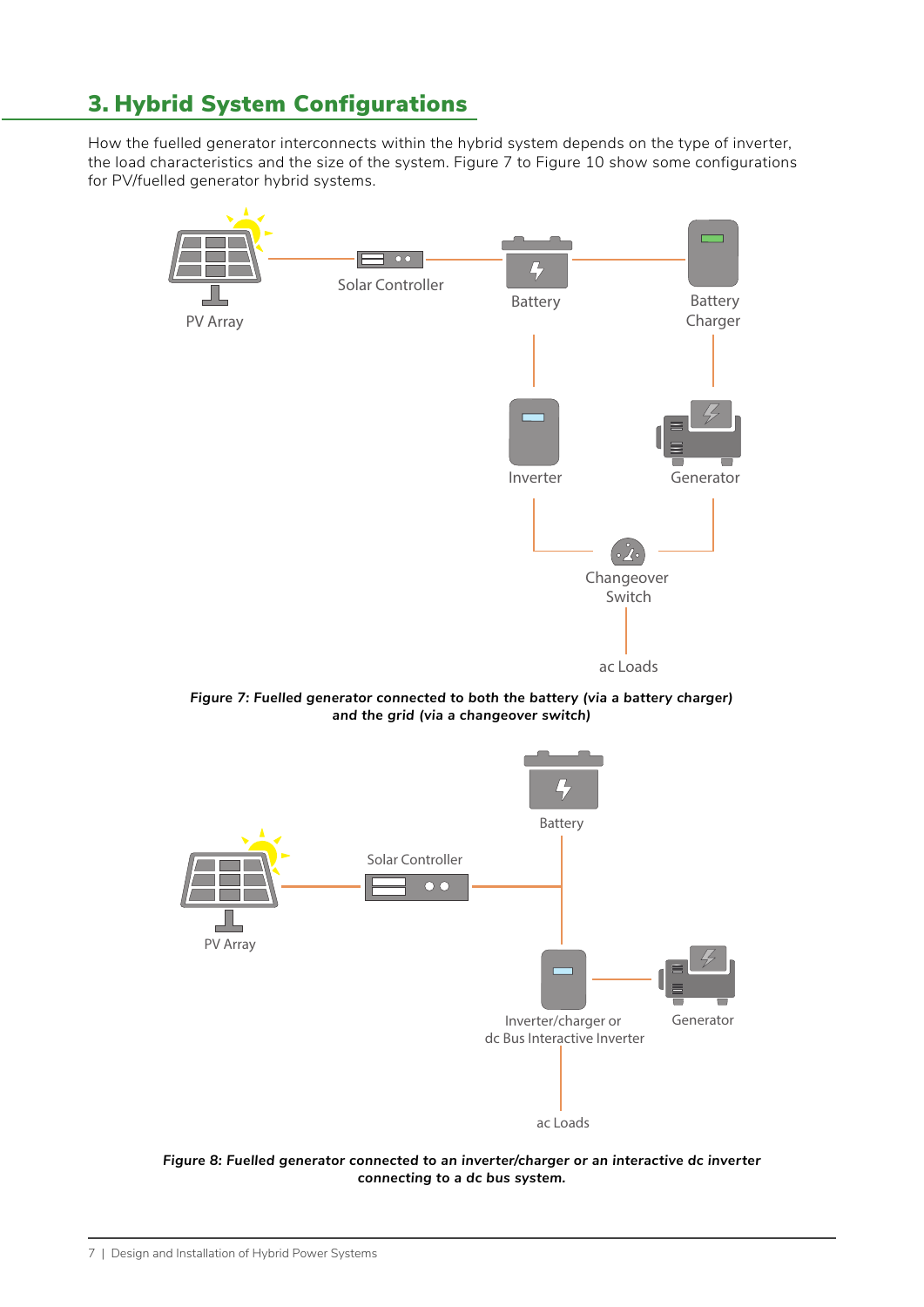

*Figure 9: Generator connected to an ac bus interactive inverter connecting to an ac bus system*



<span id="page-14-0"></span>*Figure 10: ac bus system with multiple inverters connected to a cluster controller with the generator connected to it.*

All these configurations can potentially be used for hybrid systems where the generator is either used as a back-up or is being used daily. However, where the generator is being used daily, it is very unlikely to use the hybrid system shown in [Figure 7](#page-13-0) that has a separate battery charger.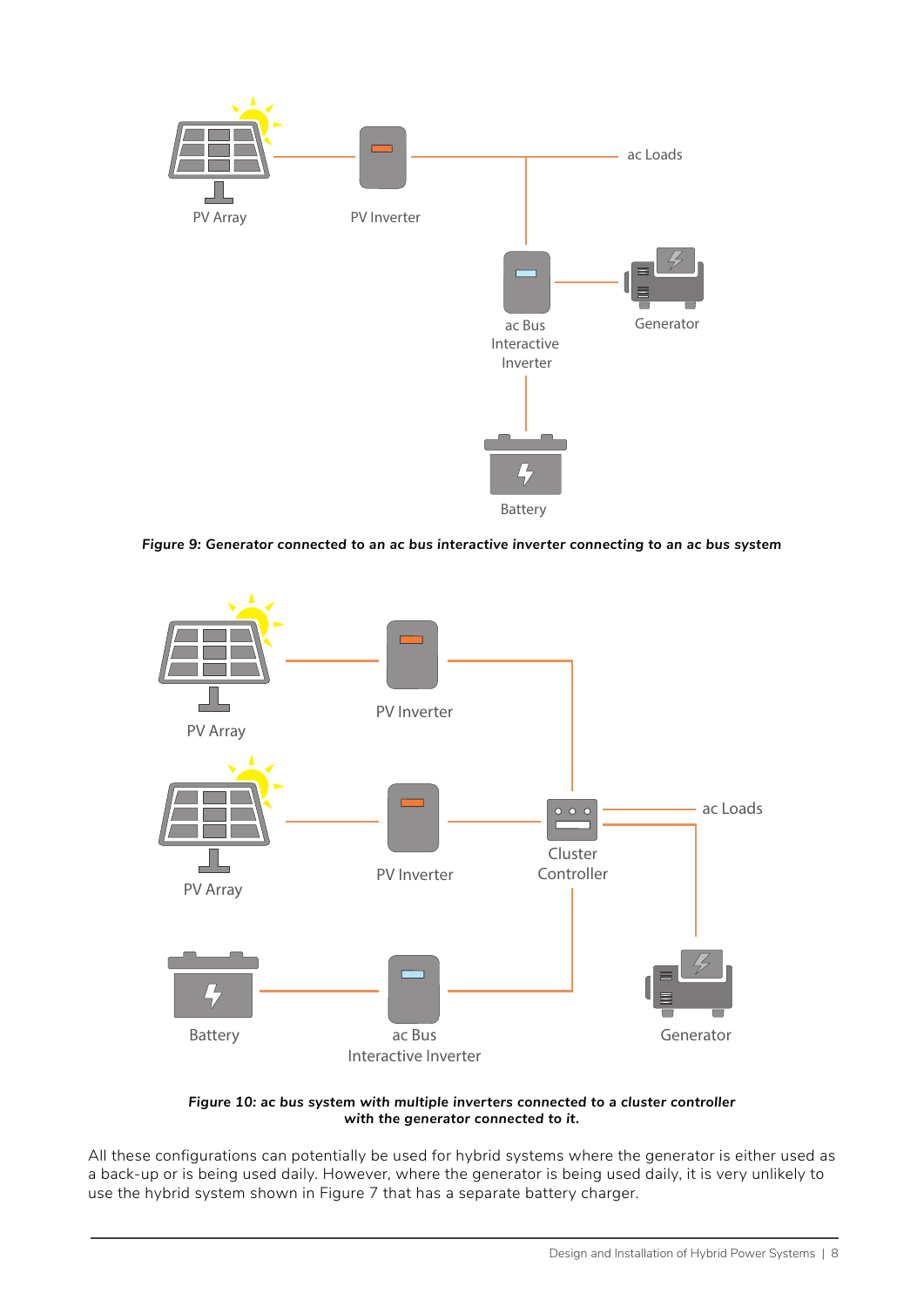## 4. Types of Inverters

Within a hybrid system there are 5 different types of inverters that could be used. These include:

1. Basic battery Inverter



<span id="page-15-0"></span> *Figure 11: Basic battery inverter application*

The battery inverter as shown in [Figure 11](#page-15-0) converts the dc power from the battery to provide ac power to the loads. Some manufacturers allow these inverters to parallel with a similar model inverter but one will have to be the master to ensure they are synchronised. Theses inverters cannot parallel to any other ac source like a generator. If used in a hybrid system, they would require a separate battery charger. The PV array that is part of the hybrid system will be connected to the battery bank via a solar controller.

2. Inverter/Charger



<span id="page-15-1"></span> *Figure 12: Inverter/Charger application*

The Inverter/Chargers as shown in [Figure 12](#page-15-1) do not parallel with the generator. They are either in inverter mode or charger mode. When the generator is not operating, the inverter will convert the dc power from the battery to provide ac power to the loads. When the generator starts, the inverter will switch the generator ac power to the loads, and the inverter will operate in charging mode converting the generators ac power to dc power and charge the battery. The PV array that is part of the hybrid system will be connected to the battery bank via a solar controller.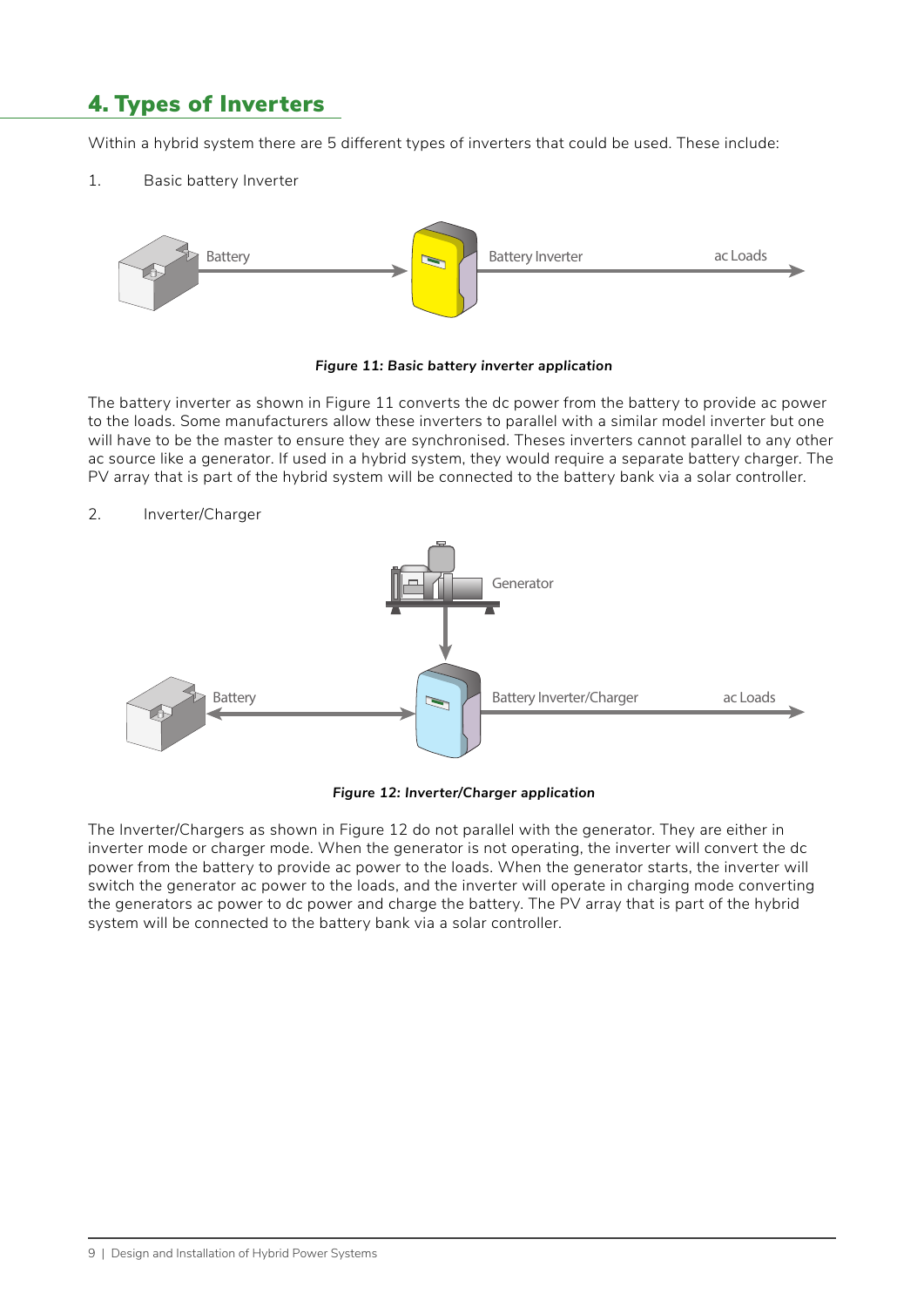#### 3. PV inverter



#### <span id="page-16-0"></span> *Figure 13: PV Inverter application*

The PV inverter shown in [Figure 13](#page-16-0) converts the dc power from the PV array to provide ac power to the ac bus. However, there must already be ac power on the ac bus from another source (generator or ac bus hybrid inverter) for the PV inverter to operate.

4. dc bus interactive inverter



<span id="page-16-1"></span>

When the generator is not operating, the dc bus interactive inverter as shown in [Figure 14](#page-16-1) will convert the dc power from the battery to provide ac power to the loads. When the generator starts, the inverter will synchronise with the generator so that the ac loads can be supplied by the generator and inverter in parallel. If there is excess generator power compared to the load, the dc bus interactive inverter will convert to a battery charger and charge the battery bank from the generator while the generator continues to provide ac power to the loads. The dc bus interactive inverter will only parallel with the generator connecting to the inverter. There can be no other sources of ac power on the ac load line from the inverter. The PV array that is part of the hybrid system will be connected to the battery bank via a solar controller.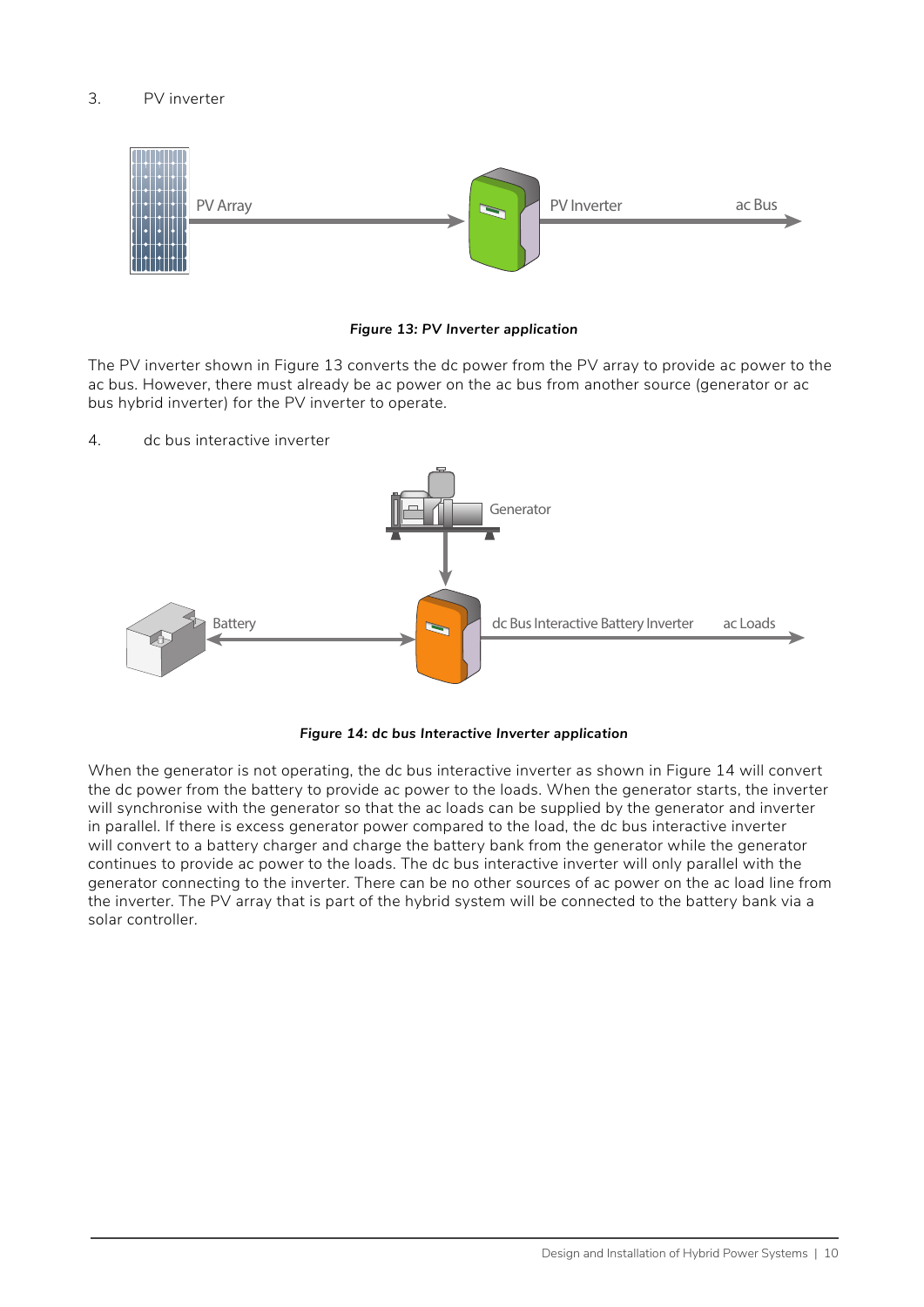

#### <span id="page-17-0"></span> *Figure 15: ac bus Interactive Inverter application*

When the generator is not operating, the ac bus interactive inverter as shown in [Figure 15](#page-17-0) will convert the dc power from the battery to provide ac power to the loads. When the generator starts the inverter will synchronise with the generator so that the ac loads can be supplied by the generator and inverter in parallel. If there is excess generator power compared to the load, the ac bus interactive inverter will convert to a battery charger and charge the battery bank from the generator while the generator continues to provide ac power to the loads. The ac bus interactive inverter will allow PV inverters to be connected to the ac bus. The ac bus inverter and PV inverters must be compatible and be able to communicate with each other. If there is excess ac power from the PV array (and PV inverter) compared to the load, the ac bus interactive inverter will convert to a battery charger and charge the battery bank from the PV array via the PV inverter.

In a hybrid system the ac power is supplied and controlled by the battery inverter. Sometimes it can be called a "grid forming" inverter. That is the inverter takes the dc power from the battery and creates the ac power at the required single or three phase voltage and frequency.

These are:

- 230V or 240V single phase at 50Hz and 400V or 415V three phase at 50Hz for countries following IEC or Australia/New Zealand Standards
- 110V and 220V single phase at 60Hz and 208/120V three phase at 60Hz for countries following the NEC standards

Not all inverters are designed to connect in parallel with other generating sources. The typical inverter (refer [Figure 11\)](#page-15-0) and inverter/charger (refer [Figure 12](#page-15-1)) fall into this category in that they cannot parallel with the fuelled generator and for this reason the load shall be connected by a changeover contactor as shown in [Figure 16.](#page-18-0) For the inverter/charger shown in [Figure 12,](#page-15-1) the changeover switch is internal to the inverter/charger. However, some of this type of inverter and inverter/charger are able to parallel with each other up to a specified number, typically 3 or 4. In these systems one inverter will take the lead, often called master, while the others will follow, often called slaves. That is, the master creates the 50Hz (or 60Hz) waveform and then the others will then synchronise with the master.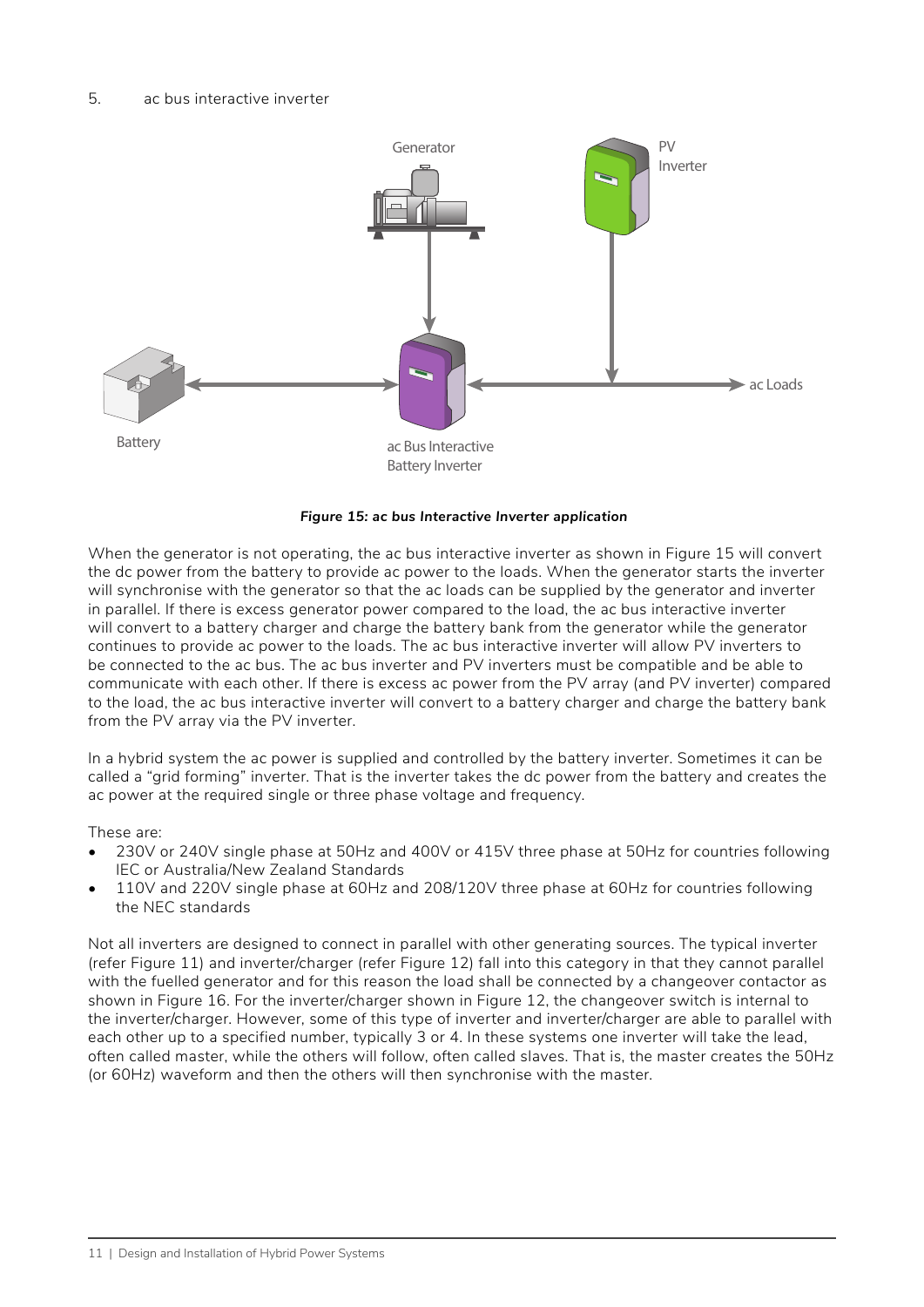

<span id="page-18-0"></span>*Figure 16: Simple Change over contactor*

The inverter/charger in [Figure 12](#page-15-1) will have an ac input terminal for a generator (or possibly the grid) to connect. When there is ac power at these terminals the inverter will revert to acting as a battery charger and an internal changeover switch will connect the loads to the generator.

Different brands of inverters and inverter/chargers will not parallel with each other and even with the same brand, some models will not operate properly In parallel and must be connected through a separate device that properly combines their individual outputs.

The dc bus (refer [Figure 14](#page-16-1)) and ac bus (refer [Figure 15](#page-17-0)) interactive inverters are able to parallel with other generating sources, but again typically only one or two sources, except possibly in large systems in the hundreds of kWs. When operating alone, the inverter does take the lead, forming the grid at the appropriate voltage and frequency, however when the generator starts, the inverter will then synchronise with the generator and the generator becomes the lead with respect to the voltage and the input to the grid. According to its design, the interactive inverter may then continue supplying the loads in parallel with the generator or it may revert to acting only as a battery charger.

For the dc bus and ac bus interactive inverters, different brands will not work in parallel because each one wants to be the lead and there will be communication issues. There is also a maximum number that can be connected in parallel. The manufacturer will specify that. When they are in parallel, one inverter will be the "master" and the others ("slaves") will synchronise with the master inverter.

The PV inverter, often called the grid connect inverter, will only generate ac power when there is already ac power on their output terminal supplied by another source. In the grid connect systems this is the grid power. In hybrid systems it is an ac bus interactive inverter. Having the PV inverter require an ac source is due to a safety issue: when the grid is not available the PV inverter must turn off to avoid powering the grid when it has been shut down for maintenance or due to a fault. Refer to the Grid-Connected PV systems – Design Guideline for further information on this requirement of the PV inverter.

The ac bus interactive inverter is different from the dc bus interactive inverter because it will provide a source of ac power, even when it is operating in battery charging mode, when there is no grid power present from another source.

The PV inverter (current source inverter) converts the dc power from the PV array to ac power but it does this by synchronizing with an external ac source. It is not able to form the ac power (voltage and frequency) like the inverters (voltage source inverters) that are connected to batteries.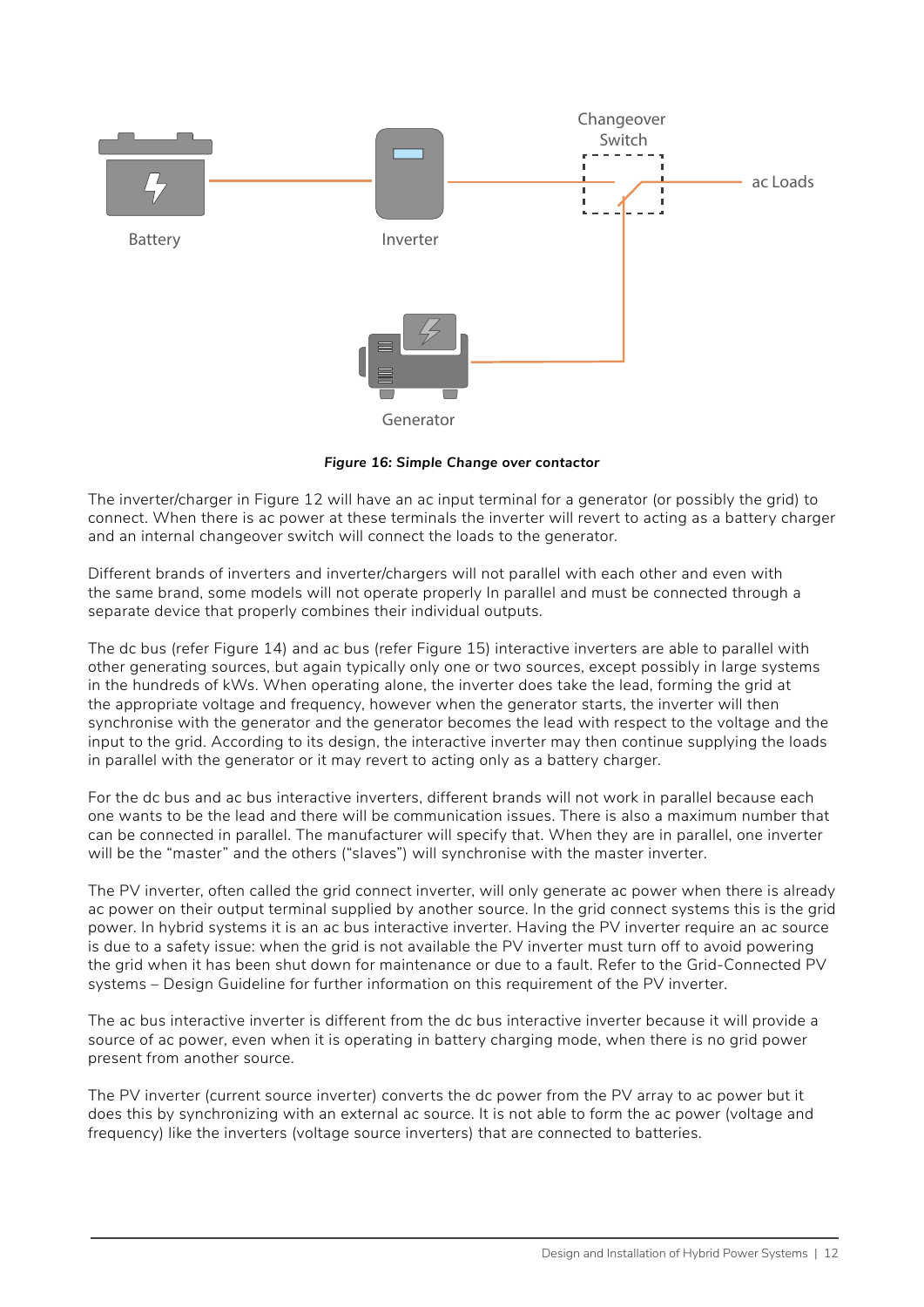The grid PV inverters are able to parallel with other PV inverters because they are following the ac grid. Technically this is the same for hybrid systems. However, because the ac interactive inverter and PV inverter need to communicate with each other when charging the battery, the designer shall ensure that the two items are matched and compatible when designing a system.

The hybrid systems designer must:

- Ensure they select the correct type of inverter(s) for the application;
- Not parallel more inverters than approved by the manufacturer;
- Not connect different brands of inverter in parallel in the same installation; and
- Ensure that the PV inverter and the ac bus interactive inverter are compatible.

## 5. Site Visit

Prior to designing any hybrid system, the designer should visit the site and undertake/determine/obtain the following:

- 1. The energy needs of the end-user through discussions with the developer or the end user. (Section 6 for more detail).
- 2. Prepare an hour-by-hour load analysis or if that is not practical, complete a load assessment form (See Section 8 for more detail).
- 3. Assess the occupational safety and health risks that will be present when working on that particular site (refer to Off-grid PV Power System Design Guidelines).
- 4. Determine the solar access for the site or determine a position where the solar has the most available sunlight (refer to Off-grid PV Power System Design Guidelines section 12).
- 5. Determine whether any shading will occur over a full year's time and if so, estimate its effect on the output of the system (refer to Off-grid PV Power System Design Guidelines section 12).
- 6. Determine the orientation and tilt angle of the roof if the solar array is to be roof mounted (refer to Off-grid PV Power System Design Guidelines section 12).
- 7. Determine the available area for the solar array.
- 8. Determine whether the roof is suitable for mounting the array (if roof mounted).
- 9. Determine how the modules will be mounted on the roof (if roof mounted) or arranged on the ground. Note that if roof mounted, if different sections of the roof that has a different orientation and/or tilt need to be used, a separate MPPT controller must be connected to the solar modules of each different orientation. When Inverters having only one MPPT controller input are used, there will need to be separate inverters for each section of modules that has a different orientation.
- 10. Determine where the batteries will be located.
- 11. Determine where the solar controller(s) or PV inverter(s)will be located.
- 12. Determine where the battery inverter(s) will be located.
- 13. Determine where any battery chargers will be located
- 14. Determine where the generator will be located (if not already installed).
- 15. Determine the cabling routes and estimate the lengths of all the cable runs including all the control cables between generators and the battery inverters or other control equipment.
- 16. Determine whether monitoring panels or data screens are required and through consultations with the end users, determine a suitable location.

Following the site visit the designer shall estimate the available solar irradiation for the array based on the available solar irradiation for the site and the tilt, orientation of the modules and the effect of any shading on the output of the PV array. This was covered in detail in the Off-grid PV Power System Design Guidelines (section 13.1, 13.2 and 13.3) and is not repeated for this guideline.

If the site is remote and the system size is relatively small, then all the above information may be obtained through discussions with the end-user, however the final location of all equipment must be determined by the time of installation. If the system is for a resort or for a village, then a site visit should be undertaken unless all the information can be supplied in detail by the client funding the project.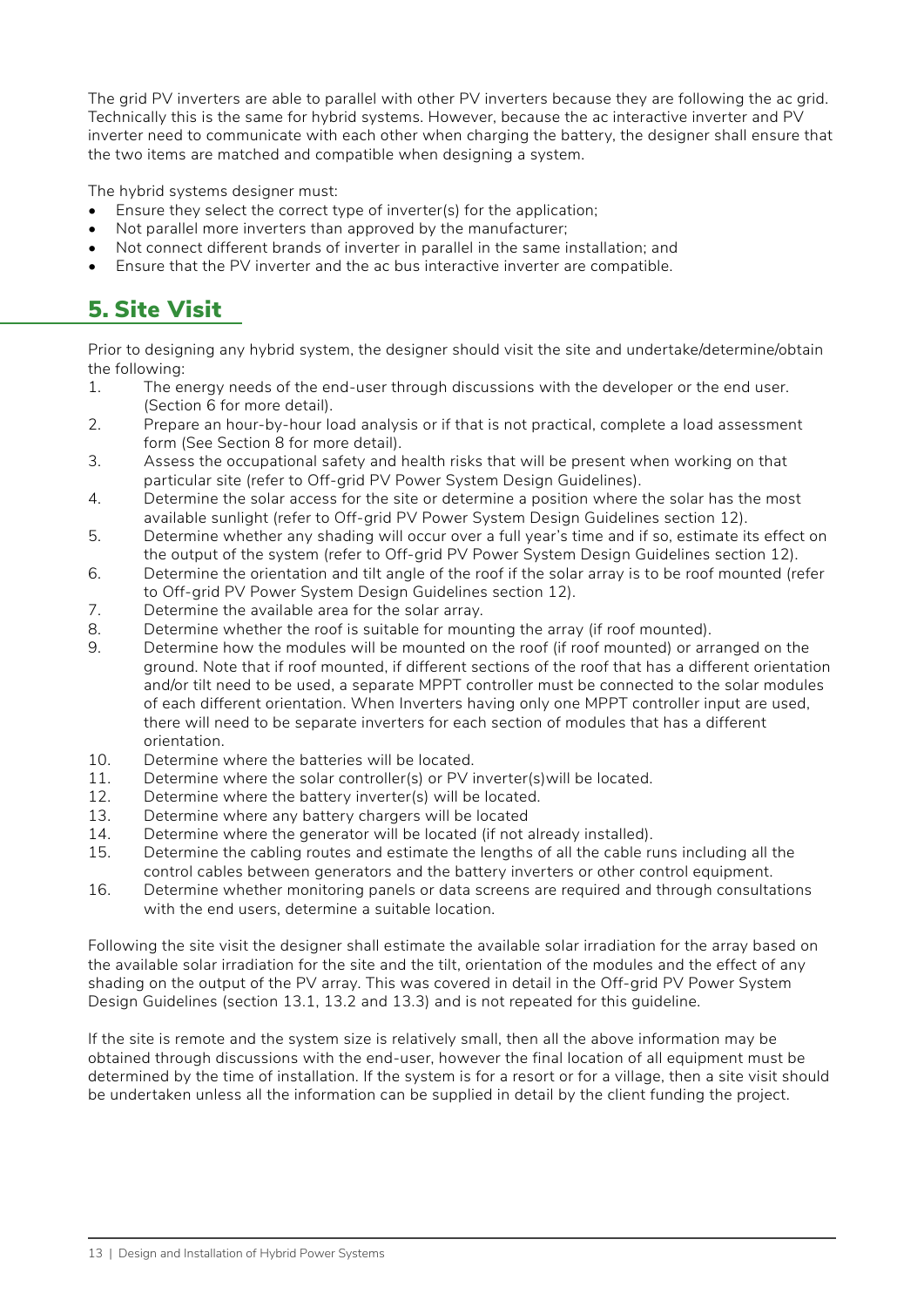## 6. Energy Source Matching

If the system is not for a village (e.g. a mini grid with multiple users) then using other energy sources than solar generated electricity may be possible for the site. Though the price of solar modules has reduced dramatically in recent years it is still usually best to match some of the energy needs of the client with other sources (e.g. LPG) if possible. For example, though microwave ovens are suitable for cooking using electric power from hybrid systems, it is more appropriate to use biomass, kerosene or LPG if available for cooking instead of an electric appliance.

If hot water for showers and washing is required, then a separate solar hot water system could be used.

## 7. Energy Efficiency

When the system is for a village (e.g. a mini grid) then energy efficiency should be promoted so that the villagers will use the most efficient appliances within their houses.

When the system is being designed for a homeowner or small business then the designer should discuss energy efficiency initiatives with the owner for implementation. These could include:

- Replacing inefficient electrical appliances with new energy efficient electrical appliances;
- Replacing incandescent or fluorescent light bulbs with more efficient LED (light-emitting diode) type lights;
- Using laptop computers instead of desktop units;
- Using energy efficient flat-screen TVs instead of older units with picture tubes.
- Replacing cooking appliances that have a high electricity demand with LPG, biomass or kerosene appliances.

For hotels and resorts it might include:

- Providing ceiling fans instead of, or as well as, energy efficient inverter type air-conditioners;
- Installing in-room card systems so room power is only available when the guest is in the room.
- Using LED exterior lighting that is on a timer so that the level of area lighting is greatly reduced after a pre-set time.
- Using office machines (e.g. copiers and printers) that have a standby power mode that greatly reduces their load when not in use after a specified period of time.
- Using laptop computers instead of desktop computers.

For more information, refer to the Energy Efficiency guideline.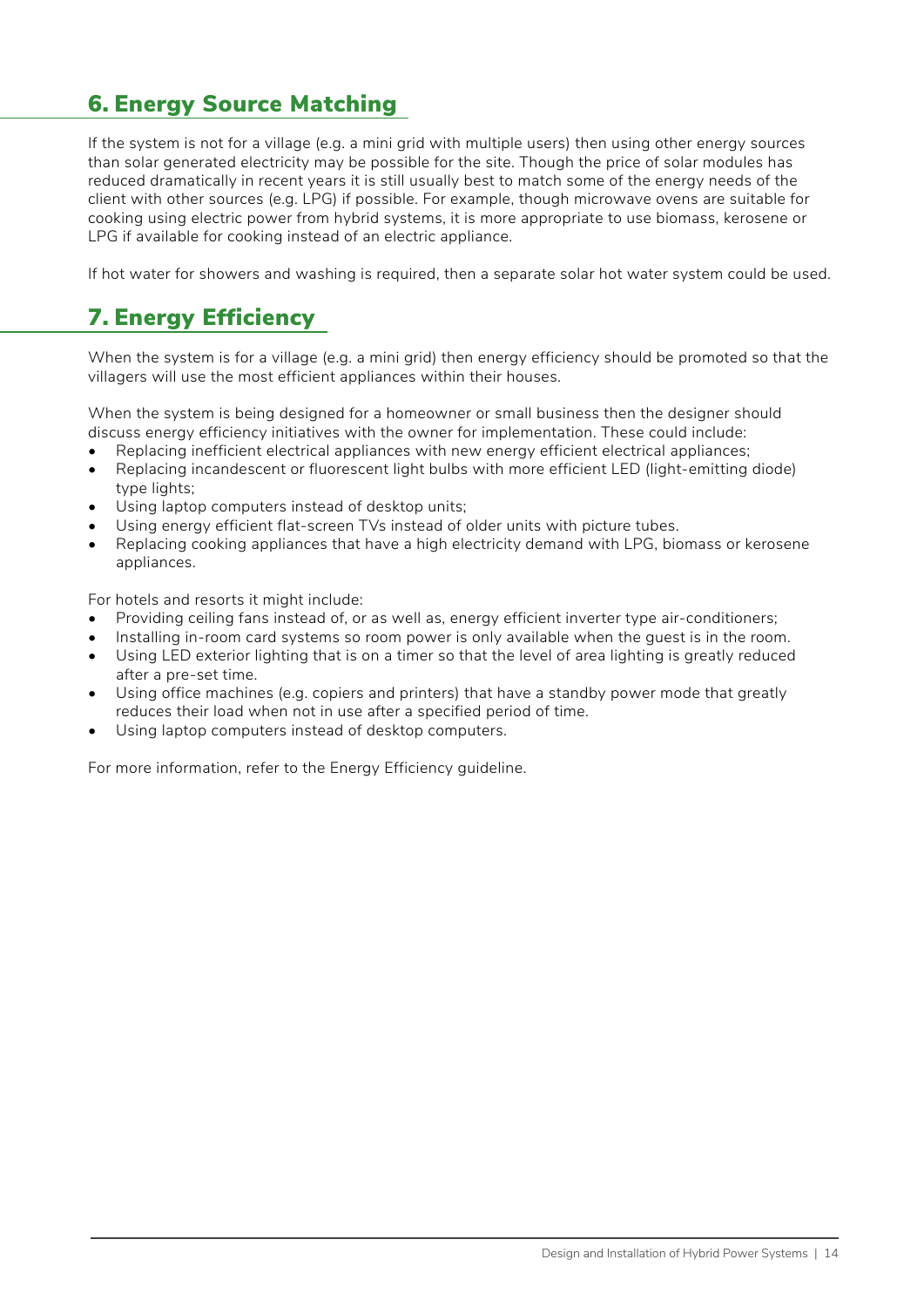### 8. Load Assessment

In a hybrid system electrical power is either supplied from a dc source such as batteries or PV modules via an inverter, or the fuelled generator is used to produce either 230 volts 50 Hz ac (South Pacific) or 110/120/220 volts 60 Hz ac (North Pacific). During the day the electrical power may be entirely from the PV modules through a PV inverter (grid connect type inverter) however the "grid waveform" required for the PV inverter to operate will be formed by the ac bus inverter (interactive battery inverter) connected to the batteries. The interactive battery inverter will deliver energy to the load using the battery as a source when there is insufficient sun to meet the load requirements. When there is insufficient sun and insufficient battery charge to meet the load requirements, the fuelled generator will provide sufficient power to meet the full load requirement. Electrical energy usage is normally expressed in watt hours (Wh) or kilowatt hours (kWh).

Section 8 of the Off-grid PV Power System Design Guidelines detail how to complete a load assessment form through discussions with the client. This method is still appropriate for smaller systems where the fuelled generator is being used as a back-up or when power comes primarily from the fuelled generator during the months with the lowest solar irradiation.

Where the daily energy usage is in the 10s or 100s of kWh range, e.g. village mini grid, hotel/resort, or commercial business, developing a load assessment form to detail all the loads may be impractical. As a minimum, the designer does need to obtain the average daily energy usage for work days and for weekends and for all months of the year. For some cases, the client might already have detailed information on the energy usage but in any case, when designing a system for sites with large daily energy usage it is recommended that the designer obtain the typical hourly energy usage as well as the variations in average daily energy usage for the various months of the year.

For facilities already electrified by a fuelled generator or the utility grid, the daily energy profile can be obtained by using a data logger that logs kWh, energy used each hour, or kW power demand observed at hourly intervals. This should be installed for as long as possible but should be a minimum of 1 week. Ideally it should be installed for different times of the year if it is known that the energy usage varies seasonally. If this is not possible then the designer will need to discuss with the client how the energy profile differs during other times of the year relative to the information obtained from the data logger.

The data logger should be installed at the main switchboard of the existing generator/grid connection to record the following information:

- Voltage per phase (V)
- Load current per phase (A)
- Power factor per phase
- Real power (kW)
- Apparent power (kVA)
- Energy over a stated period of time (kWh)
- Maximum demand (kVA)
- Time
- Date

A load profile generated from monitored data for a real site is shown in [Figure 17](#page-22-0). This diagram shows the average instantaneous power being consumed by the loads for a typical week. The figure shows that for this site there is no fixed daily pattern. The only regular feature is that the peak demand is about 6pm each day, although other peaks do show up on most days. This profile helps to select the size of the inverter and the hours when the fuelled generator should operate.

To design the capacity of the battery bank, the daily total load in kWh is required. This may be monitored directly, or calculated from the instantaneous power.

[Figure 18](#page-22-1) shows the cumulative energy in kWh for each day for the site. The data is reset to zero every night at midnight. This is the same week as shown in [Figure 17](#page-22-0) and it can be seen that the average daily energy usage is between 200 kWh and approximately 240kWh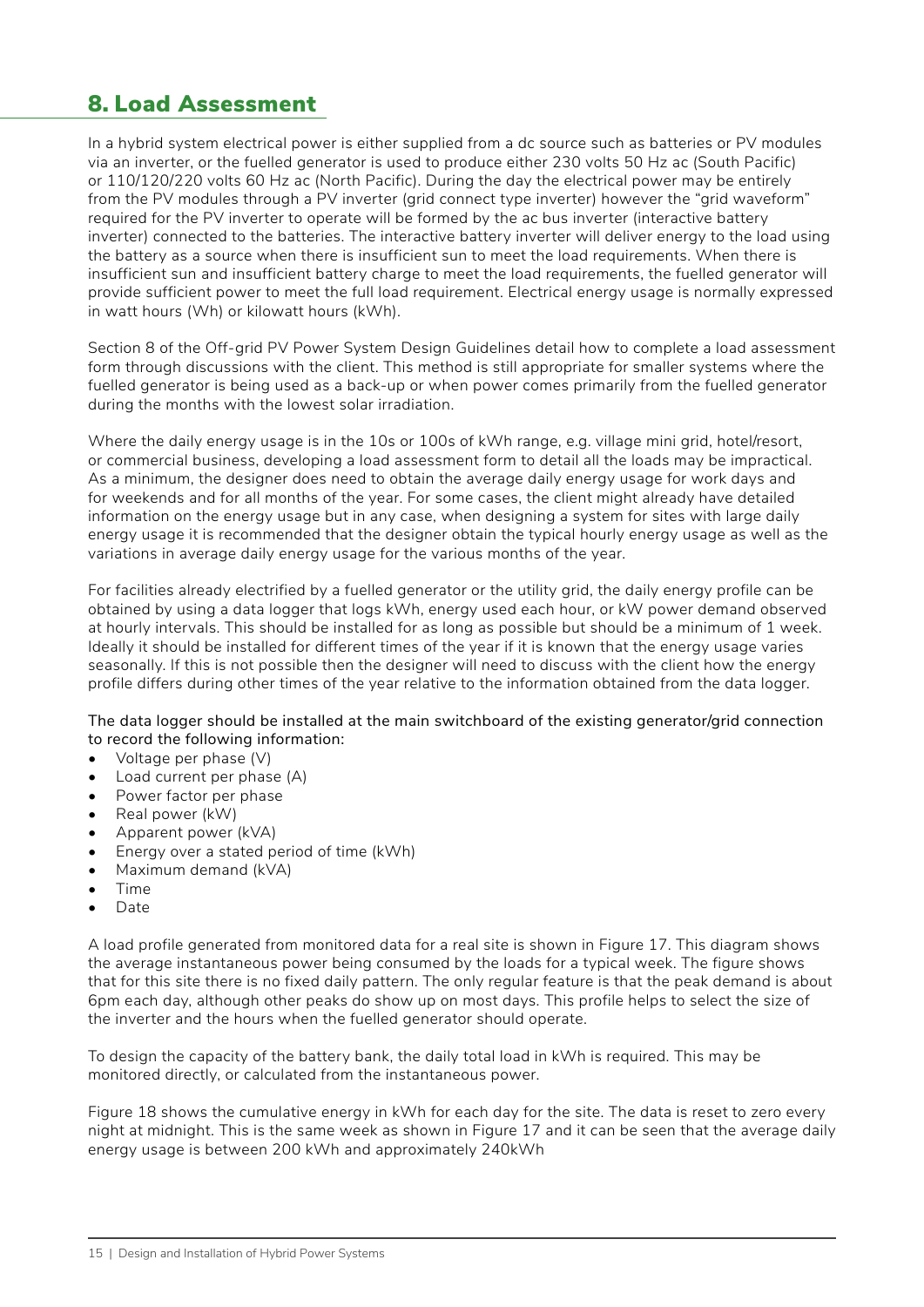

<span id="page-22-0"></span>*Figure 17: Instantaneous Power for a Data Logged Site*



<span id="page-22-1"></span>*Figure 18: Cumulative Energy for the Data Logged Site*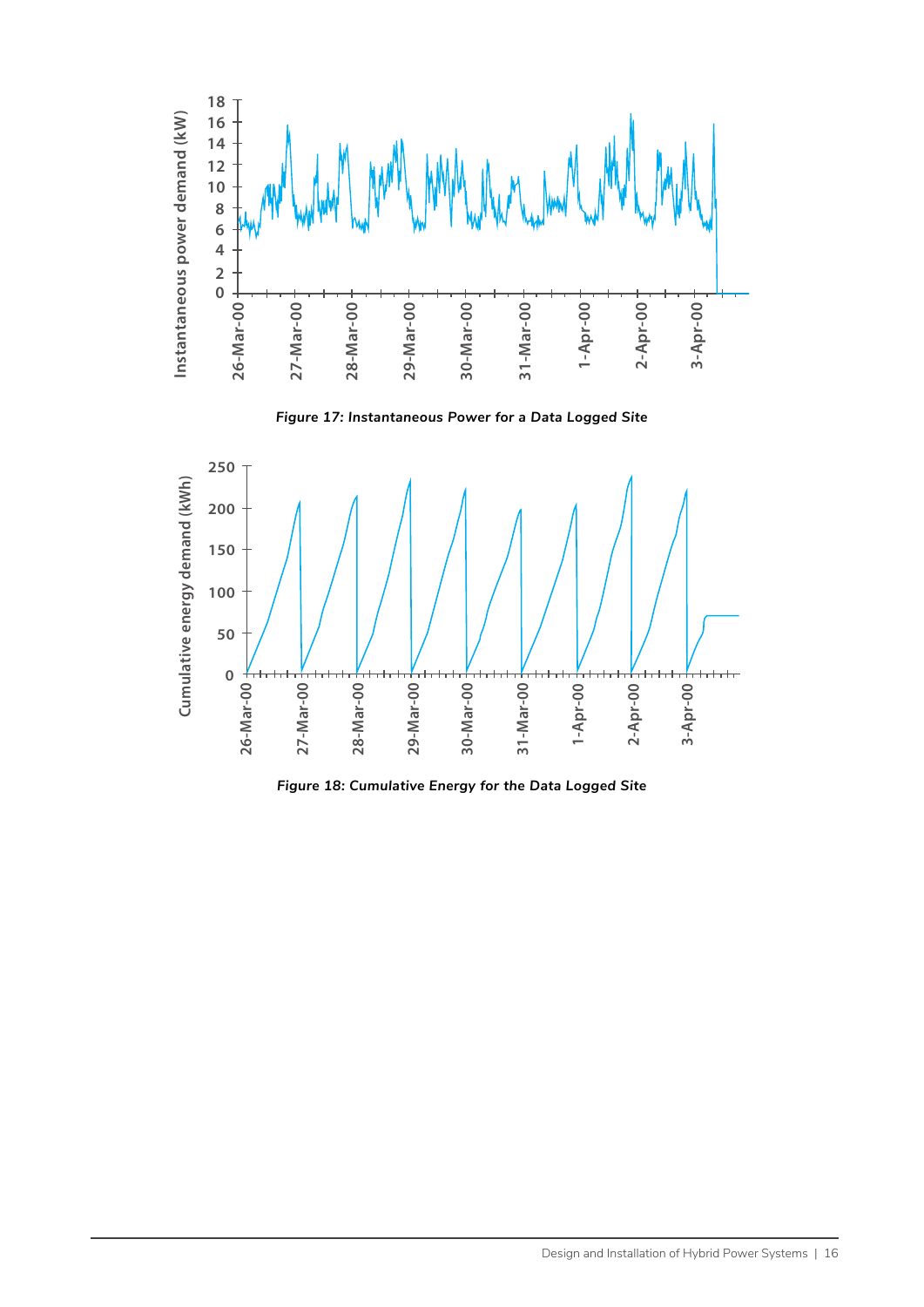## 9. Determining the Capacity and Selecting the Battery Inverter

The type of battery inverter selected will be dependent on the system configuration. The different configurations were detailed in section 3 while the types of inverters were detailed in section 4.

The battery inverter must be sized to meet the peak power demand and also the surge demand. In section 12 of the Off-grid PV Power System Design Guidelines, it was shown that the power rating of the inverter is determined from the load assessment form.

For systems where there are only a few ac appliances, the battery inverter should be capable of supplying continuous power to all loads that are connected to it and must have sufficient surge capacity to start all loads that may surge when turned on, should they all be switched on at the same time. Loads with electric motors are particularly likely to have a large surge capacity requirement.

For households with many ac loads where some loads, e.g. microwave ovens and power tools, are only operating occasionally, it is not practical to select an inverter based on the total power rating of all the loads. The inverter capacity should be selected by determining what loads may typically be operating at the same time. Attention may need to be given to load control and prioritisation strategies. For example, if the inverter has surge capacity sufficient for only one motor but there are several motors that it powers, the motor switching design should make it impossible for two or more of the connected motors to be switched on at the same time.

If a load assessment form has been completed, then the inverter shall be sized based on the peak demand shown by the data in the form. To do that, the power rating of the appliances needs to be converted to VA based on the power factor of the appliance. This is because inverters are rated at unity power factor, i.e. a 5kW inverter is also a 5kVA inverter, but if a load is 5kW and 6kVA then the 5kW/5kVA inverter will not be sufficient to provide power to the load. An inverter with a minimum rating of 6kVA (6kW) will be required. In general, for new installations, it is always good practice to oversize because load growth is likely. So the inverter selected will typically be larger than needed for the existing demand.

As a minimum, the battery inverter must be rated to suit the maximum and surge power demands. Inverter chargers and interactive inverters can have higher ratings based on their capacity needed when acting as battery chargers. The following sections summarise how to determine the ratings for the four battery inverters described in section 4: inverter, inverter charger, dc bus interactive inverter and ac bus interactive inverter. The fifth inverter described in section 4 was the PV inverter that has its size based on the size of the array, a process that is detailed in section 25 of the Off-grid PV Power System Design Guideline and is not repeated in this guideline.

With hybrid systems the inverters can be supplied as single phase or three phase, though sometimes three phase inverters are not available at the power rating desired and three single phase inverters are used with one inverter acting as the "master" and the others the slaves. The "master" ensures that the three inverters are each 120 degrees out of phase with the others.

If the required capacity of the required inverter is greater than 20kVA then these may be supplied as either one inverter or as a "cluster" of inverters. Some brands will provide their inverters with a maximum of 5kVA per inverter, hence a 3 phase 15kVA inverter will consist of three of these inverters. The inverter manufacturers may then allow these three inverter clusters to be connected in parallel up to a specified number, each cluster will then have their own battery bank and in effect will be independent of the others. One cluster will be assigned the role of "master" and the others will be set to be "slaves".

As an example, if one 90kVA 3-phase inverter is required then it could either be supplied as one single large 3 phase inverter or as six clusters of 3 x 5kVA inverters. The cluster approach allows inverter (and battery) capacity to be added to a system up to the limit of parallel clusters allowed by that manufacturer. This approach has the added advantages of being able to operate with somewhat reduced power if one cluster malfunctions, while greatly simplifying maintenance personnel training requirements and significantly reducing the cost of the spare parts stock needed.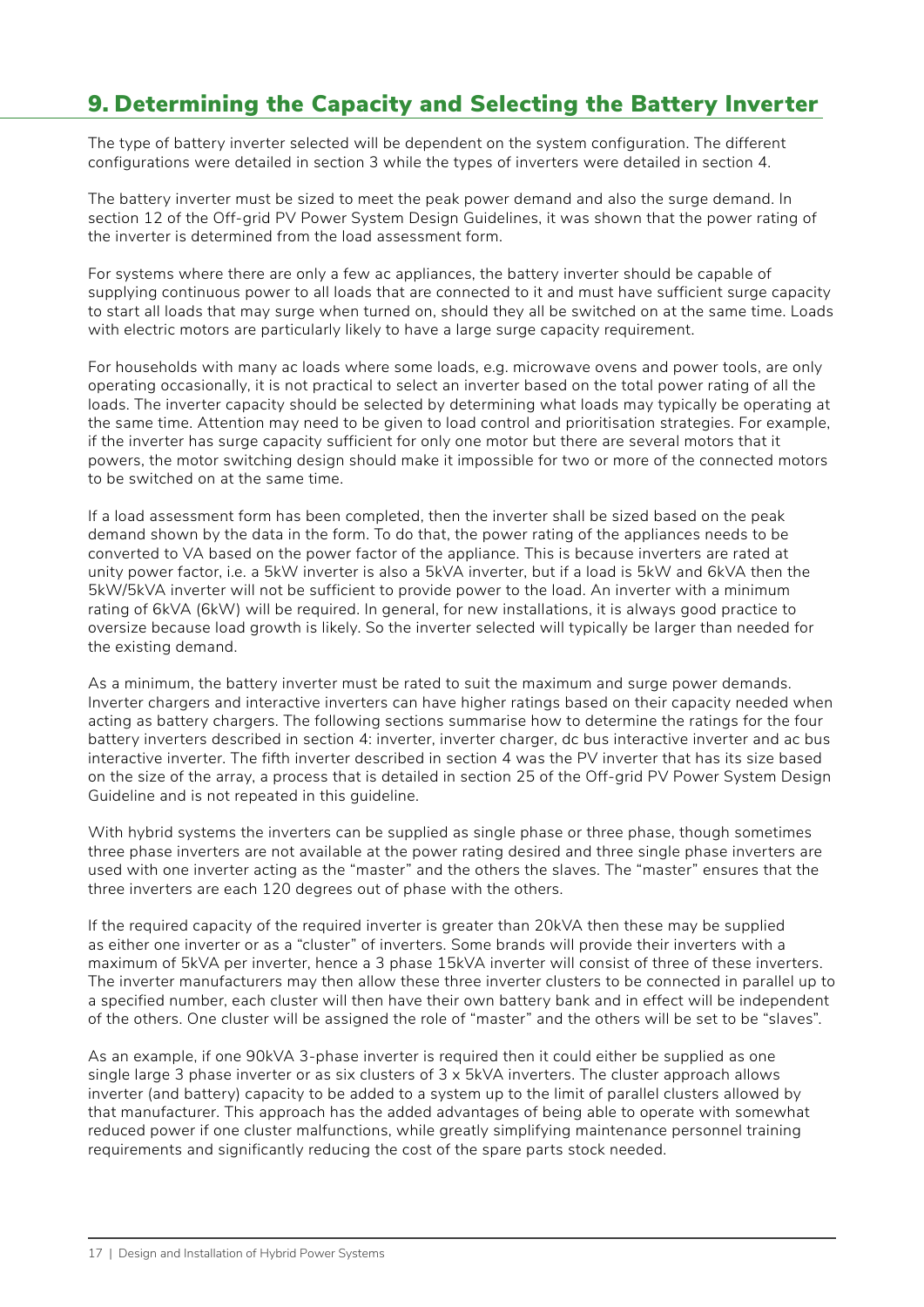### **9.1 Inverter**

In systems that use standard battery inverters, the inverter must be sized to meet the maximum and surge demands as described above.

### **9.2 Inverter Charger**

Battery inverter-chargers will be sized to meet the maximum and surge demands as described above. However, in some systems, the battery inverter-charger required may have a higher rating than the size determined via maximum and surge demand calculations if the system design calls for the charging current required to exceed the charging capacity of the inverter that is sized to meet the maximum load and surge demand calculations. In particular, when the battery is low and a fuelled generator is operating, the system design may be such that a very high charge current is required for the inverter to charge the batteries in a shorter time period than is normally the case when charging from the solar modules.

### **9.3 dc Bus Interactive Inverter**

Theoretically the dc bus interactive inverter can operate in parallel with the fuelled generator and hence the sizing of the fuelled generator and dc bus interactive inverter combined can be sized to meet the maximum and surge demands, hence resulting in the selection of an inverter rated smaller than that required to meet the maximum and surge demands by itself. In practice, though, the dc bus inverter should be sized the same as the inverter charger described in section 9.2. That is, it is sized to meet the maximum and surge demand and, if needed, should be oversized if that is needed to meet its charging requirement. This allows the system to meet the maximum and surge demands without always needing to operate the generator.

### **9.4 ac Bus Interactive Inverter**

The ac bus interactive battery inverter is initially sized the same as the dc bus interactive battery inverter. It is sized to meet the maximum and surge demand and may be oversized to provide for additional charging capability if required by the overall system. However, since the charging source is the PV array and the fuelled generator, the ac bus inverter generally must be sized to at least match the size of the PV array and its corresponding PV inverter(s).

Because of the low cost of PV modules and the ease that ac bus systems allow for larger PV arrays, it is not uncommon to have a PV array and PV inverter much larger than the ac bus interactive battery inverter. For example, a PV array of 30kW may be connected to a 25kW(25kVA) or 30kW(kVA) PV inverter while the ac bus interactive battery inverter only needs to be 10kVA to meet the maximum and surge demands.

It is recommended that the battery inverter rating is between 50% and 100% of the PV inverter. If there are many daytime loads such that a high proportion of the PV array will be supplying loads directly during the day, then the ac bus interactive inverter rating could be as low as 50% of the PV inverter rating. However, if there are not many day time loads then the ac bus interactive inverter rating should be closer to the full PV inverter rating in order to allow all the available PV power to be used in charging the battery bank via the ac bus interactive inverter and to assure sufficient generation for powering the loads when the PV is not generating sufficiently due to a rainy day or clouds. In general, for hybrid installations in remote areas, it is important to design the system to minimize the requirement to operate the fuelled generator since fuel costs and therefore electricity costs are very high. Carefully monitored fuelled generators supplying remote island telecom installations show a per kWh cost of well over \$1.00 and in some cases over \$2.50 per kWh. For standalone solar at sites where the fuel cost is not much more than the solar generation cost, keeping the operation of the generator to a minimum is not so important.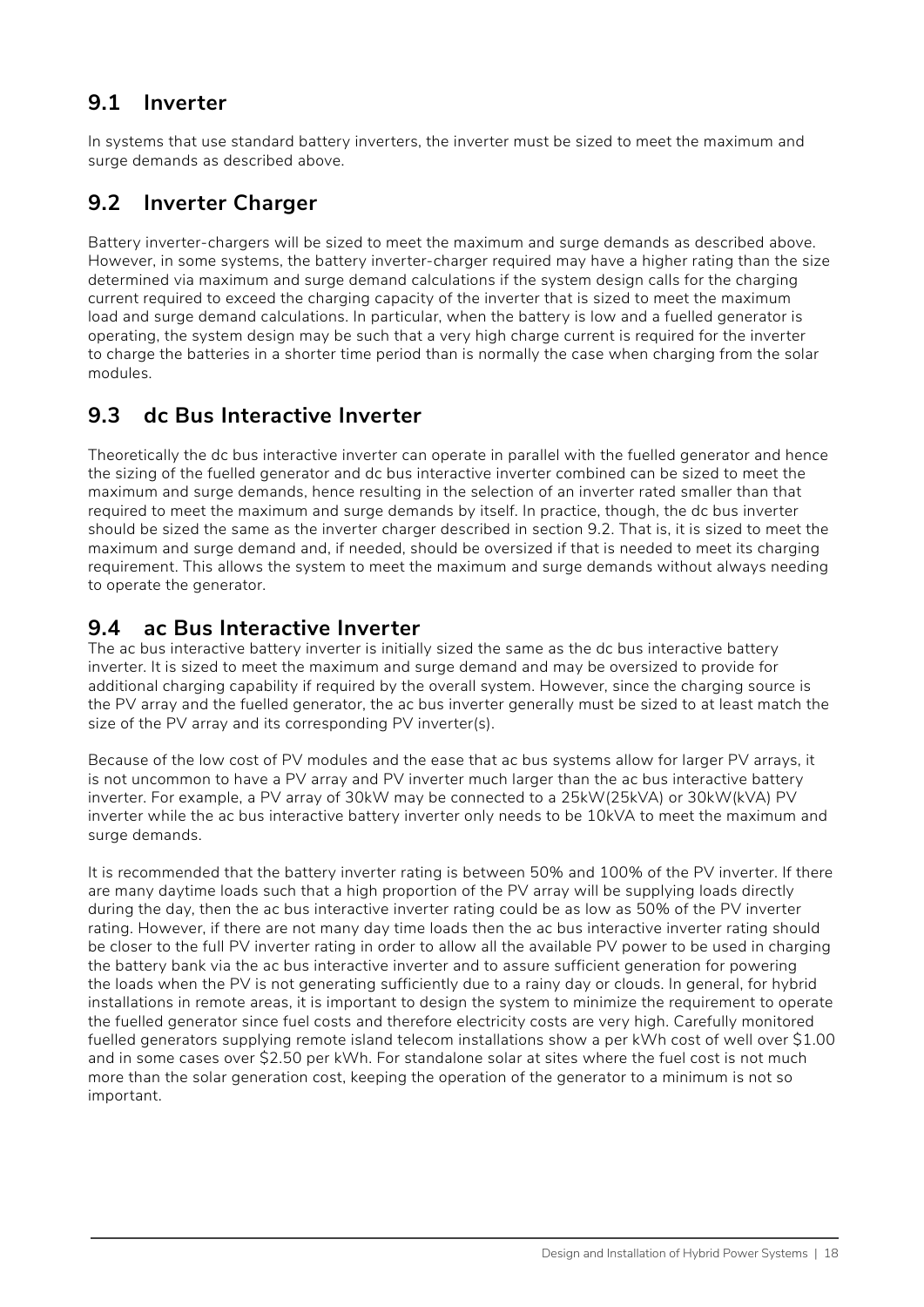## 10. Determining the Capacity and Selecting a Battery Charger

A separate battery charger may be required for systems that are not using battery inverters that include an internal battery charger for charging from the grid.

Critical factors when selecting a battery charger that charges from the grid include:

- Appropriateness for the type of battery selected
- System voltage
- Voltage regulation
- Output current limiting
- Battery manufacturer's recommended charge voltage
- Availability of controls and metering as needed for proper operation of the system.

The maximum rate of charge of the batteries must be specified by the battery manufacturer and the battery charger must not provide a charge current greater than that specified by the battery manufacturer. The battery charger must have a dc voltage rating sufficient to provide the charging voltage required by the battery.

For systems with lead-acid batteries, the battery charger ideally should be capable of providing all available charging current during the initial charging stage and then gradually reduce the current so as to maintain a manufacturer's specified voltage after being fully charged. This allows the charger to carry out float charging and, as required, extra current for equalisation charging.

If the batteries use Lithium-Ion technology then the selected battery charger must be able to communicate with the Battery Management System (BMS) provided with Lithium-Ion battery.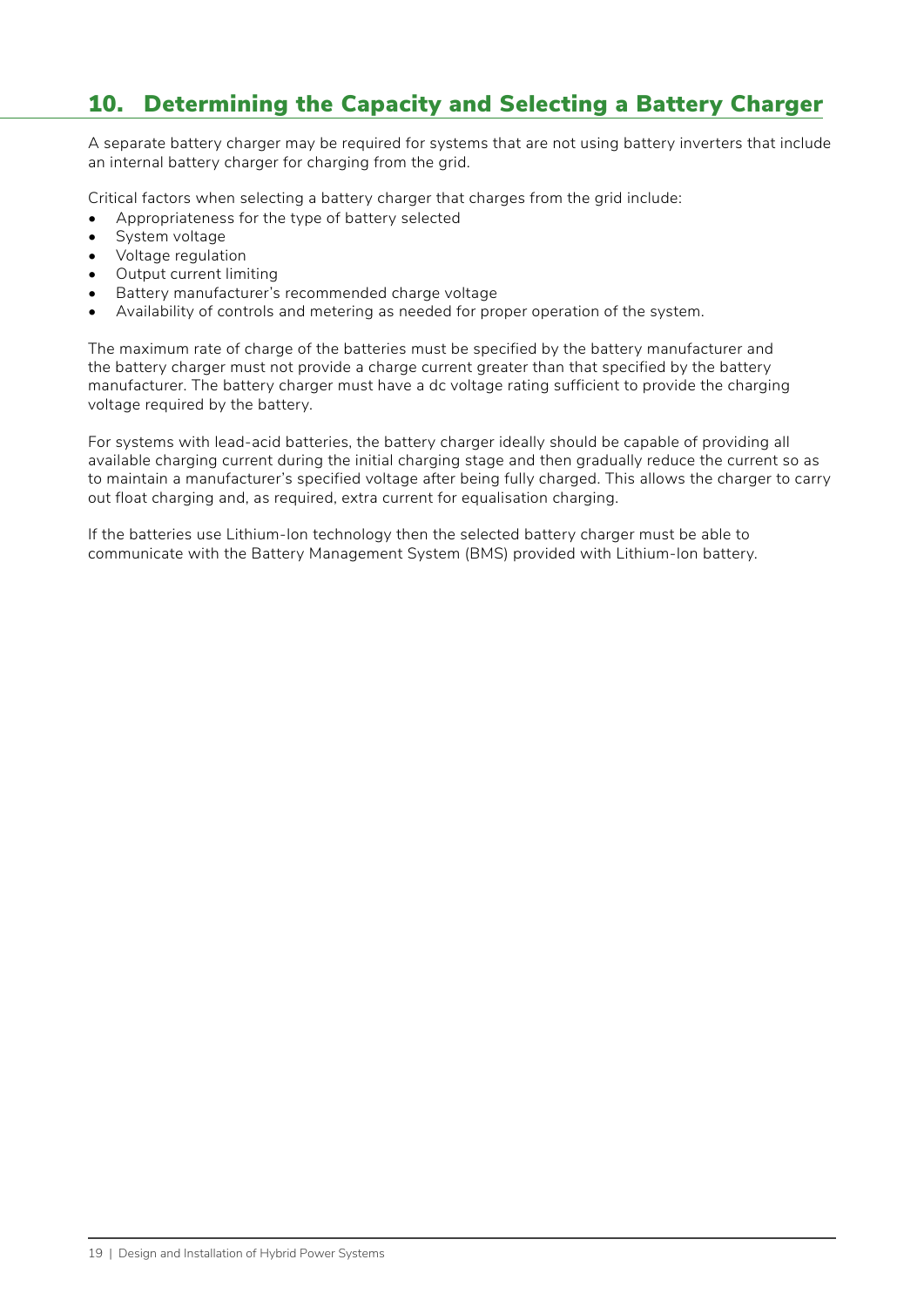## 11. Selecting the Fuelled Generator and Determining its Capacity

### **11.1 Selecting the Fuelled Generator**

When selecting a fuelled generator, the following critical factors should be considered:

- Can the generator meet the maximum and surge demand of all the appliances that may operate when the generator is running? In general, this will be the same calculation as that undertaken in determining the rating of the battery inverter but the battery charger must be included as an additional component of the load for the fuelled generator.
- How consistent is the load power profile? Will the profile result in the generator being under-loaded for a long period of time? Under-loaded generators may have increased maintenance costs and typically also consume more fuel per kWh delivered.
- Will the generator be used only when the battery/PV cannot supply the load or will it be used daily for a specified number of hours?
- What should be the engine speed: 1500rpm (revolutions per minute) (or 1800rpm for USA type generators) or 3000rpm (3600rpm for USA generators). Higher speed engines will require more maintenance but typically have a lower initial cost; so higher speed engines usually are selected for installations that have generators that are only started when the solar cannot provide sufficient energy to meet the load while higher efficiency, lower speed engines are generally installed where the engine is regularly used every day.
- What is the preferred fuel type: diesel, petrol (gasoline), LPG or biofuels? This will be determined by a combination of fuel availability, fuel cost, noise, access to maintenance and its cost, generator lifetime, load type and environmental considerations.
- Physical specifications, including weight, dimensions, transportability, temperature ratings, ingress ratings (against the entry of moisture, dust, etc.), noise ratings and fuel efficiency.
- Electrical specifications, including: apparent power, voltage and frequency regulation, rated voltage, rated amperage, harmonic distortion, number of phases, monitoring and control system typology.

If the generator is operating on a daily program then a medium speed (1500rpm or 1800rpm) diesel generator is recommended.

For systems using a dc bus or have ac bus interactive inverters where the generator must be capable of operating in parallel with the inverter(s), a generator must be selected that is designed to properly work in parallel with other sources of power generation. Since the inverter and generator must synchronise, the output of the generator should have minimum harmonic distortion or the inverter may have difficulty synchronising with the generator.

High speed (3000 rpm and 3600 rpm) petrol generators should only be used with systems where the generator does not operate in parallel with the inverter(s) and is only required as a back-up that operates to carry all the load when the battery charge is too low to handle the load.

### **11.2 Determine the Capacity of the Fuelled Generator**

Theoretically, if the fuelled generator can operate in parallel with interactive inverters (ac and dc bus) and the sizing of the fuelled generator and the interactive inverter combined can meet the maximum and surge demands, it may seem that a smaller generator can be installed than that required to meet the maximum and surge demands. In practice, though, the generator must be sized to meet the maximum and surge demands of all the loads when it is operating. This allows the generator to meet the maximum and surge demands should the solar installation fail to deliver power to the load.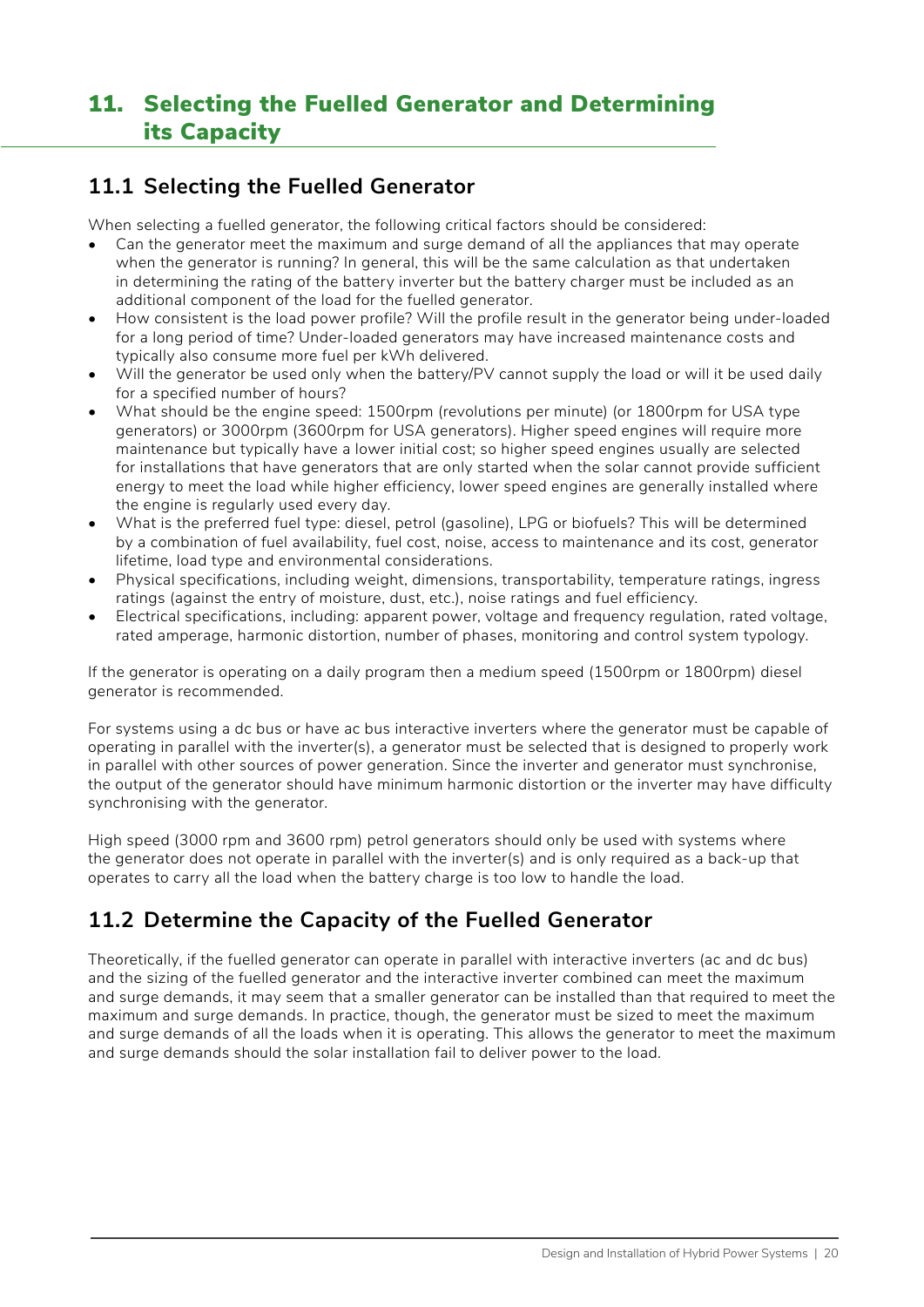### **11.2.1 Generator as a Back-up**

The battery charger, whether a part of the interactive inverter(s) or as a standalone device, should always be included as a load on the generator. This could be the kVA rating of a separate battery charger though for most designs, it will be the rating of the inverter-charger in the dc or ac bus interactive battery inverter. Though the battery charger rating of the inverter may be less than that of the full rating of the inverter that is used, for the purpose of sizing the generator, it is assumed that the battery charger rating is the same as the continuous rating of the inverter.

The generator should therefore be sized to meet the larger of the results of the  $S_{GEN}$  calculated using each of the following formula:

 $S_{\text{GEN}} = (S_{\text{BC}} + S_{\text{MAX-CHG}}) \times F_{\text{GO}}$ 

Where:

| $S_{\scriptscriptstyle \textsf{GEN}}$ | $=$ | Minimum apparent power rating of the generator (kVA)                               |
|---------------------------------------|-----|------------------------------------------------------------------------------------|
| $S_{BC}$                              | $=$ | Maximum apparent power consumed by the battery charger under conditions of maximum |
|                                       |     | output current and typically maximum charge voltage (kVA)                          |
| $S_{MAX\_CHG} =$                      |     | Maximum AC demand for battery charging (kVA)                                       |
| $F_{\scriptscriptstyle{GO}}$ =        |     | Generator oversize factor (dimensionless)                                          |
|                                       |     |                                                                                    |

The oversize factor is a safety margin and often an oversize of 10% is allowed. That represents an oversize factor of 1.1.

#### **Worked Example 1**

$$
S_{BC} = 5kVA
$$
  
\n
$$
S_{MAX_CHG} = 10kVA
$$
  
\n
$$
F_{GO} = 1.1
$$

What is the minimum sized generator you should select?

The generator must be sized to meet the following formula:

$$
S_{GEN} = (S_{BC} + S_{MAX\_CHG}) \times F_{GO}
$$
  
= (5 + 10) × 1.1  
= 16.5kVA

Therefore, the generator capacity shall be at least 16.5kVA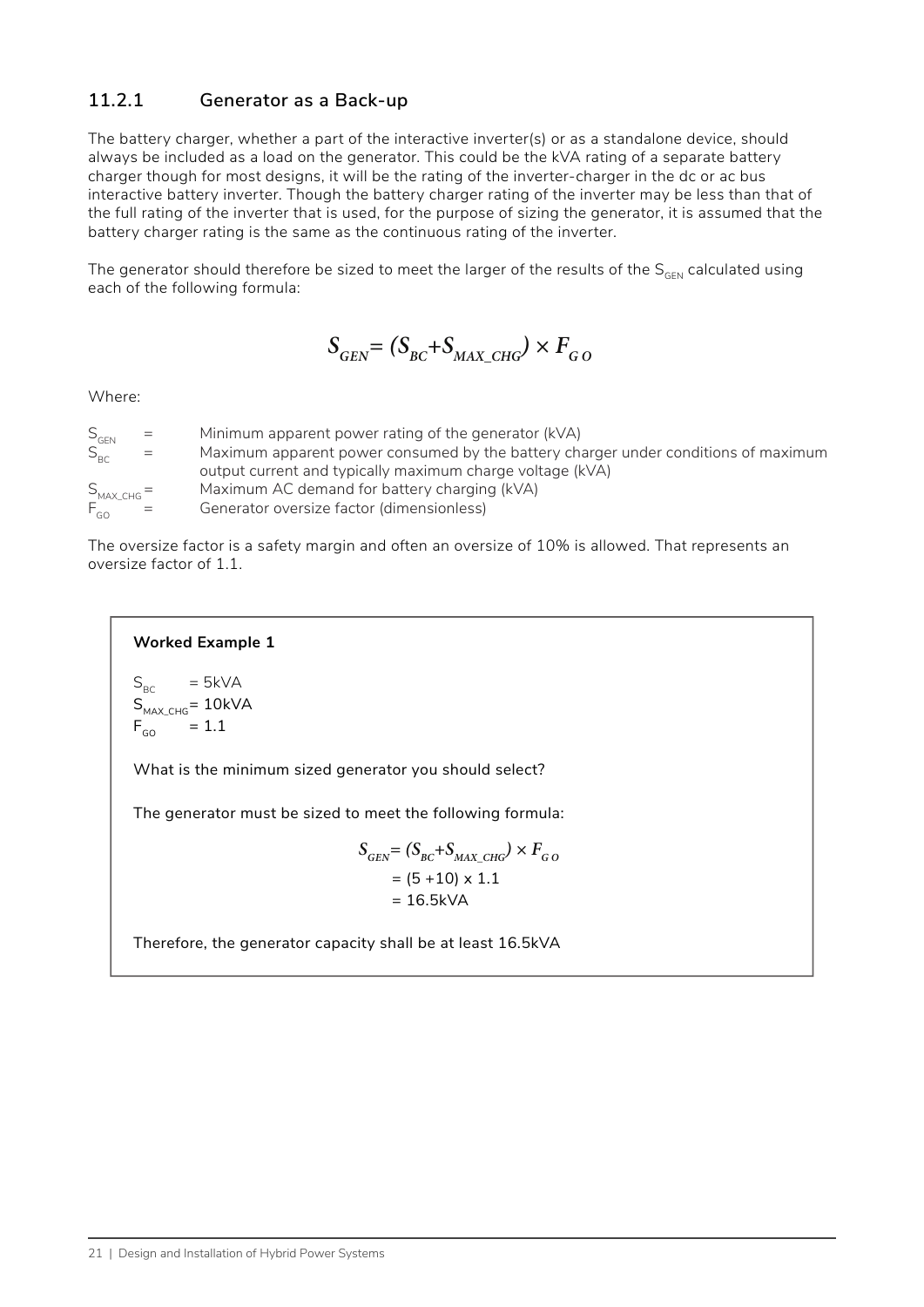### **11.2.2 Generator Used Daily**

In some sites a generator may already be installed and therefore may not have any excess capacity available for properly charging the battery bank at the same time as it serves the load. In that case the generator will need to be operated such that it only charges the battery when the load is low and the generator has excess capacity relative to the load. Every site will be different.

If the system to be installed is a new system, then the designer has the choice:

- select a generator just to meet the load maximum demand requirements when the generator is operating and arrange the generator operation so that the battery charging will only occur during low load periods;
- or
- include the battery charger as one of the loads that operates at full capacity when the generator is operating in which case the generator can charge the battery at any time.

Currently, the cost of PV when meeting loads directly is cheaper than operating a diesel generator, however when combined with the cost of batteries it is not. To determine which option is the best – whether to install a larger generator to allow for effective battery charging by the generator when operating or to add more modules to the PV array to do most of the charging through increased solar capacity – then the extra fuel cost of operating the larger generator plus the added cost of installing and using a larger generator needs to be compared with the costs of adding more solar modules and their cost of operation. This analysis needs to be undertaken for each site and it will depend on the size of the various equipment required and the load characteristics.

If the generator is sized to include the capacity of the battery charger, then the generator size is determined using the formula specified in 11.2.1.

If the generator is sized to only meet the power of the loads operating while the generator is operating, this is the same as sizing the battery inverter except the ability of the generator to supply and surge current should be investigated with the generator manufacturer.

The generator should therefore be sized to meet the following formula:

$$
S_{\rm GEN} = (S_{\rm MAX\_DEM}) \times F_{\rm GO}
$$

Where:

 $S<sub>GEN</sub>$  = Minimum apparent power rating of the generator (kVA)  $S_{MAX\_DEM}^{S_{MAX}}$  = Maximum AC demand during when generator operating (kVA)  $F_{CA}$  = Generator oversize factor (dimensionless) = Generator oversize factor (dimensionless)

The oversize factor is a safety margin and typically an oversize of 10% is allowed which is an oversize factor of 1.1.

#### **Worked Example 2**

 $S_{MAXCHG} = 10kVA$  $F_{GO}$  = 1.1  $S_{SUBCHG}$  = 15kVA ALT SURGE RATIO  $= 2$ What is the minimum sized generator you should select? The generator must be sized to meet the following two formulae:  $S_{\text{grav}} = (S_{\text{MAX-DEM}}) \times F_{\text{CO}}$ 

$$
= (10) \times 1.1
$$

$$
= 11kVA
$$

The generator shall be at least 11kVA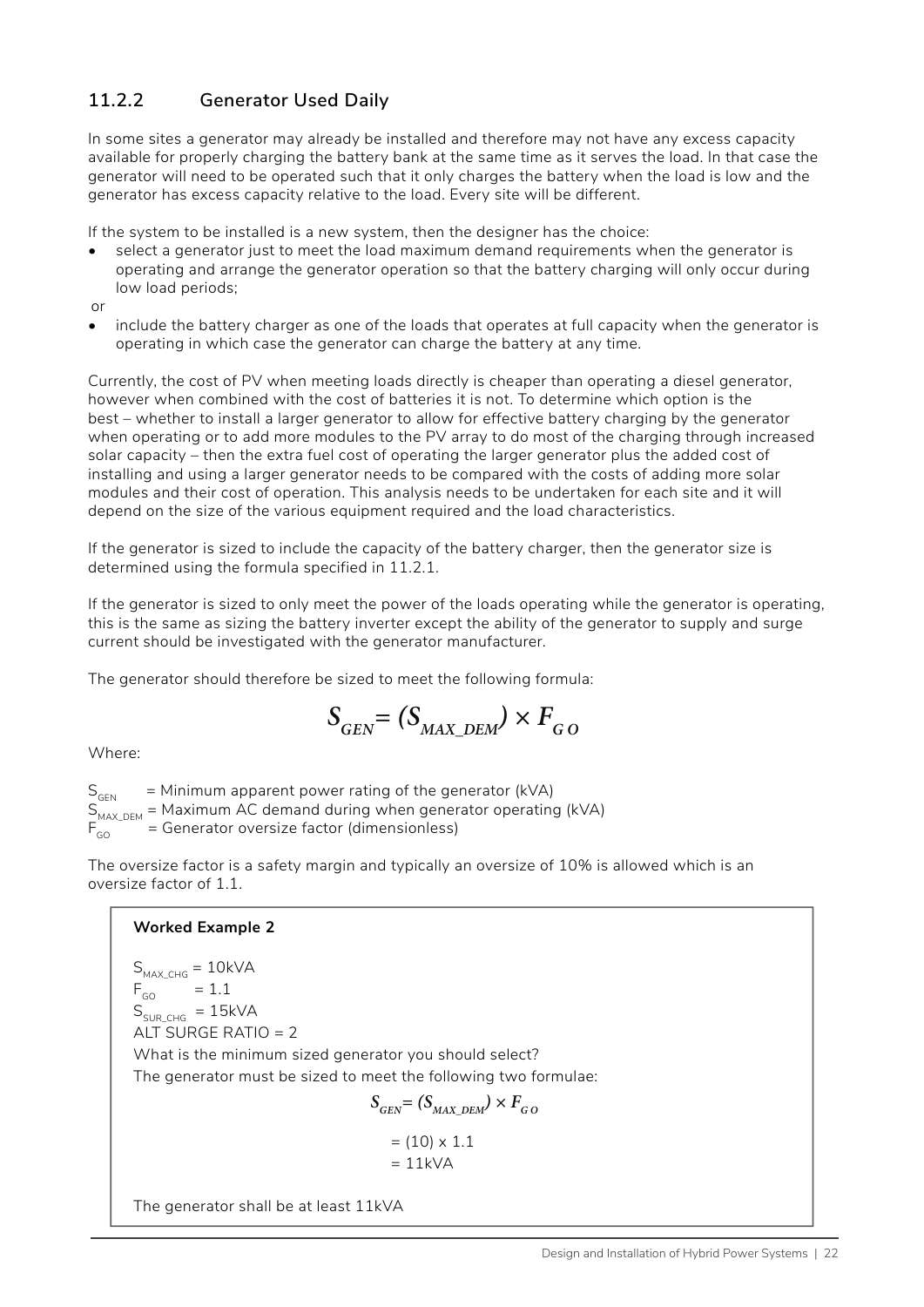## **11.3 Derating of Generators**

Generators need to be derated for the site-specific temperature, humidity and altitude. The derating factors should be supplied by the generator manufacturer, however typical values are shown in [Table 1](#page-29-0). The deratings are added together not multiplied as often is the case with losses in a system.

| Site factor     |                                                    | Derating                                                     |
|-----------------|----------------------------------------------------|--------------------------------------------------------------|
| Air Temperature |                                                    | Derate 2.5% for every 5°C                                    |
| Altitude        |                                                    | Derate 3% for every additional<br>300 m above 300 m altitude |
|                 | Air Temperature between 30°C<br>and $40^{\circ}$ C | Derate 0.5% for every 10% above<br>60% humidity              |
| Humidity        | Air Temperature between 40°C<br>and $50^{\circ}$ C | Derate 1.0% for every 10% above<br>60% humidity              |
|                 | Air Temperature between 50°C<br>and $60^{\circ}$ C | Derate 1.5% for every 10% above<br>60% humidity              |

<span id="page-29-0"></span>

|  |  | Table 1: Generator derating factors |  |  |
|--|--|-------------------------------------|--|--|
|--|--|-------------------------------------|--|--|

Source *AS/NZS 4509.2:2010* Clause 3.4.11.5.

#### **Worked Example 3**

The 30kVA generator is located in Samoa at a height of 900 metres. Air temperature is 32°C and humidity is 90%. What is the total general derating factor? What is the derated output of the generator at this site?

Temperature is 32°C which is 7°C (32-25) above the rated test temperature of the generator (25°C).

Therefore, the derating factor due to temperature =  $7 \times 0.5\% = 3.5\%$ 

 Altitude is 900M, which is 600M (900-300) above the maximum altitude (300M) the generator can operate before being derated. Therefore, the derating factor due to temperature =  $600/300 \times 3\% = 6\%$ 

Temperature is 32°C so the derating factor from table is 0.5% for every 10% humidity above 60% humidity.

Humidity is 90% which is 30% (90-60) above the maximum humidity (60%) the generator can operate before being derated.

Therefore, the derating factor due to temperature =  $30/10 \times 0.5\% = 1.5\%$ 

Total derating factor =  $3.5\% + 6\% + 1.5\% = 11\%$  which can be expressed as 0.11

So the derated output of the generator is  $(1-0.11) \times 30$  kVA = 0.89 x 30 kVA = 26.7 kVA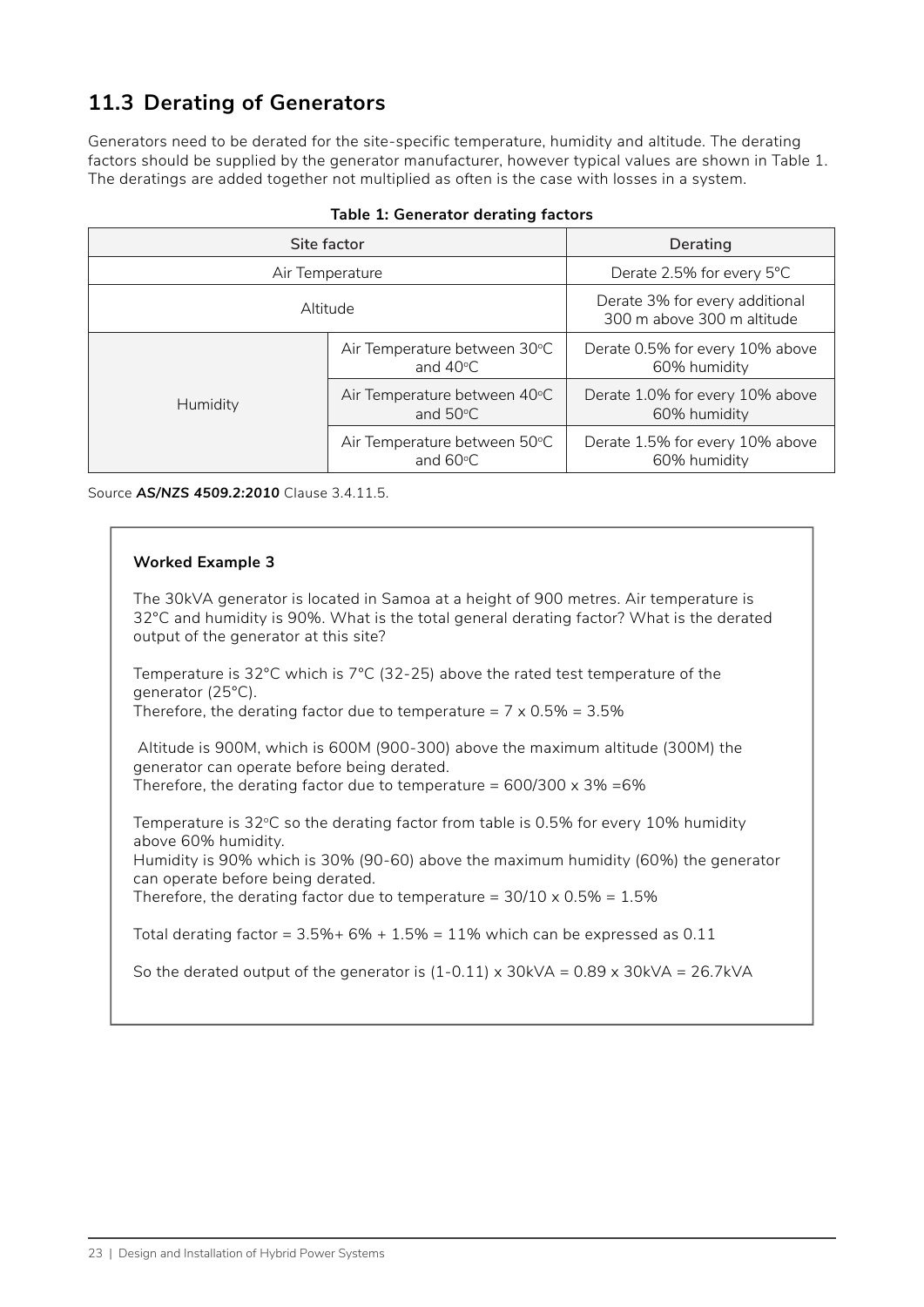## 12. Generator as a Back-up Only

Systems using generators as back-up only typically use the generator when either:

- The daily energy usage has increased due to a specific event, e.g. a family function;
- There is a failure in the solar installation that reduces or shuts down its generation
- or
- During periods of extended cloudy weather.

It was recommended in the Off-grid PV Power System Design Guideline that the PV array be sized based on the average irradiation given in Peak Sun Hours (PSH) figure for the design month. The design month is the month where the ratio of available irradiation (PSH) to daily load energy for that month is the smallest. The irradiation of the design month is then used when determining the size of the required PV array. Determining the design month and hence the relevant irradiation value used for designing the PV array is detailed in section 13.1 of the Off-grid PV Power System Design Guidelines.

When a fuelled generator is available as a back-up, then the PV array may be sized based on the yearly average irradiation figure instead of the irradiation of the design month. The generator will then need to operate to make up for inadequate energy generation by the PV array in the months when the irradiation figure is less than the yearly average. However, with today's relatively low cost of PV modules and the high cost of fuel, it is recommended that even with a back-up generator, that the PV array be designed for the design month as detailed in the Off-grid PV Power System Design Guideline

### **12.1 Determining the Battery Capacity and Selecting the Battery Bank**

For hybrid systems where the generator is only being used as a back-up, determining the required battery capacity and selecting the battery bank is undertaken in exactly the same way as is detailed in the Off-grid PV Power System Design Guideline Part 1 sections 11 and 12 and hence is not repeated in this guideline.

Part 1 section 10 of the Off-grid PV Power System Design Guideline details how to select the dc system battery voltage however with many of the larger hybrid systems the battery voltage is determined by the interactive battery inverter model selected.

### **12.2 Sizing the Solar Array and Associated Solar Controllers and PV Inverters**

For hybrid systems where the generator is only being used as a back-up, determining the required PV array size is undertaken exactly the same way as detailed in the Off-grid PV Power System Design Guideline Part 2 for dc bus systems and Part 3 for ac bus systems and is not repeated in this guideline. As stated above, it is recommended that the PV array be sized based on the irradiation for the design month.

The oversizing factor of 20% specified in the Off-grid PV Power System Design Guideline can be ignored because the back-up generator will be able to provide the extra charging required when equalising the lead acid batteries. However, it is recommended that this oversize factor of 20% be included to overcome the issue of the efficiency of the solar modules decreasing with time as well as minimising the volume of high cost fuel needed for the generator.

As can be seen in the Off-grid PV Power System Design Guideline the PV system can either be a dc bus or ac bus configuration. With the dc bus configuration, the solar controller can either be a switching controller, a pulse width modulated (PWM) controller or an MPPT controller. This results in numerous formulas for determining the available energy that can come from a PV array. In the Design Guideline, words were sometimes used in the formulas instead of symbols. However due to the many configurations possible with a hybrid system, it is easier to introduce symbols for developing the different formulas. The formulas do have similarities and it is mainly the different sub-system losses that vary depending on the configuration.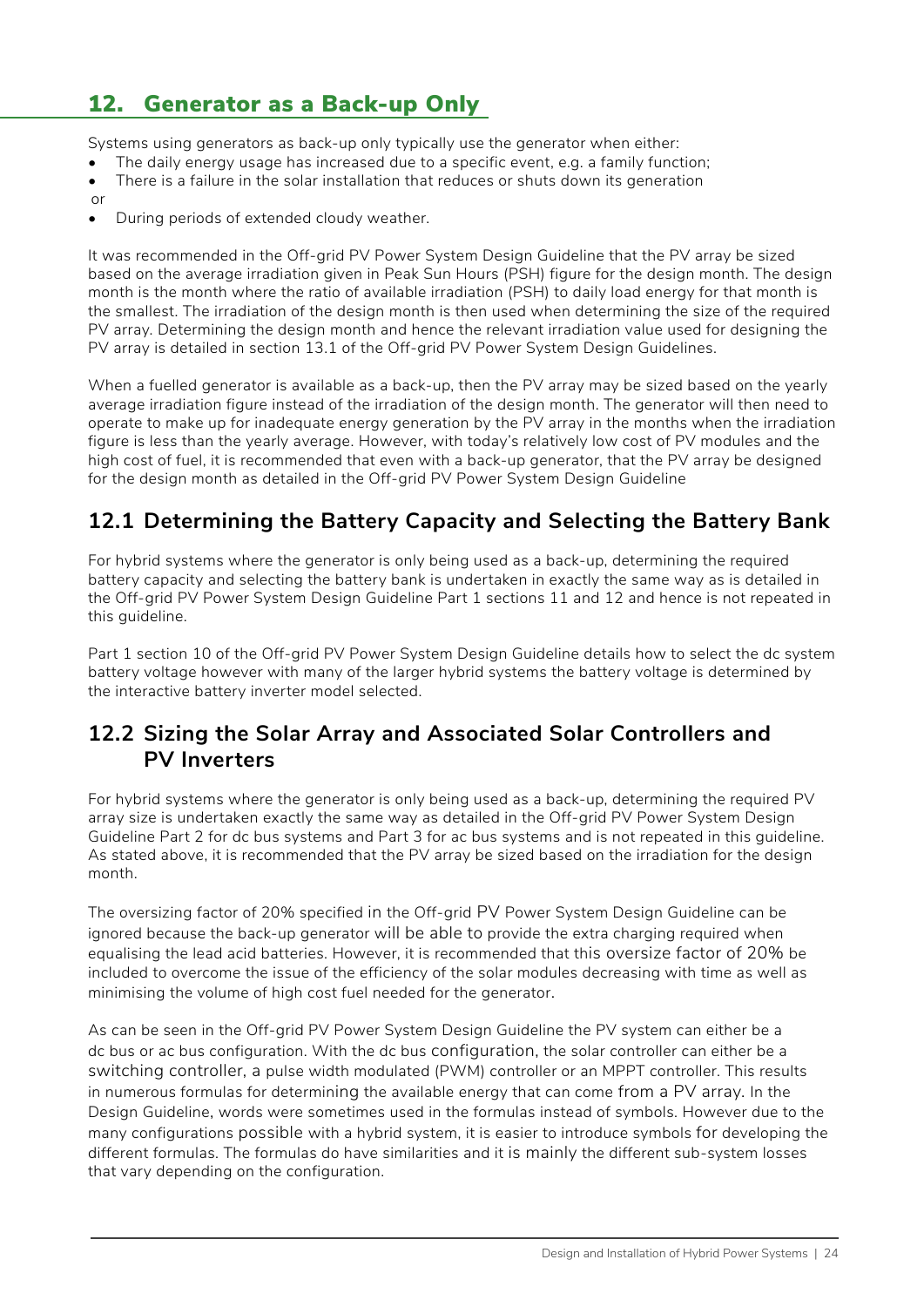The various formulas also vary slightly depending on whether the load energy is being supplied directly by the PV array or by the battery bank being charged by the PV array. The difference in the two formulas is determined by whether or not the battery charge/discharge efficiency needs to be included in the formula.

Based on the various formulas in the Off-grid PV Power System Design Guideline, the following three sections summarise the energy output formulas for the different system configurations. Note: When calculating the size of the array in the Off-grid PV Power System Design Guideline an oversize factor is applied. This is not included in the formulas when just determining the energy delivered by the PV array.

### **12.2.1 dc Bus: Switching Type Solar controller**

Load Energy (dc) directly supplied by PV array

$$
E_{_{dcl}} = I_{_{MOD}} \times N_{_p} \times H_{_{TILT}} \times V_{_{dc}}
$$

Load Energy (ac) directly supplied by PV array

$$
E_{_{ac1}}=I_{_{MOD}}\times N_{_p}\times H_{_{TILT}}\times V_{_{dc}}\times \eta_{_{INV}}
$$

Load Energy (dc) directly supplied by battery bank charged by PV array

$$
E_{dc2} = I_{MOD} \times N_p \times H_{TILT} \times V_{dc} \times \eta_{COLL}
$$

Load Energy (ac) directly supplied by PV array

$$
E_{ac2} = I_{MOD} \times N_p \times H_{TILT} \times V_{dc} \times \eta_{COUT} \times \eta_{INV}
$$

Where:

 $E_{\text{det}}$  = dc energy directly supplied by PV Array (Wh)  $E_{\text{max}}$  = dc energy directly supplied by battery bank charged by PV Array (Wh)  $E_{\text{act}}$  = ac energy directly supplied by PV Array (Wh)<br> $E_{\text{cat}}$  = ac energy directly supplied by battery bank ch  $=$  ac energy directly supplied by battery bank charged by PV Array (Wh)  $I_{\text{MOD}}$  $=$  derated current from a module (A)  $N<sub>n</sub>$  = number of parallel strings of modules (Dimensionless)  $H<sub>TUT</sub>$  = daily irradiation (in PSH) for the specified tilt angle and orientation (H)  $V_{dc}$  = battery bank (system) voltage (in V)  $\eta_{\text{coul}}$  = Coulombic efficiency of the battery (dimensionless)

 $\eta_{\text{INV}}$  = Inverter efficiency (dimensionless)

Now

$$
I_{\rm{MOD}}=I_{\rm{T,V}}\times F_{\rm{MAN}}\times F_{\rm{DIRT}}
$$

Where

- $I_{\tau v}$  $T$  = The output current (in A) of the module at the average effective cell temperature and system operating voltage
- $F_{\text{max}}$  = De-rating factor for manufacturer's tolerance (dimensionless)

 $F_{\text{DIRT}}$  = De-rating factor for dirt (dimensionless)

**Note:** The battery and inverter efficiency can be combined together and called sub-system efficiency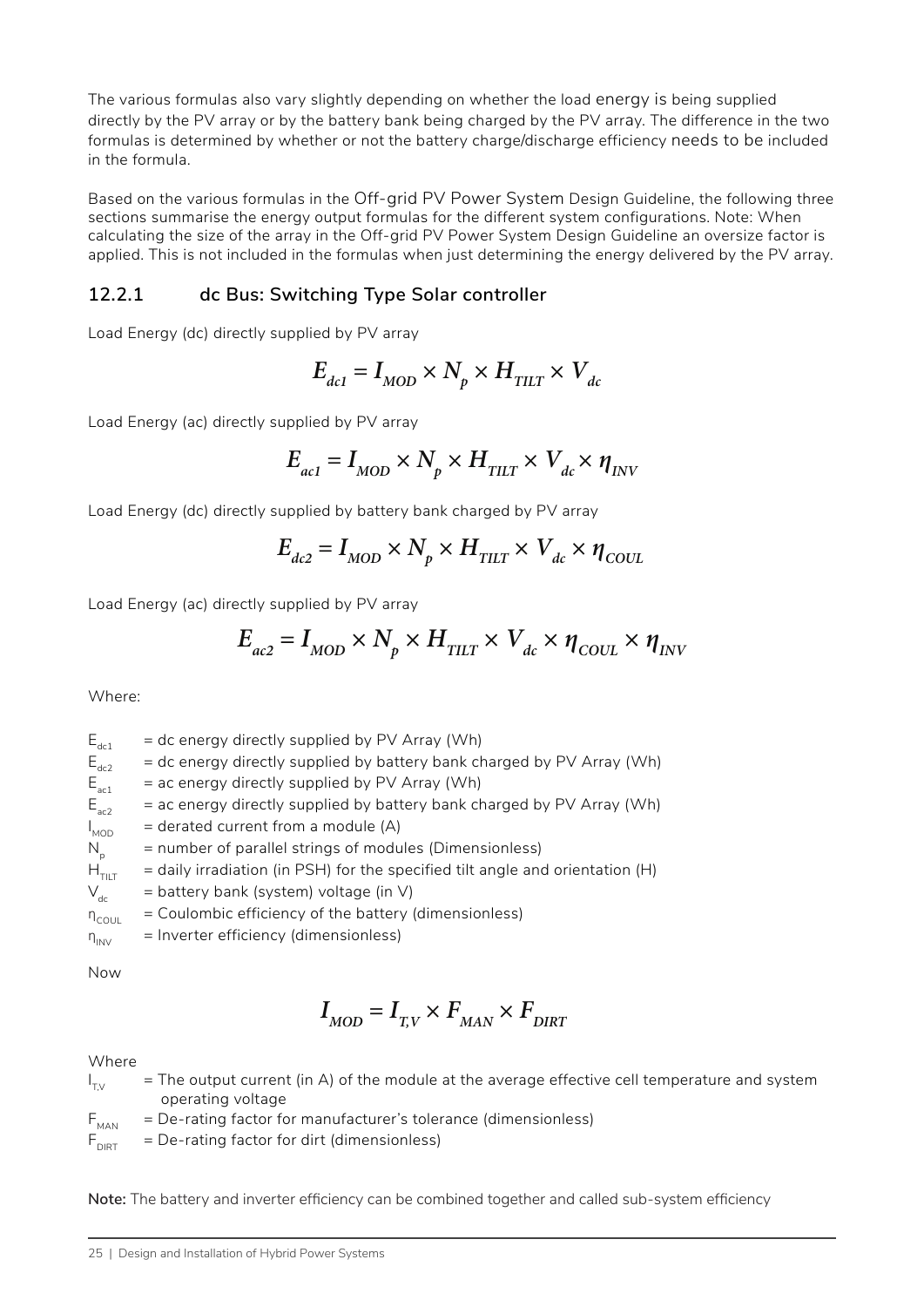### **12.2.2 dc Bus: MPPT Controller**

Load Energy (dc) directly supplied by PV array

$$
E_{_{dc3}} = P_{_{MOD}} \times N \times H_{_{TILT}} \times \eta_{_{MPPT}} \times \eta_{_{PV\text{-}load}}
$$

Load Energy (ac) directly supplied by PV array

$$
E_{_{ac3}} = P_{_{MOD}} \times N \times H_{_{TILT}} \times \eta_{_{MPPT}} \times \eta_{_{INV}} \times \eta_{_{PV\text{-}load}}
$$

Load Energy (dc) directly supplied by battery bank charged by PV array

$$
E_{_{dc4}} = P_{_{MOD}} \times N \times H_{_{TILT}} \times \eta_{_{MPPT}} \times \eta_{_{WH}} \times \eta_{_{PV\text{-}Load}}
$$

Load Energy (ac) directly supplied by PV array

$$
E_{ac4} = P_{MOD} \times N \times H_{TILT} \times \eta_{MPPT} \times \eta_{WH} \times \eta_{INV} \times \eta_{PV\text{-}load}
$$

Where:

| $E_{dc3}$                      | = dc energy directly supplied by PV Array (Wh)                              |
|--------------------------------|-----------------------------------------------------------------------------|
| $E_{\text{dc4}}$               | = dc energy directly supplied by battery bank charged by PV Array (Wh)      |
| $E_{\text{ac3}}$               | = ac energy directly supplied by PV Array (Wh)                              |
| $E_{\text{ac4}}$               | = ac energy directly supplied by battery bank charged by PV Array (Wh)      |
| $P_{MOD}$                      | $=$ derated power from a module (W)                                         |
| N                              | = number of modules in the array (Dimensionless)                            |
| $H_{\tau \parallel \tau}$      | $=$ daily irradiation (in) for the specified tilt angle and orientation (H) |
| $n_{WH}$                       | = Watt-Hour efficiency of the battery (dimensionless                        |
| $n_{MPPT}$                     | = MPPT efficiency (dimensionless)                                           |
| $n_{\text{INV}}$               | = Inverter efficiency (dimensionless)                                       |
| $\eta_{PV\text{-}\text{Load}}$ | = cable (transmission) efficiency (dimensionless)                           |
|                                |                                                                             |

Now

$$
P_{\text{MOD}} = P_{\text{STC}} \times F_{\text{TEMP}} \times F_{\text{MAN}} \times F_{\text{DIRT}}
$$

#### Where:

- $P_{STC}$  = The rated output power(P) of the module at Standard test conditions<br> $F_{TFMP}$  = De-rating factor for manufacturer's tolerance (dimensionless)
- 
- $F<sub>TEMP</sub>$  = De-rating factor for manufacturer's tolerance (dimensionless)<br> $F<sub>MAN</sub>$  = De-rating factor for manufacturer's tolerance (dimensionless) = De-rating factor for manufacturer's tolerance (dimensionless)
- $F_{DIRT}$  = De-rating factor for dirt (dimensionless)

#### **Notes:**

- 1. The actual value of  $_{\mathsf{P}_{\mathsf{PV}\text{-}\mathsf{load}}}$  will vary for each formula depending on the number of cables and length of cables between the PV array and the load.
- 2. The battery, inverter, MPPT and cable efficiency can be combined together and called sub-system efficiency.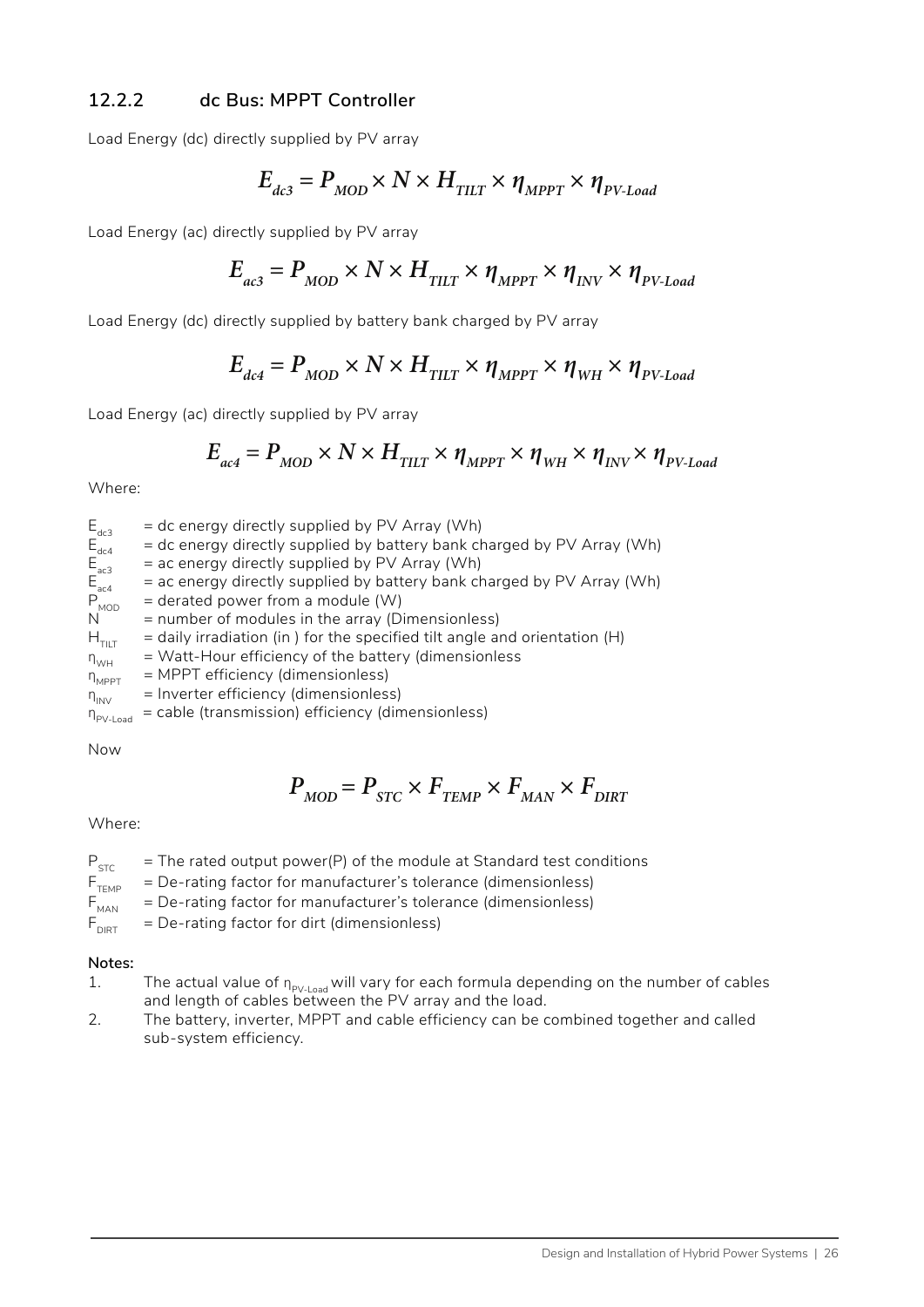### **12.2.3 ac Bus**

There is typically no dc load in ac bus systems so no formulas have been provided for dc loads.

Load Energy (ac) directly supplied by PV array

$$
E_{_{ac5}} = P_{_{MOD}} \times N \times H_{_{TILT}} \times \eta_{_{PV}} \times \eta_{_{PV\text{-}Load}}
$$

Load Energy (ac) directly supplied by PV array

$$
E_{ac6} = P_{MOD} \times N \times H_{TLT} \times \eta_{PV} \times \eta_{INV\text{-CHG}} \times \eta_{WH} \times \eta_{INV} \times \eta_{PV\text{-}load}
$$

Where:

 $E_{\text{ac5}}$  = ac energy directly supplied by PV Array (Wh)<br>
= ac energy directly supplied by battery bank ch<br>
P<sub>MOD</sub> = derated power from a module (W)  $=$  ac energy directly supplied by battery bank charged by PV Array (Wh)  $P_{MOD}^{TOD}$  = derated power from a module (W)<br>N = number of modules in the array (D)  $N =$  number of modules in the array (Dimensionless)<br> $H_{\text{max}} =$  daily irradiation (in ) for the specified tilt angle are  $=$  daily irradiation (in ) for the specified tilt angle and orientation (H)  $\eta_{WH}$  = Watt-Hour efficiency of the battery (dimensionless  $\eta_{\text{pv}}^{(0)}$  = PV Inverter efficiency (dimensionless)  $\eta_{\text{INV\_CHG}}^{T*}$  = Inverter efficiency acting as battery charger (dimensionless)<br> $\eta_{\text{INV}}$  = Inverter efficiency (dimensionless) = Inverter efficiency (dimensionless)  $\eta_{\text{PV-load}}$  = cable (transmission) efficiency (dimensionless)

Now

$$
P_{\text{MOD}} = P_{\text{STC}} \times F_{\text{TEMP}} \times F_{\text{MAN}} \times F_{\text{DIRT}}
$$

#### Where:

 $P_{STC}$  = The rated output power(P) of the module at Standard test conditions<br> $F_{TEMD}$  = De-rating factor for manufacturer's tolerance (dimensionless)

= De-rating factor for manufacturer's tolerance (dimensionless)

 $F_{MAN}$  = De-rating factor for manufacturer's tolerance (dimensionless)

 $F_{\text{DIRT}}$  = De-rating factor for dirt (dimensionless)

#### **Note:**

- 1. The actual value of  $n_{p_{V\text{-}load}}$  will vary for each formula depending on the number of cables and length of cables between the PV array and the load.
- 2. The battery, PV inverter, Inverter (as charger), Inverter, and cable efficiency can be combined together and called sub-system efficiency.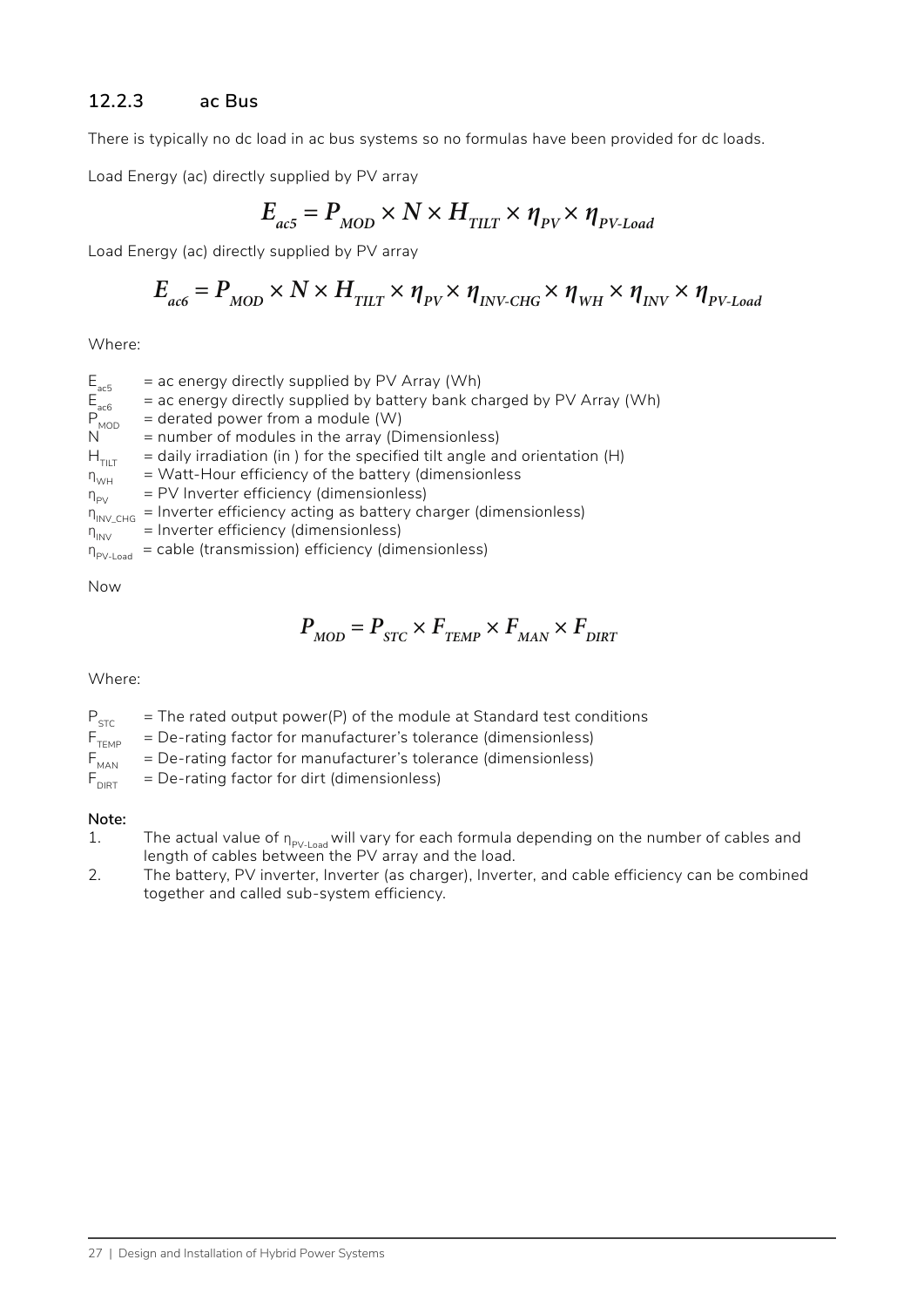### **12.3 Calculating the Generator Operating Hours**

### **12.3.1 Generator Required due to Excess Loads or Extended Cloudy Weather**

If the energy requirements are higher than what the system was designed for, e.g. a social function being held, then either the generator may operate during the time the function is being held or the generator will be required to start when the battery reaches a specified discharge level, typically 70-80% depth of discharge for a lead acid battery or the minimum usable energy level in a Lithium-Ion battery.

The time taken to recharge the battery bank by a generator is dependent on:

- The amount of energy (in kWh or ampere hours) that is reflected in the 70-80% depth of discharge or effective battery capacity that is required to be replaced by the generator providing charging.
- The efficiency of the battery bank: either Ah (coulombic) efficiency or energy (kWh) efficiency.
- The charging current (or power) from the battery charger (either stand-alone battery charger or inverter operating as a charger).

The generator run-time to recharge the battery is calculated by either of the following two formulas:

$$
T_{GEN} = \frac{Batt_{Ah}}{(I_{bc} \times \eta_{coul})}
$$

Where:

 $T<sub>GEN</sub>$  = required generator run time (hours) Batt<sub> $A_{hh}$ </sub> = Battery ampere hours that needs to be replaced by the generator charging (Ah)  $I_{\rm bc}$  $b =$  charging current from battery charger (A)  $\eta_{\text{coul}}$  = battery coulombic efficiency

or

$$
T_{GEN} = \frac{Batt_{Wh}}{(P_{bc} \times \eta_{Wh})}
$$

Where:

 $T<sub>GEN</sub>$  = required generator run time (hours) Batt<sub>wh</sub> = Battery energy that needs to be replaced by the generator charging (Wh)  $P_{bc}$  = charging power from battery charger (power)

 $\eta_{w_h}$  = battery energy (Wh) efficiency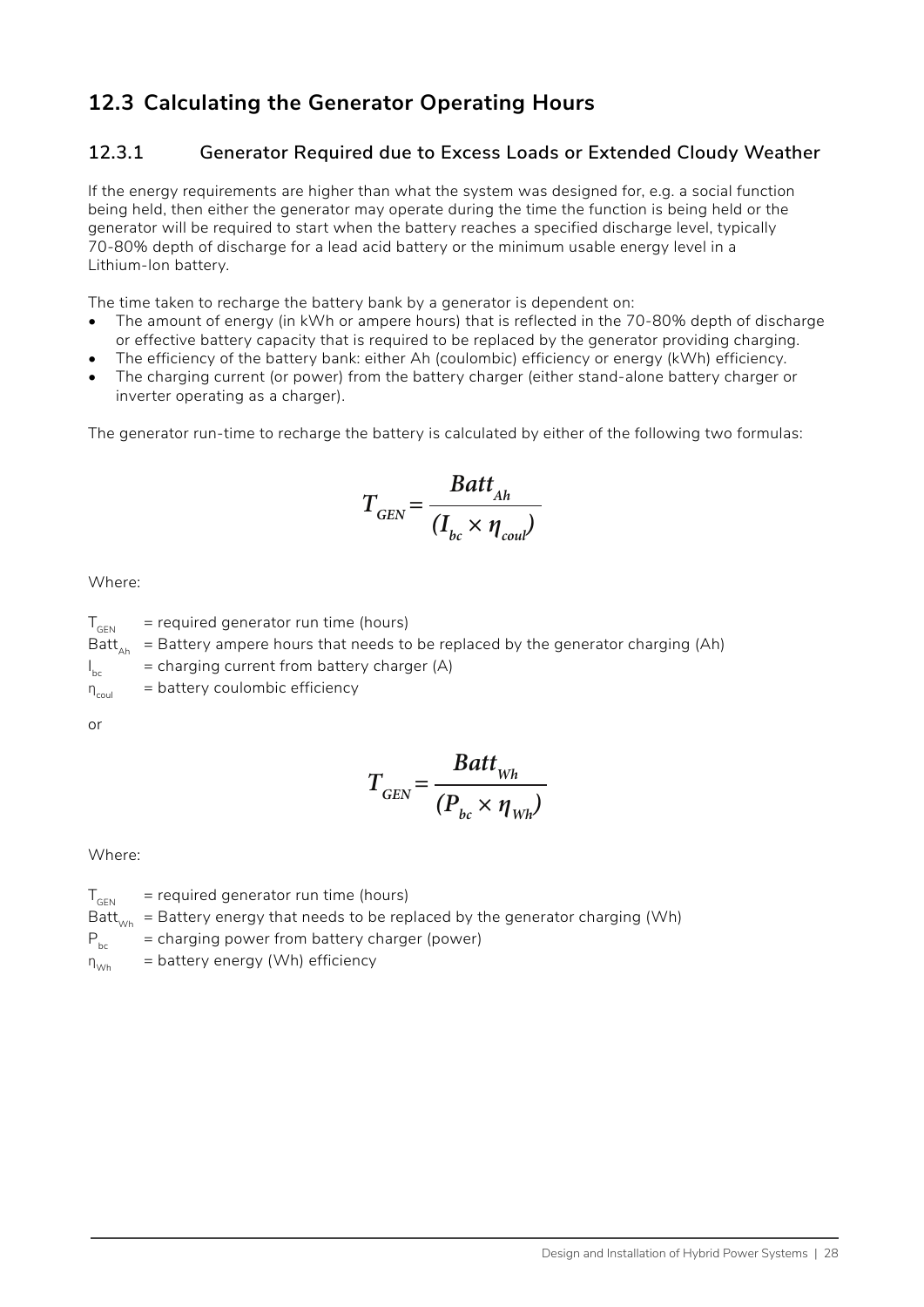#### **Worked Example 4**

Lead Acid Battery has a capacity of 1200 Ampere-hours It has been discharged 80%. Battery Charger has a charging current of 80A. Coulombic efficient is 90% (0.9). How long will the generator need to operate to fully recharge the battery?

Battery Ah that needs to be replaced =  $0.8$  (80%)  $\times$  1200Ah = 960Ah.

The generator run time is:

$$
T_{\text{GEN}} = \frac{Batt_{\text{Ah}}}{(I_{bc} \times \eta_{\text{coul}})} = \frac{960}{(80 \times 0.9)} = 13.33 \text{ hours}
$$

#### **Worked Example 5**

A Lithium-Ion Battery has a capacity of 60kWh but a useable capacity of 54kWh Ampere-hours which has been depleted. Battery Charger has a charging power of 5kW The energy efficiency of the Lithium-Ion battery is efficient is 95% (0.95). How long will the generator need to operate to fully recharge the battery?

The generator run time is:

$$
T_{\text{GEN}} = \frac{Batt_{\text{Wh}}}{(P_{\text{bc}} \times \eta_{\text{Wh}})} = \frac{54000}{(5000 \times 0.95)} = 11.37 \text{ hours}
$$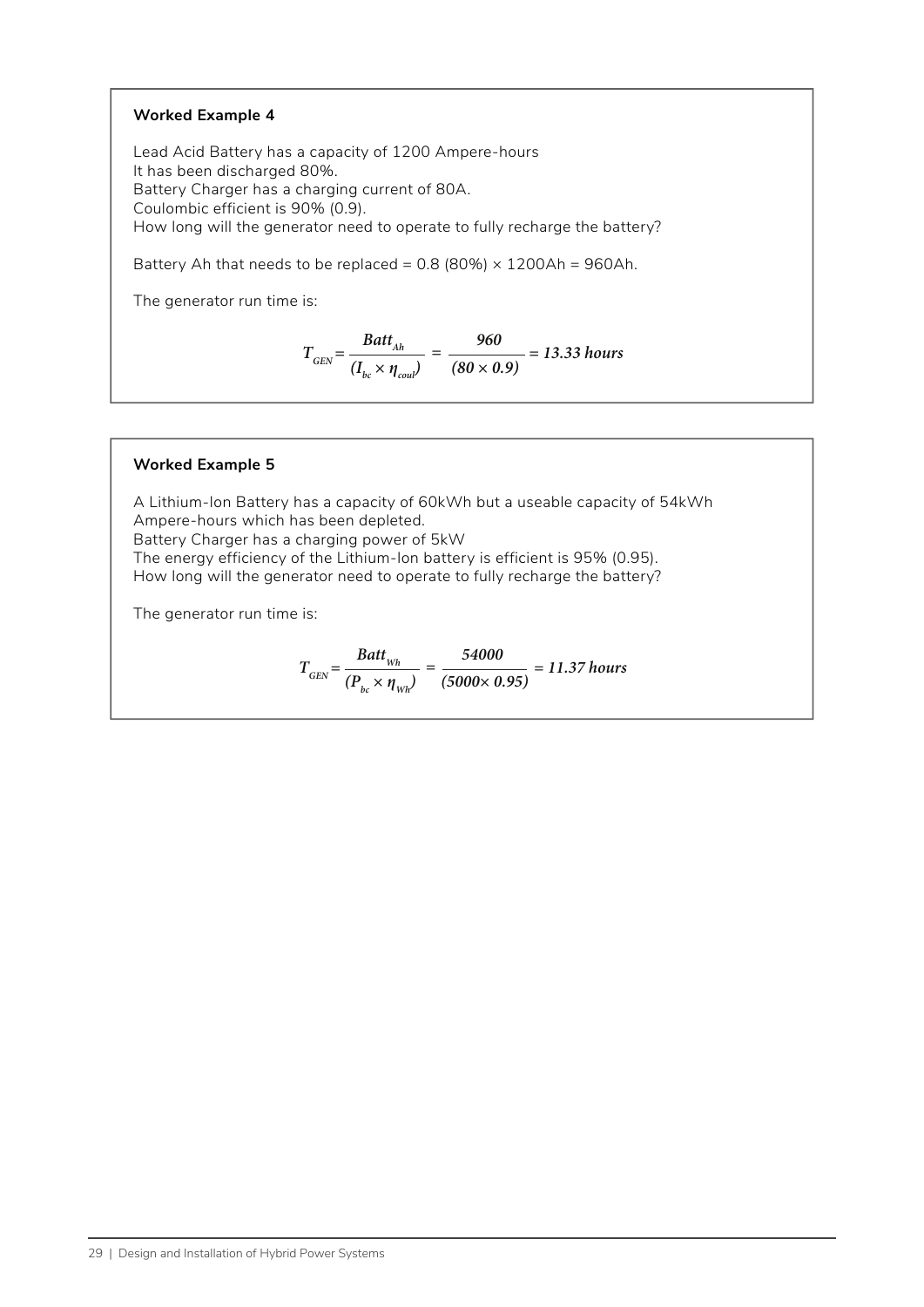### **12.3.2 Generator Required due to PV Array sized for Yearly Average Irradiation.**

When the PV Array is sized for the yearly average irradiation figure instead of that for the worst month, then there will be months when the irradiation will be less than the yearly average and the generator will be required to operate to overcome the energy deficit in the system on those days. While the generator is operating it will meet some loads directly, however, to keep the explanation simple it is assumed that when the generator is operating it will meet the energy deficit by charging the batteries. This conservative approach does result in the generator not actually operating for as long as predicted.

To determine the generator run time then the solar fraction needs to be determined. The solar fraction  $(F_{pV})$  is defined as: The total load energy that is supplied by the PV array ( $E_{pV}$ ) divided by the total daily load energy required by the site  $(E_{\text{load}})$ .

The formula is:

$$
F_{\scriptscriptstyle PV} = \frac{E_{\scriptscriptstyle PV}}{E_{\scriptscriptstyle load}}
$$

Where:

 $F_{PV}$  = Solar Fraction<br> $E_{QVI}$  = Load Energy s

 $E_{\text{py}}$  = Load Energy supplied by PV<br> $E_{\text{load}}$  = Daily Load Energy Required  $=$  Daily Load Energy Required

The exact formula will depend on:

- Whether the loads are all dc, all ac or a combination of both.
- The configuration of the PV system, that is: is it a dc bus using a switching or PWM controller, a dc bus using a MPPT controller, or an ac bus system.

The formula can be very complicated if consideration is given to whether all the load energy is being supplied directly from the batteries (being charged by the PV array) or some of the load energy is being supplied directly by the PV array and the rest is then being supplied by the batteries (that are charged by the PV array) . As can be seen in section 12.2 there are many formulas used for determining the load energy being supplied by the PV array but they are similar and the variation is just in the sub-systems losses that are taken into account in the formulas.

The solar fraction for a site will vary for each month that the monthly average irradiation is less than the yearly irradiation figure used in determining the capacity of the PV Array.

Once the solar fraction is calculated then the balance of daily energy that must be supplied by the generator charging the battery can be calculated by the following formula: The generator run time can then be determined as follows:

$$
E_{Load\text{-}BC} = (1 - F_{PV}) \times E_{load}
$$

Where:

$$
T_{GEN} = \frac{E_{Load\text{-}BC}}{(P_{bc} \times \eta_{Wh} \times \eta_{inv})}
$$

 $T<sub>GEN</sub>$  = required generator run time (hours)<br> $E<sub>load-BC</sub>$  = load energy that needs to be replace  $E_{\text{load-BC}}^{\text{ECN}}$  = load energy that needs to be replaced by the generator charging (Wh)<br>  $P_{\text{bc}}$  = charging power from battery charger (power)  $P_{bc}^{200}$  = charging power from battery charger (power)<br>  $P_{Nwh}$  = battery energy (Wh) efficiency = battery energy (Wh) efficiency  $\eta_{\text{inv}}$  = inverter energy (Wh) efficiency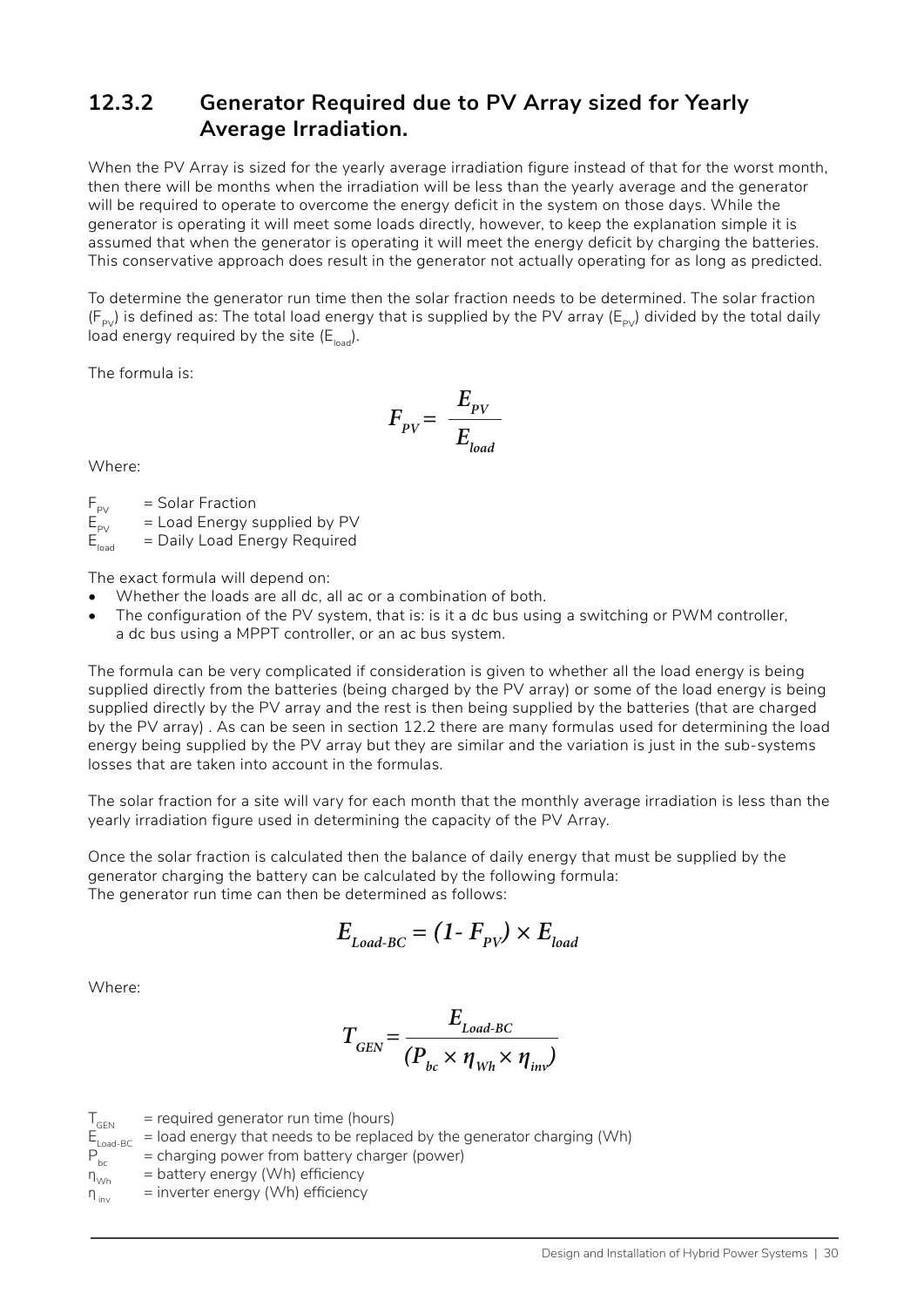#### **Worked Example 6**

A hybrid system has been designed where the PV array has been sized based on the average yearly irradiation. The daily load energy  $(E_{load}) = 20$ kWh In the month with lowest irradiation the PV array will meet a load of 16kWh The inverter/Charger has a charging power of 5kW The inverter has an efficiency of 93% The battery has an efficiency of 80%

The energy efficiency of the Lithium-Ion battery is 95% (0.95). What is the solar fraction? How long will the generator be required to operate to overcome the energy deficit?

The solar fraction is:

$$
F_{pV} = \frac{E_{pV}}{E_{load}} = \frac{16}{20} = 0.8
$$

The load energy that must be supplied by generator charging the batteries is:

$$
E_{Load\text{-}BC} = (1 - F_{PV}) \times E_{load} = (1 - 0.8) \times 20 = 4 \text{ kWh}
$$

The generator run time is:

$$
T_{\text{GEN}} = \frac{E_{\text{Load-BC}}}{(P_{bc} \times \eta_{Wh} \times \eta_{inv})} = \frac{4}{(5 \times 0.93 \times 0.80)} = 1.08 \text{ hrs}
$$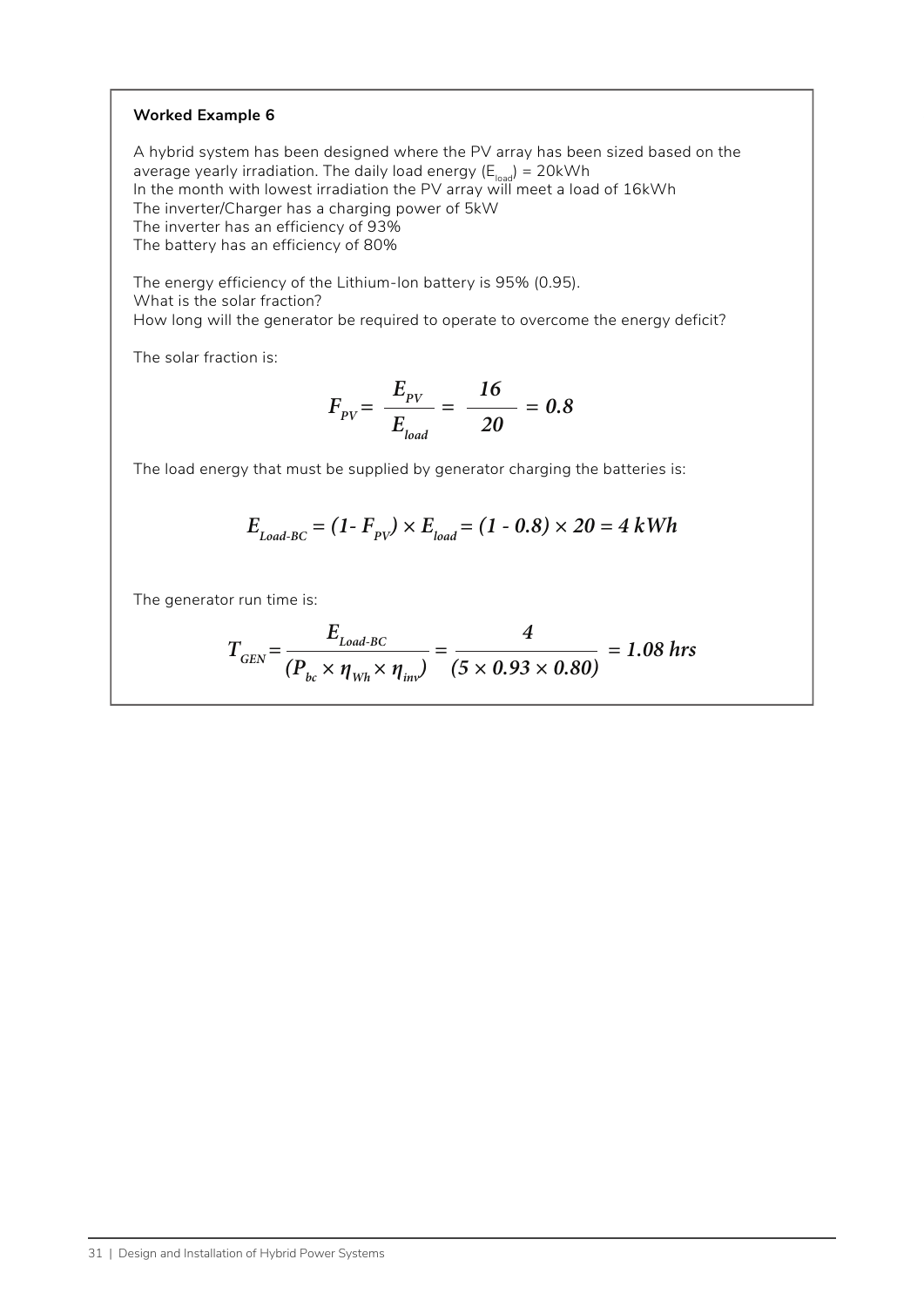## 13. Generator Used Daily

### **13.1 Determining the Proportion of Daily Energy Being Provided by the Different Sources**

For large villages and resorts where the daily energy usage is in the many hundreds of kWhs, a generator may need to operate daily. In particular it may be needed during the evening peak (for example 6pm to 10pm) and possibly the morning peak around breakfast time. The generator is used because the power requirements at that time can be very large and trying to meet the power demand (and energy usage) by battery power may be more expensive than that from the generator since the available solar will either be small (morning) or non-existent (evening). However, if prices of batteries decrease as predicted this cost could come down rapidly in the next few years.

For this section it is assumed that all the loads are ac only.

For a hybrid system where the generator is operating daily, the total daily energy requirement is determined as follows:

$$
E_{Load} = E_{gen} + E_{gen-batt} + E_{PV} + E_{PV-batt}
$$

Where:

 $E_{\text{Load}}$  = Total Daily Energy Requirement<br>F = Fnergy supplied by generator di

- $E_{gen}^{total}$  = Energy supplied by generator directly<br>F = Fnergy supplied by generator charging
- $E_{gen-batt}$  = Energy supplied by generator charging battery bank<br>  $E_{net}$  = Energy supplied directly by PV array
- $=$  Energy supplied directly by PV array
- $E_{\text{PV-batt}}$  = Energy supplied directly by PV array charging battery

How much power is available from the generator for charging the batteries will be dependent on the capacity rating of the generator and the loads that are being powered directly by the generator at that point of time. Any excess generator capacity can be used to charge the battery.

In some sites the generator might already be installed and there may not be any excess capacity available for properly charging the battery bank at the same time. Every site will be different.

If the system to be installed is a new system, then the designer has the choice:

select a generator just to meet the load maximum demand requirements when the generator is operating;

or

• include the battery charger as one of the loads that operates at full capacity when the generator is operating

Currently the cost of PV when meeting loads directly is cheaper than operating a diesel generator, however when combined with the cost of batteries it is often not. To determine which option is the best, a larger generator to allow for effective battery charging by the generator when operating or adding more modules to the PV array, the extra fuel costs in operating the larger generator plus the cost of a larger generator needs to be compared with the costs of adding more solar modules. This analysis needs to be undertaken for each site and it will depend on the size of the various equipment required.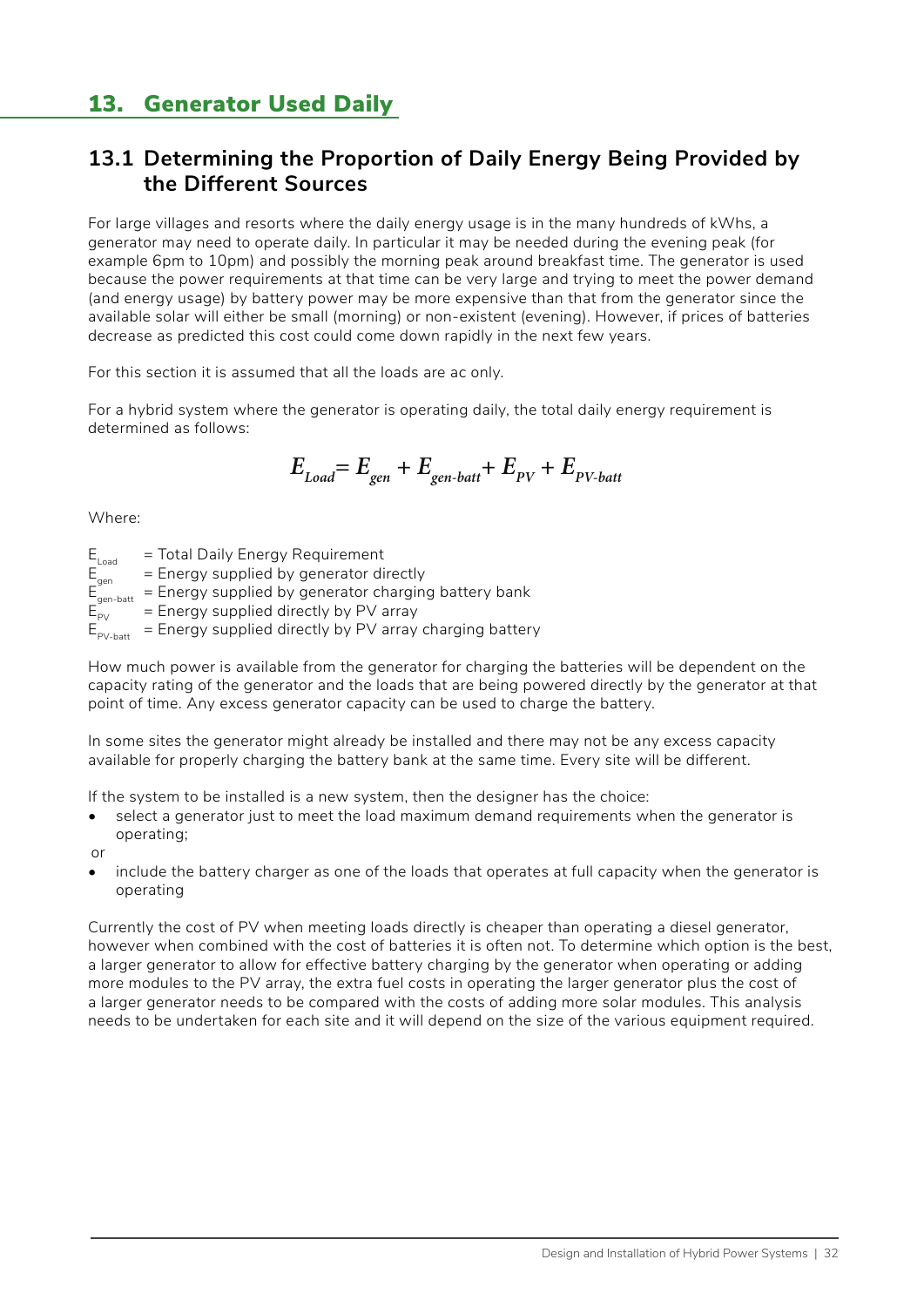## **13.2 Determining the Energy to be Supplied by Battery**

When preparing the load profile, the system designer must determine what loads (and therefore energy) will be met directly by the fuelled generator.

If the load profile has the form of a "double hump" then ideally the generator should operate mainly during the largest of, or both of these two humps. If the system is being designed with the generator operating once per day only, then it should operate during the hump (the period of high power usage) when the greatest energy use occurs. This is generally in the evening.

Once the system designer has determined how much energy is supplied directly from the generator, the designer must then determine the energy that is required to be met directly by the batteries. The simplest and most conservative approach is to assume that no solar power/energy is supplied directly to the loads, thus the daily load energy not supplied from the generator is supplied from the batteries

It is recommended that, even with two generator starts every day that the designer use the conservative approach that assumes that the batteries must meet the total daily energy demand outside of the generator run times. While in theory the battery only needs to store the largest amount of energy between the two peaks and hence the two generator operating times, it becomes very complicated to determine this value with a reasonable level of confidence. Such a small battery would also leave little time for responding to generator failures.



Therefore, the energy that must be supplied directly by the battery bank is the total daily load minus 50 kWh:

$$
E_{\text{batt,day}} = 200 \text{ kWh} - 50 \text{ kWh} = 150 \text{ kWh}
$$

**Note:** that in practice the actual energy provided by the battery will depend on the amount of solar energy input when the generator is not running.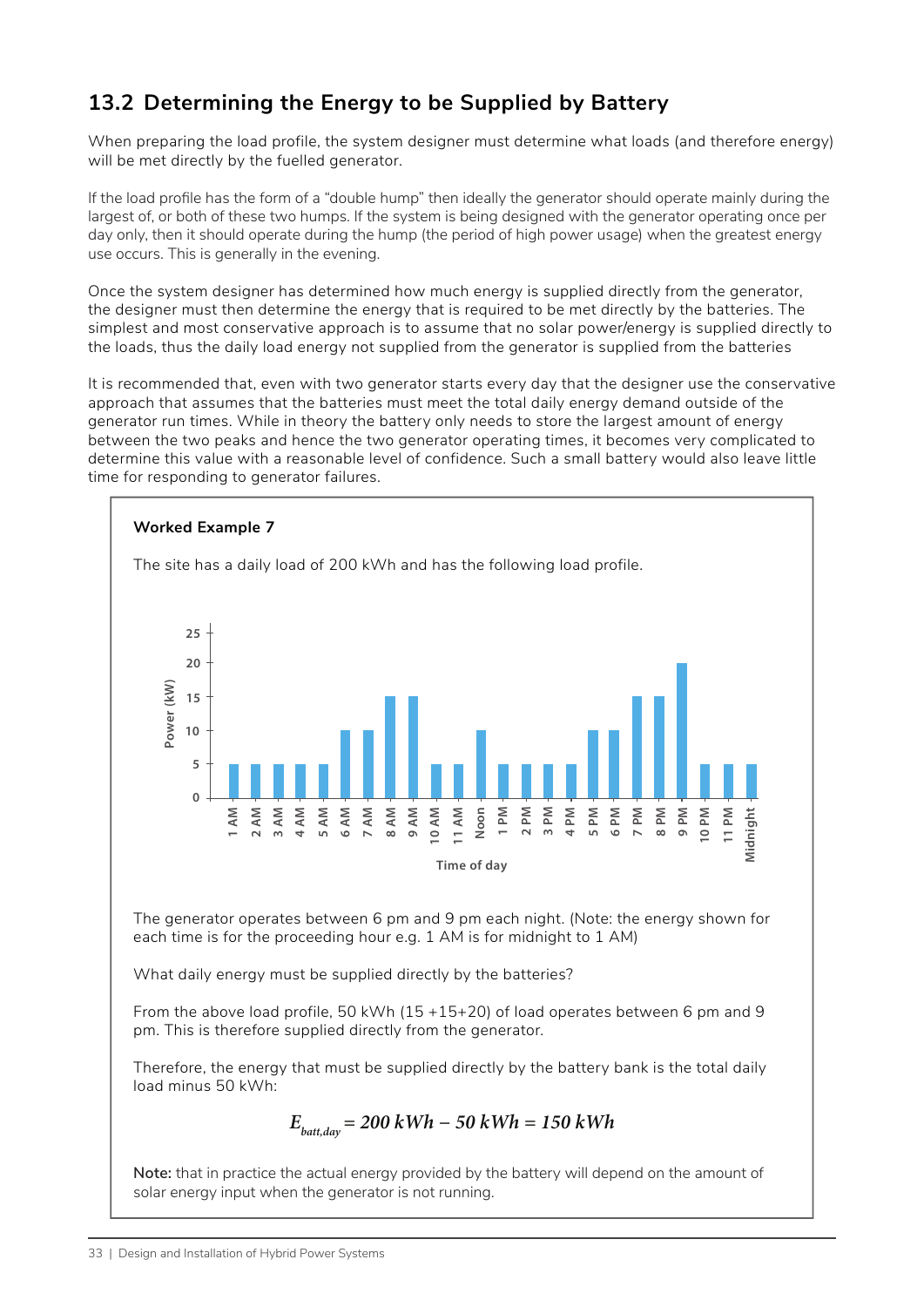In worked example 7, the solution assumes that there is no input from solar, which is a "worst case" situation of a very overcast day. If this is the basis for sizing of the battery, the generator will never need to start more than once per day. However, the daily depth of discharge should be less than estimated because the solar will provide loads directly and possibly charge the battery during the day. This may result in longer battery life, but it may also mean that the investment in batteries is not being utilised as much as it could. The alternative is to size the battery assuming that there is a certain amount of solar input.

If the renewable energy input is taken into account in sizing the battery, the size specified will of course be smaller (and lower cost). The maximum demand will then be at higher discharge rate for that battery, than for a larger battery. The ability of the battery to meet the maximum and surge demands is therefore more critical.

Whatever assumptions are used in the design process, the system must be able to cope with variations in both load and also solar input. These variations in both load and solar input make it very difficult to accurately determine how much load each day is expected to be supplied from the batteries.

In addition, the effect of these variations on the actual operation of the generator will depend on how the generator is controlled.

- i. If the generator starts at a pre-determined time each day then the battery depth of discharge will vary and the generator run-time will vary;
- ii. If the generator is started on 'low battery' state of charge, then the generator start time will vary each day, and the frequency of starts may vary;
- iii. If the generator is started on both time of day *or* state of charge, the result will be a mixture of the above, depending on which condition is reached first.

Note: in the previous discussion, generator starting due to excessive inverter load has been omitted for clarity and it is assumed that the inverter will have sufficient capacity to meet the required load.

The variations in operating conditions mentioned above may have serious consequences. Firstly, the client may only want the generator to start during certain times of the day. Secondly, and more importantly in a PV-generator-hybrid system, if the generator fully charges the battery in the morning just before the PV array starts to generate, valuable PV power may be wasted and fuel consumption and generator operating time may increase. Also, the generator should not start in the middle of sunny days and therefore potentially wasting solar power. Avoiding these potential problems requires careful thinking-through of the implications of battery sizing and generator control strategies in relation to the points mentioned above.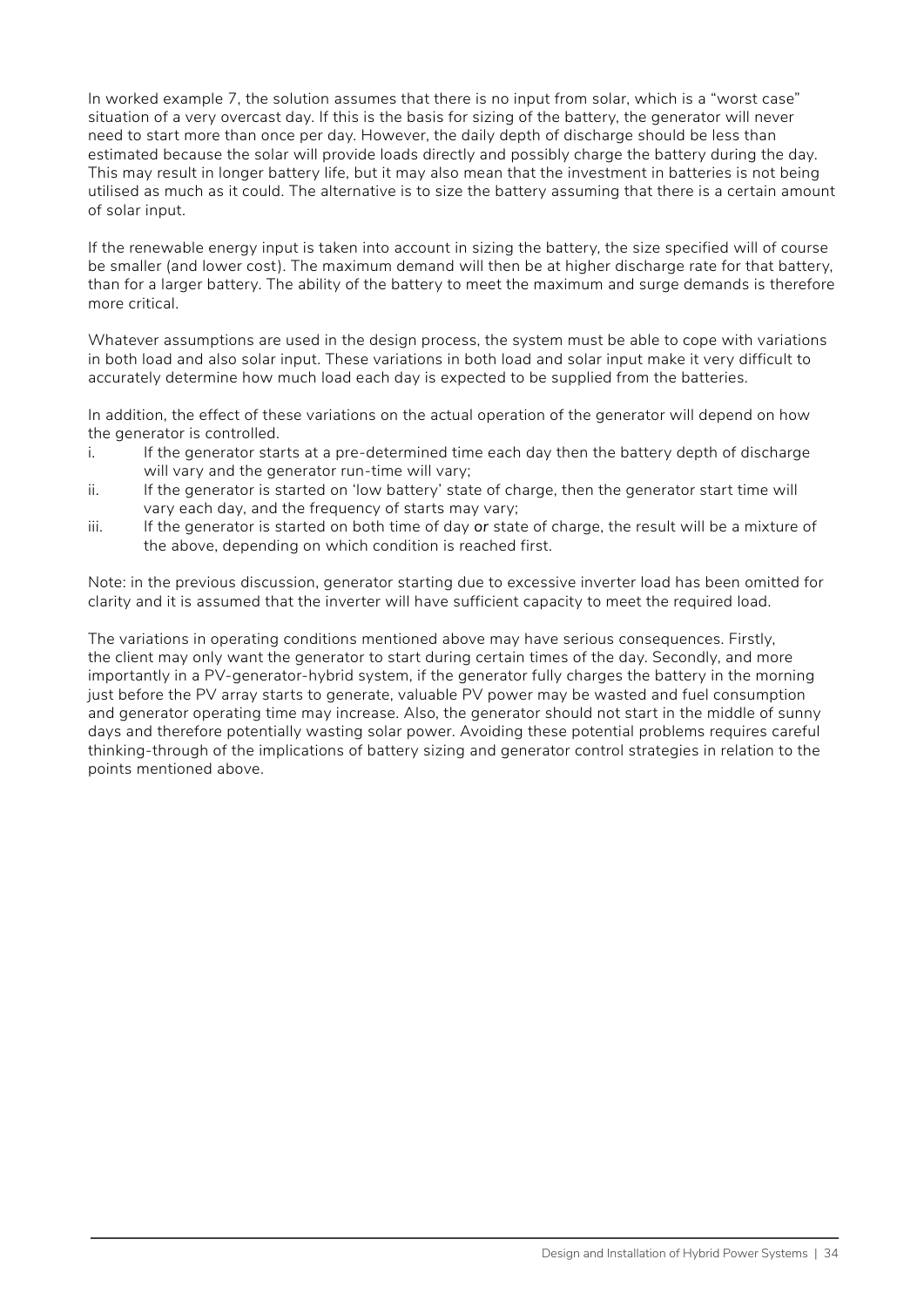### **13.3 Determining the Battery Capacity and Selecting the Battery Bank**

When the generator is operating every day, the battery capacity depends on the energy that the battery will supply each day and the design depth of discharge. The concept of "days of autonomy" does not apply in this case, because the generator would recharge the battery if there has been no input from the solar.

In terms of energy, the battery capacity is:

$$
E_{\text{batt}} = \frac{E_{\text{batt, day}}}{DOD_{\text{day}} \times \eta_{\text{inv}}}
$$

Where:

 $E<sub>heat</sub>$  = the battery energy storage capacity (to 100% DOD), (Wh)  $DOD_{\text{day}}$  = daily depth of discharge of the battery, expressed as a percentage  $E_{\text{batt,day}}$  = the load energy drawn from the batteries each day, (Wh)  $\eta_{\text{inv}}$  = inverter energy (Wh) efficiency

This requires the daily depth of discharge to be specified. The above formulas can be applied to lead acid batteries which though they often have a maximum depth of discharge of 70-80% they should not have a daily depth of discharge greater than 50% while only 30% is preferred

 For Lithium-Ion batteries that battery, the battery is defined as having a specified capacity and then a maximum usable energy value—often 80-100% of the actual capacity. The formula for determining the usable battery capacity is:

$$
E_{\text{batt-usable}} = \frac{E_{\text{batt, day}}}{\eta_{\text{inv}}}
$$

Where:

 $E<sub>batt-usable</sub>$  = the usable battery energy storage capacity (between 80%- 100% of rated capacity), (Wh)  $E_{\text{batt,day}}^{\text{Sortl,day}}$  = the load energy drawn from the batteries each day, (Wh)  $\eta_{inv}$  = inverter energy (Wh) efficiency

For lead acid batteries the batteries are specified in Ampere Hours (Ah). The capacity in Ah is then given by:

$$
C_x = \frac{E_{batt}}{V_{dc}}
$$

Where:

 $E_{\text{batt}}$  = the battery energy storage capacity (to 100% DOD), (Wh)<br>  $V_{\text{dc}}$  = nominal voltage of the battery voltage, (V)

 $V_{dc}$  = nominal voltage of the battery voltage, (V)<br>C<sub>y</sub> = battery capacity, specified for an appropria

 $=$  battery capacity, specified for an appropriate discharge rate x, (Ah)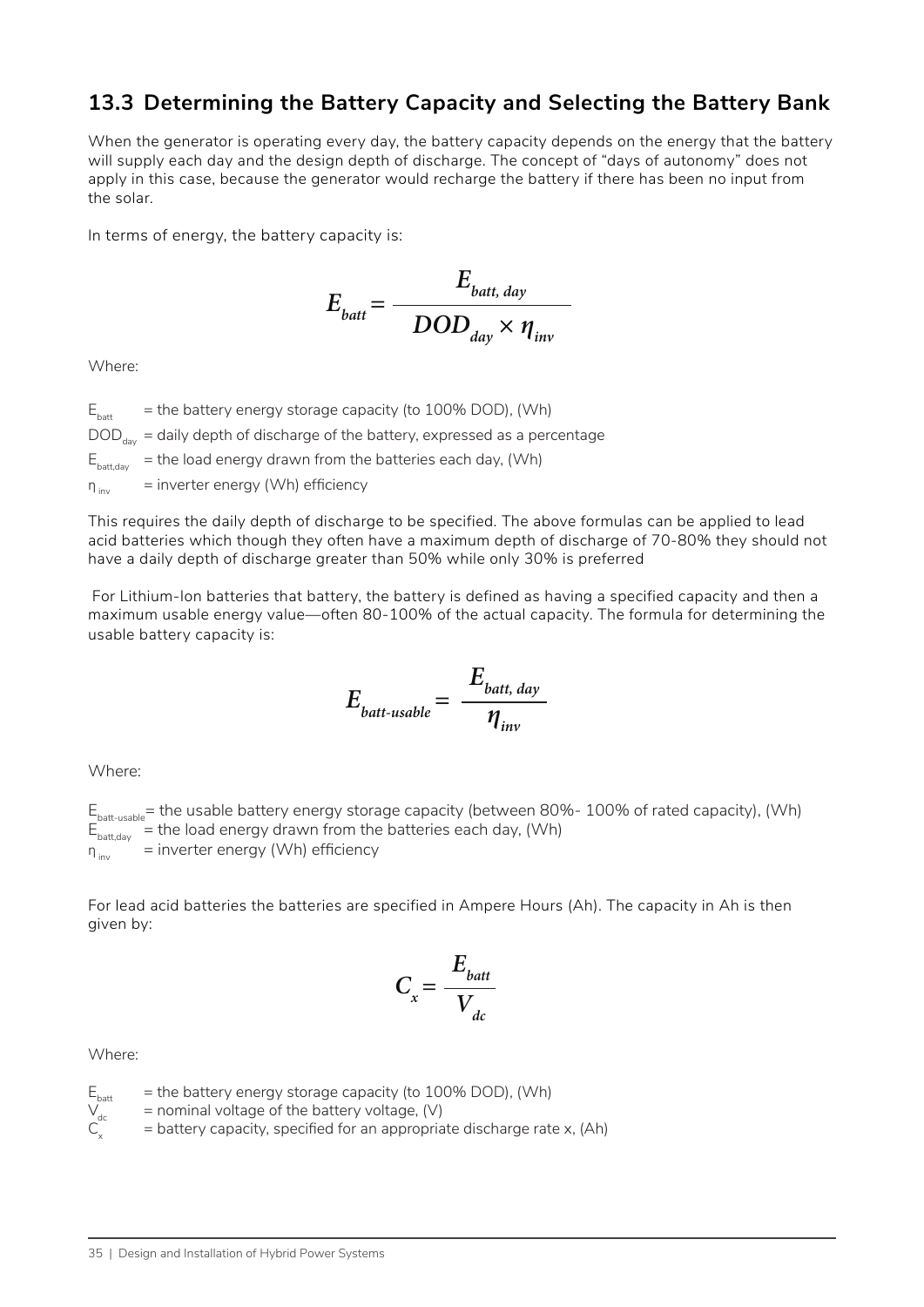For hybrid systems the battery voltage is determined by the battery inverter dc input voltage and these typically are 12V, 24V or 48V dc. However, some brands of inverters may have battery voltages of 120V dc or higher. Most medium sized hybrid systems do tend to have inverters with a 48V dc rating. For rural area electricity supply a battery voltage higher than 48V is not recommended due to higher voltages have safety issues requiring much more highly trained maintenance personnel.

It is recommended that the  $C_{10}$  rating of battery is applied.

#### **Worked Example 8**

From worked example 7 the battery bank must provide 150kWh per day and the design daily depth of discharge is specified as 70%. The inverter has an efficiency of 93%

What is the required battery capacity in kWh? If the nominal system voltage is 110 V, what is the capacity in Ah?

Given  $\text{DOD}_{\text{day}} = 0.7$ ; and  $\text{E}_{\text{batt,day}} = 150 \text{kWh}$ .

The required battery capacity is:

$$
E_{\text{batt}} = (150/0.7 \times 0.93)
$$
  
= 230.4 kWh

rounded to  $= 230$  kWh

Assume the battery bank is 48V dc

The capacity in Ah is then:

$$
C_x = \frac{E_{batt}}{V_{dc}}
$$

$$
= \frac{230,000}{48}
$$

$$
= 4800 Ah
$$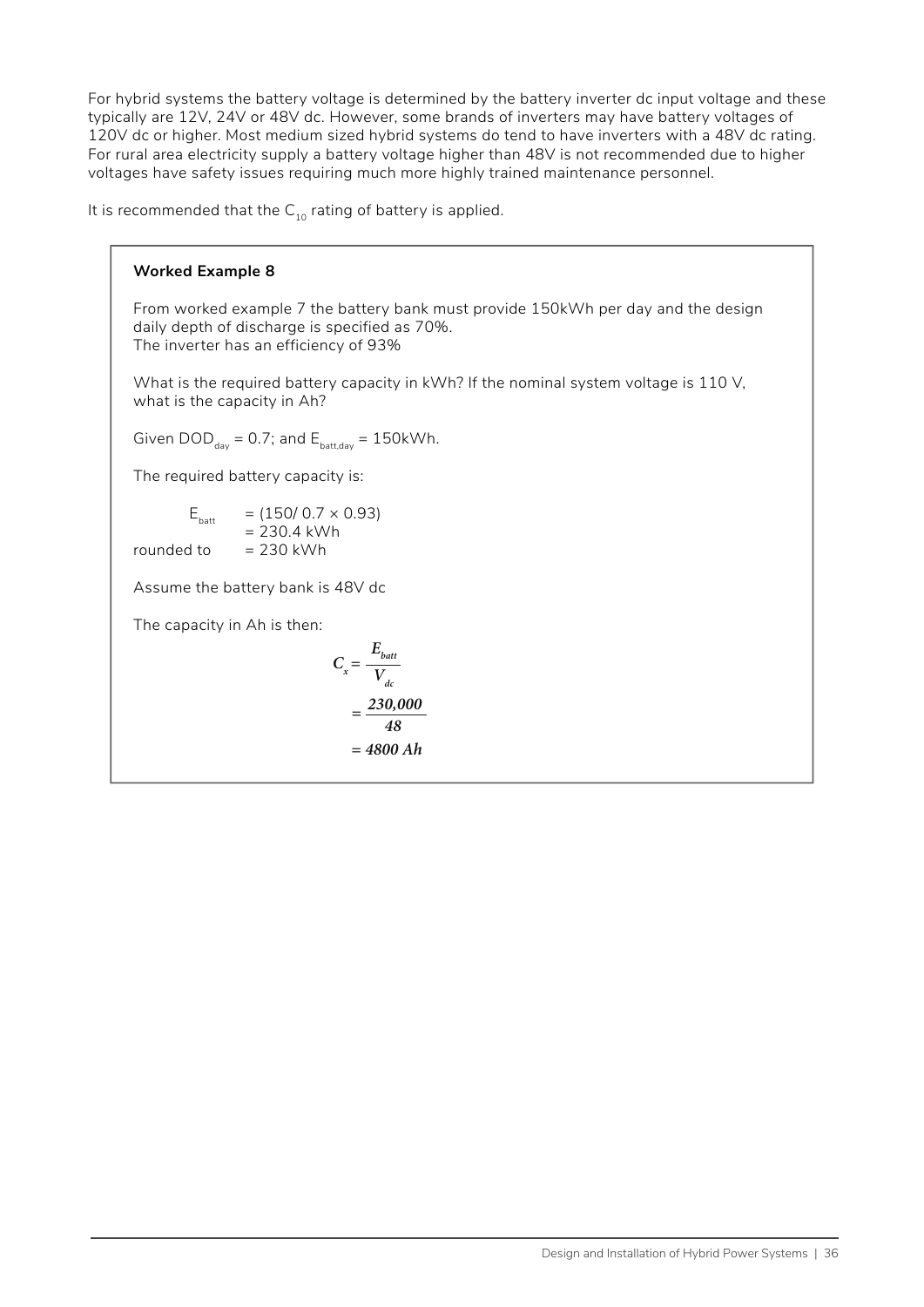#### **13.4 Determining the Energy Supplied by Generator Charging Battery Bank**

If the generator is sized to allow the inverter charger (or battery charger) to operate at full capacity, then the amount of daily load energy that will be supplied via the generator charging the battery bank will depend on the effective charging capability of the inverter charger. Some inverter/chargers charging capacity will be specified in kW (or Watts) while others may be specified in Amperes. The charging current (or power) allowed by the inverter/charger shall not be greater than the maximum charge current (or power) of the selected battery unless the inverter charge software can be set to limit the charge current to the maximum acceptable current for the installed battery.

If the maximum charging capacity of an inverter/charger is specified as a current, then the daily load that will be met by the generator charging the battery bank is:

$$
E_{gen} = T_{GEN} \times I_{bc} \times V_{dc} \times \eta_{inv\text{-}chg} \times \eta_{coul}
$$

Where:

 $T_{\text{GEN}}$  = generator run time (hours)  $I_{bc}$  $I_{bc}^{\text{max}}$  = charging current from battery charger (A)<br>Vdc = nominal voltage of the battery voltage. (V)  $=$  nominal voltage of the battery voltage, (V)  $\eta_{\text{coul}}$  = battery coulombic efficiency  $\eta_{\text{invcbb}}$  = inverter's charging energy (Wh) efficiency

If the maximum charging capacity of an inverter/charger is specified in power then the daily load that will be met by the generator charging the battery bank is:

$$
E_{gen} = T_{GEN} \times P_{bc} \times \eta_{inv\text{-}chg} \times \eta_{Wh}
$$

Where:

 $T_{\text{GEN}}$  = generator run time (hours)  $\eta_{Wb}$  = battery energy (Wh) efficiency  $\eta_{\text{inv-chg}}$  = inverter's charging energy (Wh) efficiency<br>  $P_{\text{hc}}$  = charging power from battery charger (W)  $=$  charging power from battery charger (W)

#### **Worked Example 9**

Assume the inverter for the system in the worked example is 25kW and it can provide the full 25kW when charging the battery

The inverter's charger has an efficiency of 93%.

The battery bank has an energy efficiency of 80%.

What load energy can be supplied by the generator charging the battery bank?

From worked example 5 the generator operates for 3 hours.

From

$$
E_{gen} = T_{GEN} \times P_{bc} \times \eta_{inv-chg} \times \eta_{Wh} = 3 \text{ hrs} \times 25 \text{ kW} \times 0.93 \times 0.8 = 55.8 \text{ kWh}
$$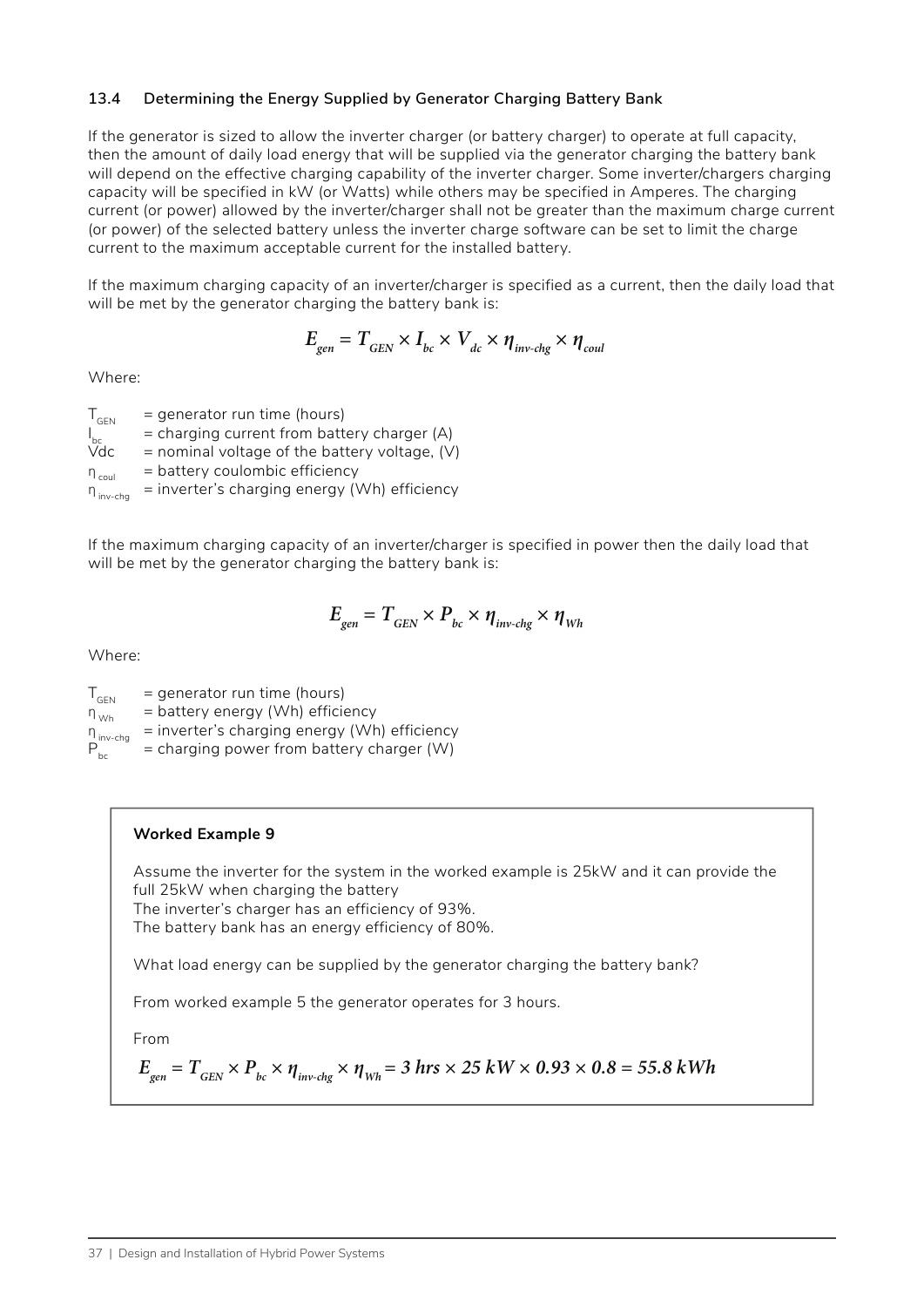### **13.5 Determining the Daily Load Energy to be Provided by the PV Array**

If the generator has the capacity to meet the loads and provide charging of the battery bank, the amount of daily load energy to be supplied by the PV array is:

$$
E_{\rm\scriptscriptstyle PV} = E_{\rm\scriptscriptstyle PV-dir} + E_{\rm\scriptscriptstyle PV\text{-}batt} = E_{\rm\scriptscriptstyle Load} - E_{\rm\scriptscriptstyle gen} - E_{\rm\scriptscriptstyle gen\text{-}batt}
$$

Where:

 $E_{\text{load}} = \text{Total Daily Energy Requirements}$ <br>  $E_{\text{gen}} = \text{Energy supplied by generator di}$ <br>  $E_{\text{on}} = \text{Energy supplied by generator ch}$  $E$  Energy supplied by generator directly  $E_{gen-batt}$  = Energy supplied by generator charging battery bank<br>  $E_{p_{V-dir}}$  = Energy supplied directly by PV array  $E_{PV-dir}$  = Energy supplied directly by PV array<br> $E_{PV-dir}$  = Energy supplied directly by PV array  $=$  Energy supplied directly by PV array charging battery

However, if the generator does not have the capacity to provide charging of the battery bank a different

equation must be used. if the generator only has the capacity to meet the loads, the amount of daily load energy to be supplied by the PV array is:

$$
E_{\scriptscriptstyle PV} = E_{\scriptscriptstyle PV-dir} + E_{\scriptscriptstyle PV-batt} = E_{\scriptscriptstyle Load} - E_{\scriptscriptstyle gen}
$$

In practice since the loads will vary over time the generator may still be able to charge the battery bank at some times but trying to estimate exactly how much is difficult and usually not very accurate. Assuming that no charging occurs from the generator is the conservative approach.

Once the amount of daily load energy to be supplied by the PV array is determined then the designer will need to determine the size of the array. How this is undertaken will depend on the configuration of the system. The different formulas are contained in Part 2 and Part 3 of the Off-grid PV Power System Design Guideline and the designer should refer to that guideline when determining the size of the array. The respective formulas have also been summarised in section 12.2 of this guideline and a summary of the different system losses is provided in section 14 of this guideline.

#### **Worked Example 10**

Based on worked example 7 and 9, what is the load energy that shall be provided by the PV array assuming that the generator has the capacity to meet the loads and provide charging of the battery bank?

$$
E_{\rm PV} = E_{\rm PV-dir} + E_{\rm PV-batt} = E_{\rm Load} - E_{\rm gen} - E_{\rm gen-batt}
$$

From example 6:  $E_{load} = 200$ kWh and  $E_{gen} = 50$ kWh

From worked example 8:  $E_{gen-batt}=55.8$ kWh

Therefore  $E_{\text{av}} = 200 - 50 - 55.8 = 94.2$ kWh.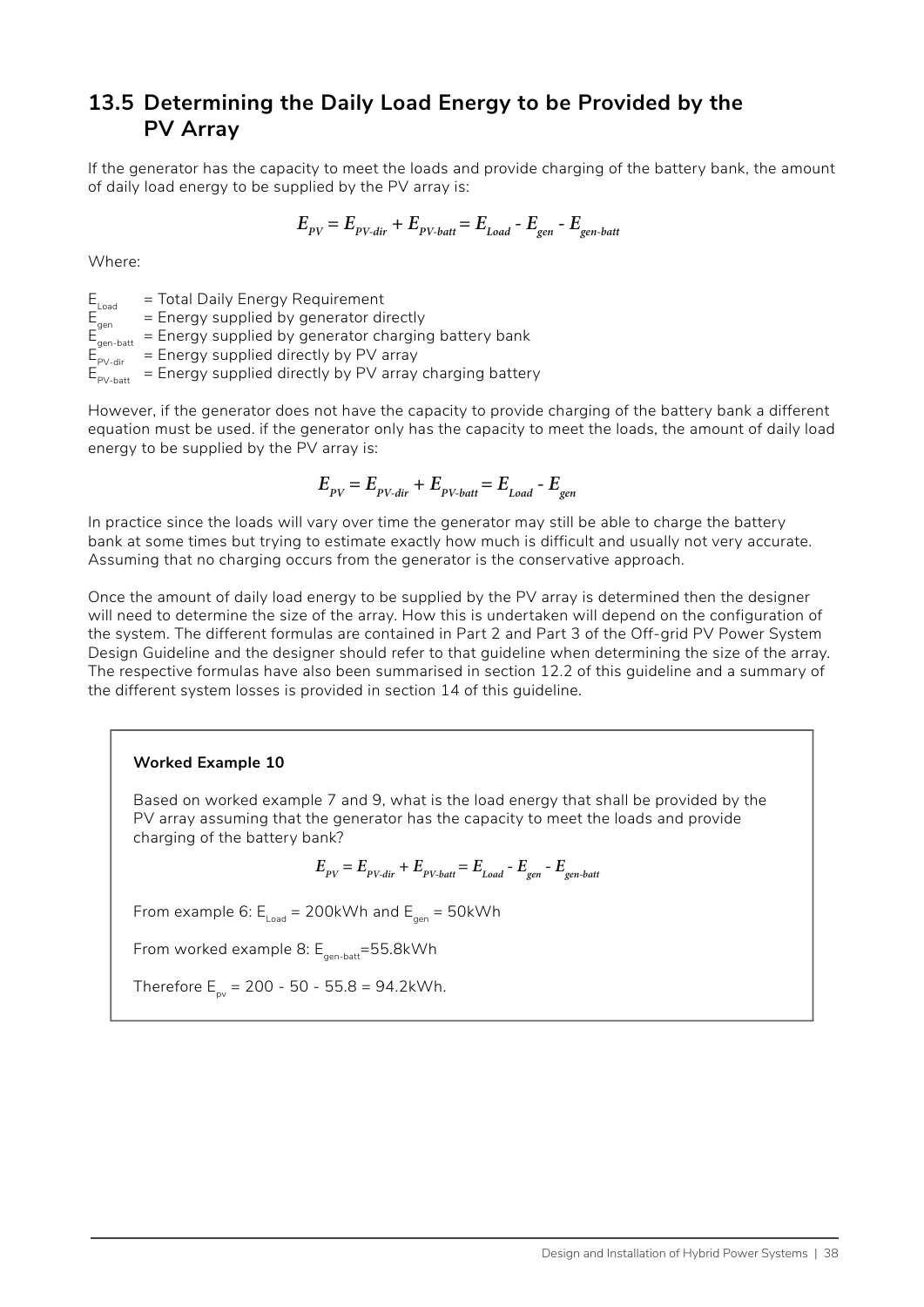## 14. Summary of Hybrid System Losses

Hybrid systems can consist of ac bus systems, dc bus systems or a combination of both. Trying to remember and apply all the formulas related to losses between the energy sources and the loads for the various configurations can be very difficult. It is best that the designer always first draws the configuration of the system that is proposed for the design and then determines the sub-system losses for that configuration among the various energy sources, (e.g. PV array, battery, generator) and the loads. These will be required when trying to determine the size of the PV array required. This section summarises the various losses in the different configurations.

### **14.1 System Efficiencies in a dc Bus System Supplying ac Loads**

<span id="page-45-0"></span>[Figure 19](#page-45-0) shows the various system losses in a dc bus system providing ac energy to loads. [Table 2](#page-45-1) summarises the typical losses for the many pathways between the energy sources and the loads.



<span id="page-45-1"></span>*Figure 19: System Losses in a dc bus configured hybrid system-excluding cable losses*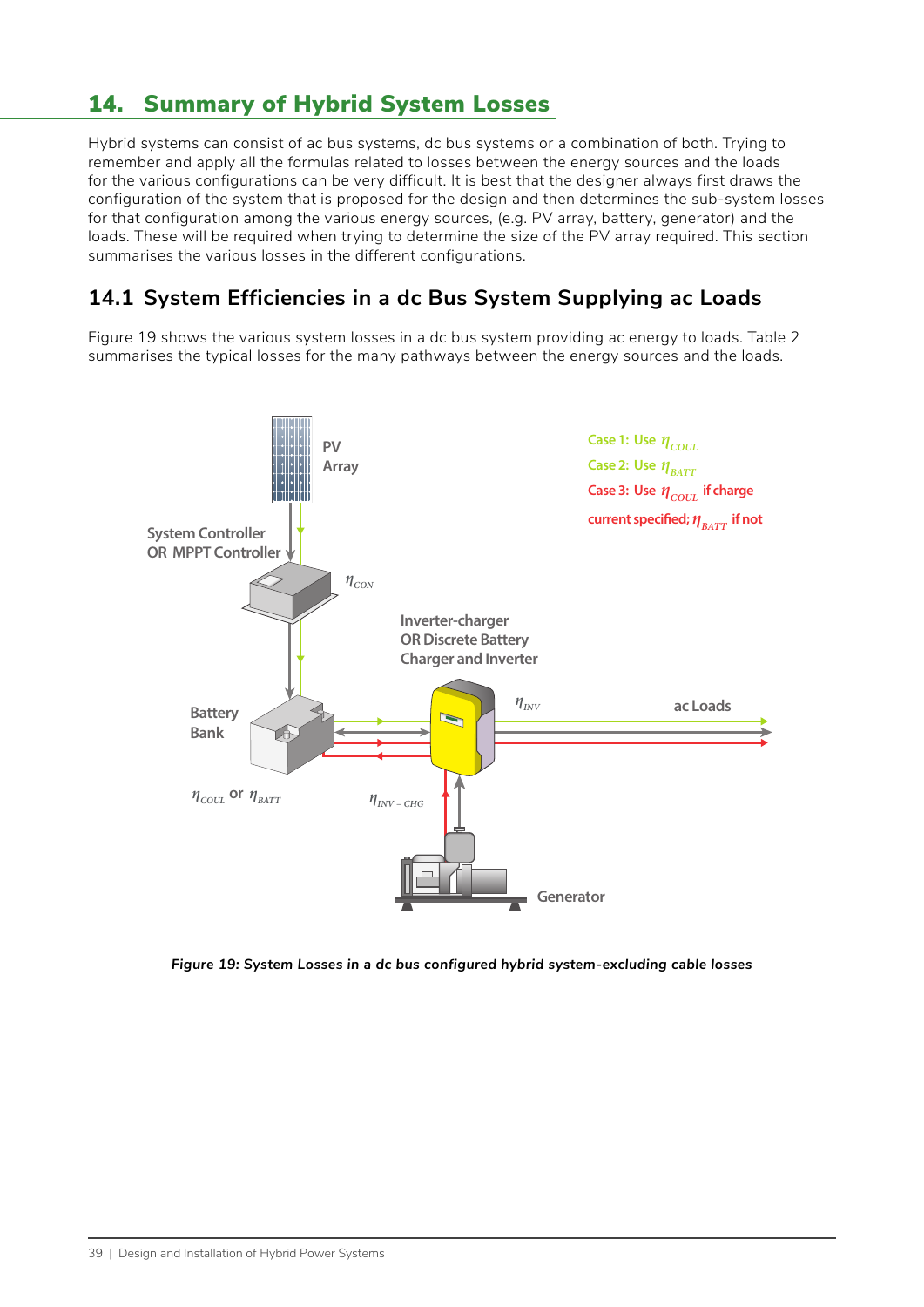| Case 1: Switched/PWM<br>Solar controller.<br>The PV Array charges battery<br>via a switching or PWM<br>controller & the battery inverter<br>supplies ac loads. | Case 2: MPPT Solar controller.<br>The PV array charges battery via<br>a MPPT controller & the battery<br>inverter supplies ac loads.               | Case 3: Generator and<br>inverter-charger.<br>When the generator is running,<br>it can charge the battery via<br>the inverter-charger and the<br>maximum charge current<br>is based upon the battery<br>requirement and the maximum<br>current rating for the charging<br>circuit in the inverter. When<br>the generator is off the battery<br>inverter-charger supplies all the<br>ac loads. |
|----------------------------------------------------------------------------------------------------------------------------------------------------------------|----------------------------------------------------------------------------------------------------------------------------------------------------|-----------------------------------------------------------------------------------------------------------------------------------------------------------------------------------------------------------------------------------------------------------------------------------------------------------------------------------------------------------------------------------------------|
| The system is based upon Ah.                                                                                                                                   | The system is based upon Wh.                                                                                                                       | The system is based upon Ah.                                                                                                                                                                                                                                                                                                                                                                  |
|                                                                                                                                                                | Note: Individual cable losses can<br>be combined and stated as cable<br>losses (transmission losses)<br>between PV array and inverter<br>or loads. | Note: The inverter-charger<br>could be bidirectional or<br>dc bus interactive.                                                                                                                                                                                                                                                                                                                |
| 1. Battery coulombic efficiency<br>losses when charging<br>$(typ ~ -10\%)$                                                                                     | 1. Cable losses between the PV<br>array to MPPT (typ $<$ 1%)                                                                                       | 1. Battery coulombic efficiency<br>losses when charging (typ $\sim$ 10%)                                                                                                                                                                                                                                                                                                                      |
| 2. Battery inverter efficiency<br>losses (typ $\sim$ 4-12%)a                                                                                                   | 2. MPPT efficiency losses may<br>also apply (typ $~1$ -4-5%)                                                                                       | 2. Battery inverter efficiency<br>losses (typ $~12\%$ )                                                                                                                                                                                                                                                                                                                                       |
|                                                                                                                                                                | 3. Cable losses between MPPT<br>and battery (typ $<$ 1%)                                                                                           |                                                                                                                                                                                                                                                                                                                                                                                               |
|                                                                                                                                                                | 4. Battery watt-hour efficiency<br>losses when charging (typ $\sim$ 10-<br>30% depending on technology)                                            |                                                                                                                                                                                                                                                                                                                                                                                               |
|                                                                                                                                                                | 5. Cable losses between battery<br>and battery inverter (typ $<$ 1%)                                                                               |                                                                                                                                                                                                                                                                                                                                                                                               |
|                                                                                                                                                                | 6. Battery inverter efficiency<br>losses (typ ~4-12%)                                                                                              |                                                                                                                                                                                                                                                                                                                                                                                               |

### **Table 2: System efficiency losses for dc bus system supplying ac loads**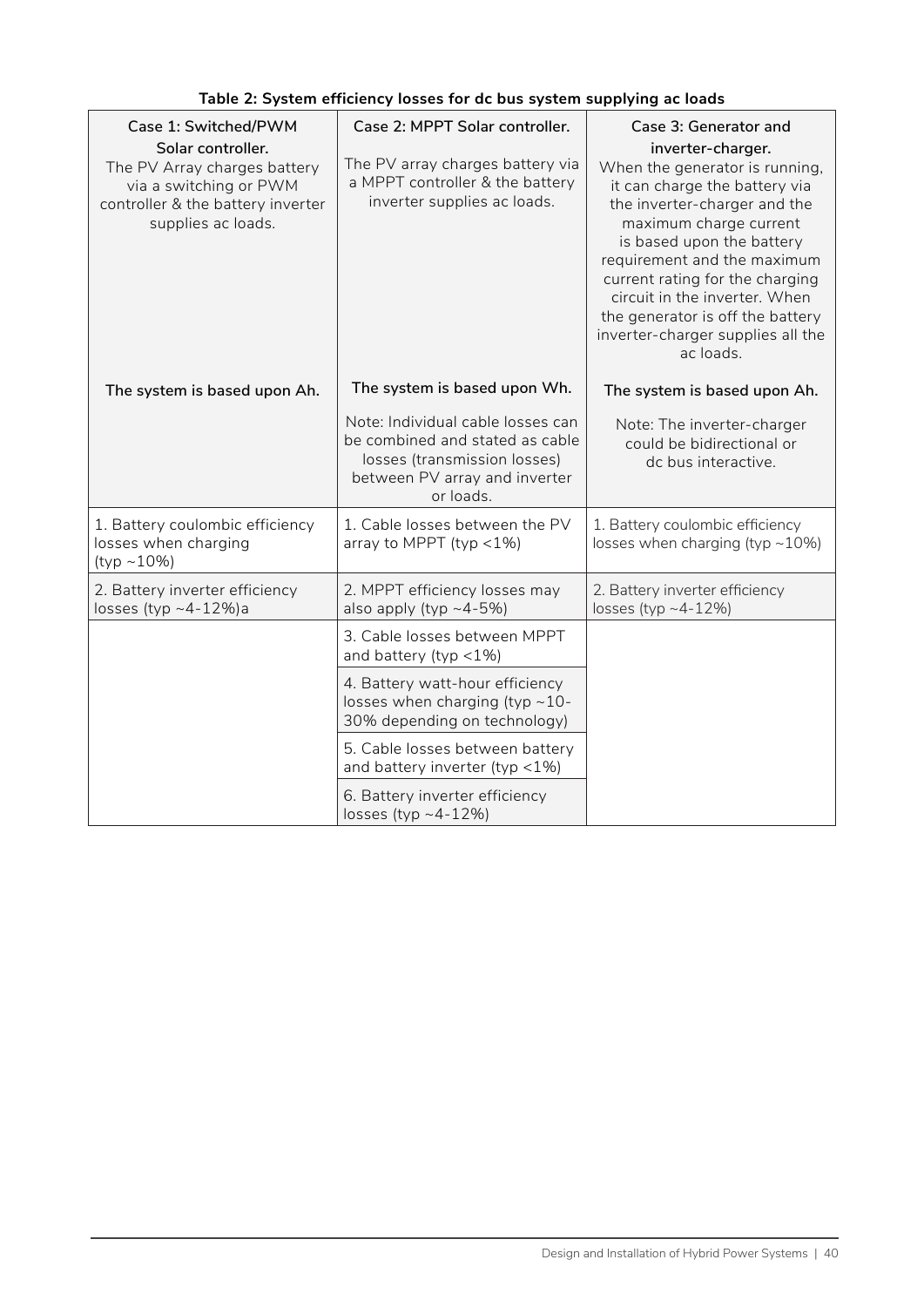### **14.2 System Efficiencies in an ac Bus System Supplying ac Loads**

[Figure 20](#page-47-0) shows the various system losses in an ac bus system providing ac energy to the loads. [Table 3](#page-48-0) summarises the typical losses for the many pathways between the loads and the energy sources.



<span id="page-47-0"></span>*Figure 20: System Losses in an ac bus configured hybrid system-excluding cable losses*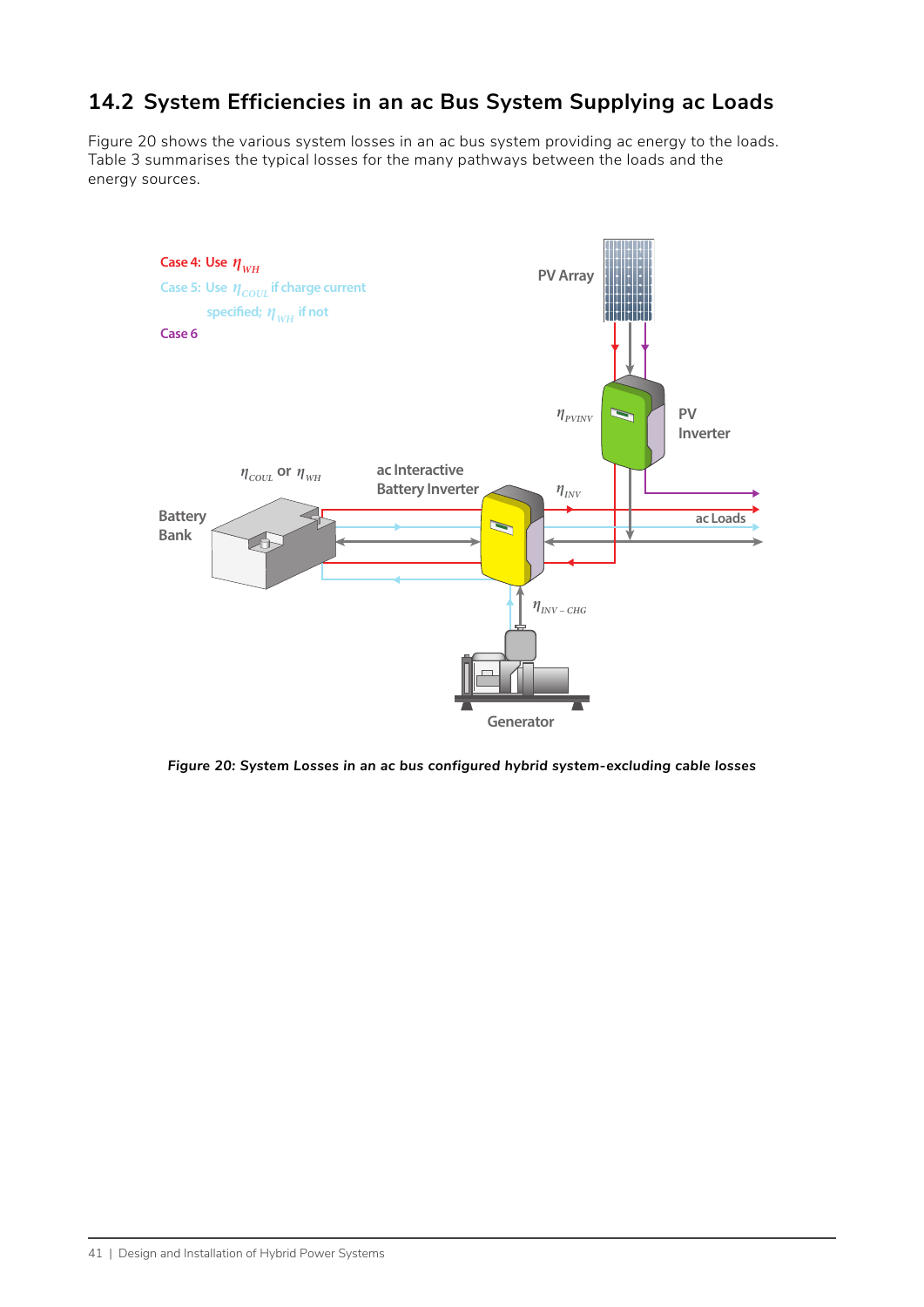<span id="page-48-0"></span>

| Table 3: System efficiency losses for ac bus system supplying ac loads |  |  |
|------------------------------------------------------------------------|--|--|
|------------------------------------------------------------------------|--|--|

| Case 4: PV array is con-<br>nected to PV inverter,<br>charges batteries via bat-<br>tery inverter and batteries<br>supply load. | Case 5: generator powers the ac<br>load and charges battery via the<br>battery inverter. At times the bat-<br>tery supplies none, some or all of<br>the ac load. | Case 6: PV array is connected to<br>PV inverter and supplies ac loads<br>directly. |
|---------------------------------------------------------------------------------------------------------------------------------|------------------------------------------------------------------------------------------------------------------------------------------------------------------|------------------------------------------------------------------------------------|
| The battery inverter would<br>be ac bus interactive.                                                                            | The battery inverter would be ac<br>bus interactive.                                                                                                             |                                                                                    |
| 1) Cables losses between<br>the PV array to PV inverter<br>$(typ < 1\%)$                                                        | 1) Cable losses between the<br>generator and battery inverter<br>$(typ < 1\%)$                                                                                   | 1) Cables losses between the PV<br>array to PV inverter (typ $<$ 1%)               |
| 2) PV inverter efficiency<br>losses (typ $~2$ -6%)                                                                              | 2) Battery inverter efficiency losses<br>(typ ~4-12%) acting as charger                                                                                          | 2) PV inverter efficiency losses<br>$(typ \sim 3-6\%)$                             |
| 3) Cable losses between<br>PV inverter and battery<br>inverter (typ $<$ 1%)                                                     | 3) Cable losses between battery<br>inverter and battery (typ <1%)                                                                                                |                                                                                    |
| 4) Battery inverter<br>efficiency losses<br>$(typ \sim 4-12\%)$ acting<br>as charger                                            | 4) Battery watt-hour efficiency<br>losses (typ $\sim$ 20%)                                                                                                       |                                                                                    |
| 5) Cable losses between ac<br>battery inverter and battery<br>$(typ < 1\%)$                                                     | 5) Cable losses between battery<br>and battery inverter (typ <1%)                                                                                                |                                                                                    |
| 6) Battery watt-hour<br>efficiency losses<br>$(typ \sim 20\%)$                                                                  | 6) Battery inverter efficiency losses<br>$(tvp - 4-12%)$                                                                                                         |                                                                                    |
| 7) Cable losses between<br>battery and battery inverter<br>when inverting (typ $<$ 1%)                                          | Note: If battery charging current<br>from ac bus interactive battery<br>inverter is specified then losses                                                        |                                                                                    |
| 8) Battery inverter<br>efficiency losses<br>(typ ~4-12%)                                                                        | similar to that of Case 3 in<br>Table 2 would be applied.                                                                                                        |                                                                                    |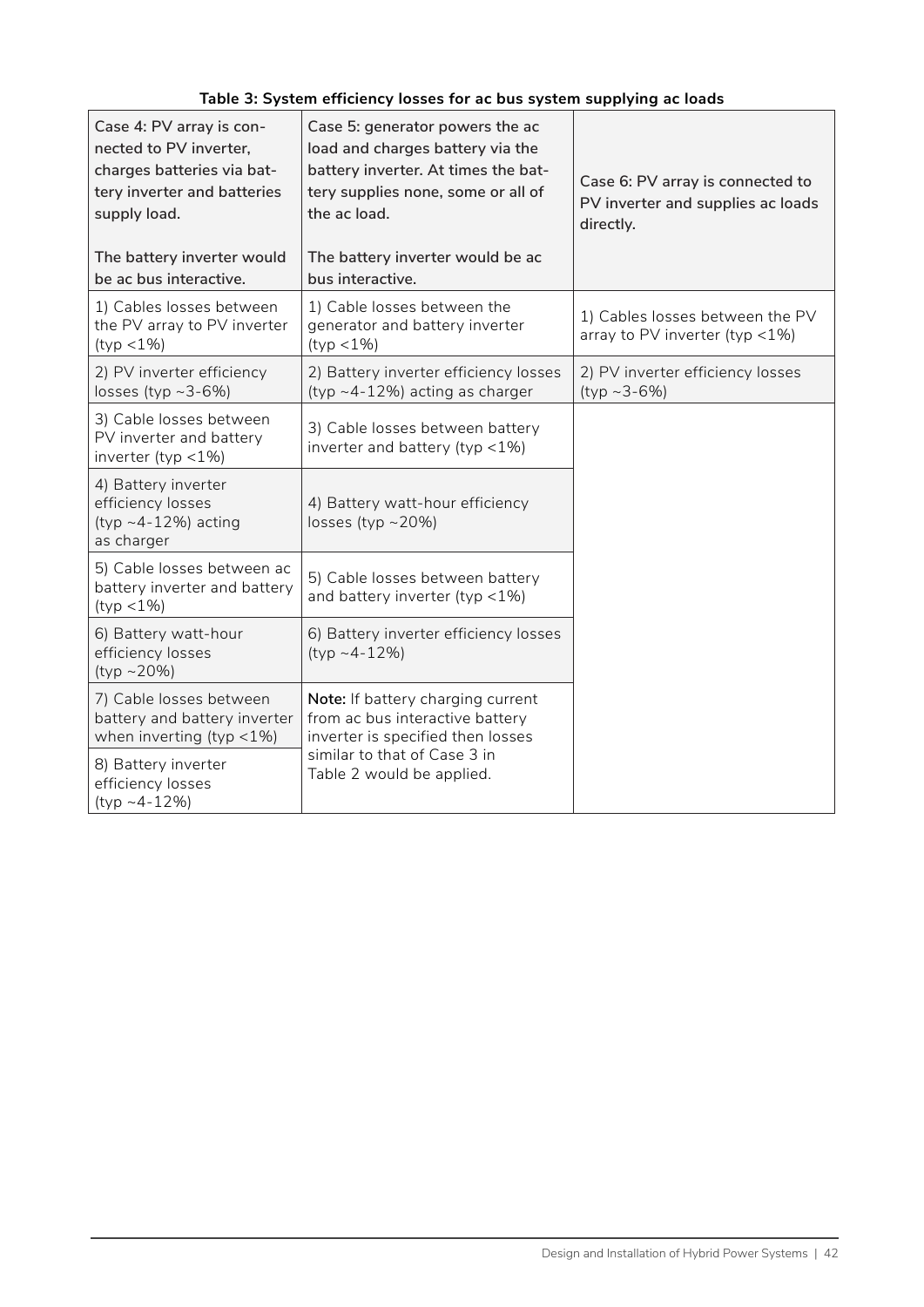### **14.3 Combined ac and dc Bus System Configurations**

[Figure 21](#page-49-0) shows the various system losses in a combined ac and dc bus system providing ac energy to loads. [Table 2](#page-45-1) and [Table 3](#page-48-0) provide the typical figures.



<span id="page-49-0"></span>*Figure 21: System Losses in a combined ac and dc bus configured hybrid system*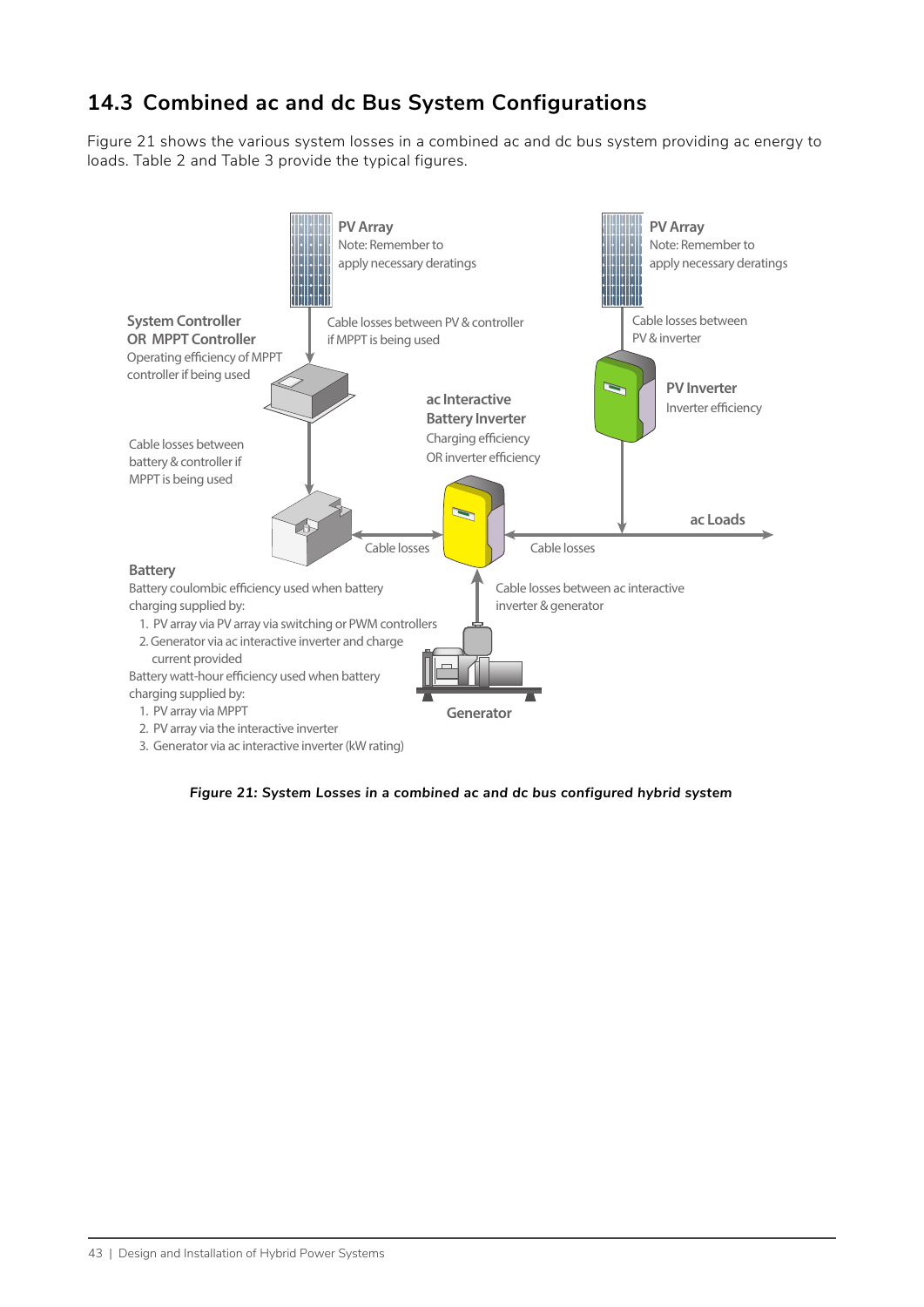## 15. Installation of Hybrid Systems

The installations of the PV array, battery bank, inverter and balance of system components are contained in the Off-grid PV Power Systems Installation Guideline. The relevant sections are referred to below and this section only highlights the installation of the fuelled generator and any additional requirements needed to integrate the generator into an Off-grid PV power system installation.

### **15.1 Array Installation**

Refer to section 5 of the Off-grid PV Power Systems Installation Guideline for the installation of PV arrays. Depending on the size of the PV array with the hybrid system, the PV array may be broken into many sections each with their own separate solar controller and/or PV inverter.

### **15.2 Solar Controller and/or PV Inverter Installation**

Refer to section 8 of the Off-grid PV Power Systems Installation Guideline for the installation of solar controllers and section 9 for the installation of PV inverters.

If the PV array installation does include multiple solar controllers then the number of controllers in parallel shall not be greater than that recommended by the manufacturer and the relevant intercommunications wiring shall be installed such that the controllers operate together.

### **15.3 Battery Installation**

Refer to section 6 and 7 of the Off-grid PV Power Systems Installation Guideline for the installation of battery banks and the ventilation requirements.

In larger hybrid systems comprising multi cluster inverters, the system may be made up of a number of individual battery banks each connected to their own cluster of battery inverters and PV arrays.

### **15.4 Battery Inverter Installation**

Refer to section 10 of the Off-grid PV Power Systems Installation Guideline for the installation of the battery inverters.

In small hybrid systems made up of inverter/chargers and dc or ac interactive inverters the fuelled generator will be electrically connected to the inverter along with communication/control cables to allow the inverter to stop/start the generator.

 With larger systems the inverters may have multiple inverters interconnected in parallel clusters. The number of clusters shall not be greater than that recommended by the manufacturer and the relevant intercommunications wiring shall be installed such that one inverter (or cluster) acts as the "master" and the others the slaves.

Some system configurations may require the inverters' electrical outputs to interconnect through a cluster control box (refer figure 10), this is where the generator will also be electrically connected.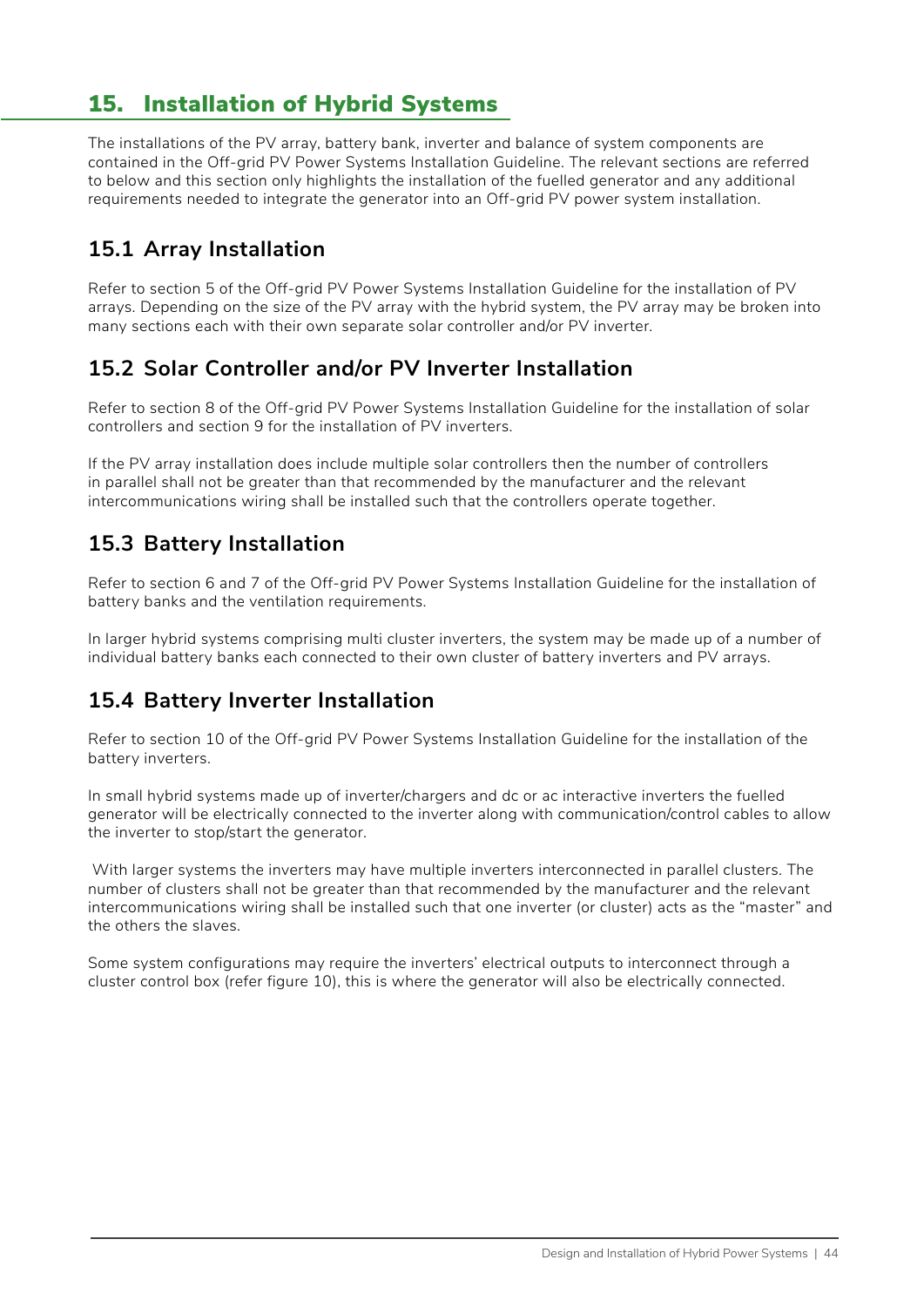## **15.5 Battery Charger Installation**

If the hybrid system includes a separate battery charger:

- The battery charger shall be installed as to the manufacturer's instructions
- Installation of the battery charger should be near the batteries
- Never install the battery charger on top or above the enclosure of batteries that emit explosive gases or near the ventilation vents.
- Battery chargers dissipate heat so there must be sufficient ventilation for removing heat from these sensitive pieces of equipment. Always follow the manufacturer's recommendations for installation, ventilation and clearances around heat sinks.
- If a battery charger is installed outside, the charger should have an IP (Ingress Protection) rating of at least IP56. Due to the humidity and high salt environment in the Pacific region it is recommended that all chargers should have this IP rating or higher.
- Battery chargers should be installed in dust free locations;
- Battery chargers can be heavy, it is important that the surface on which they will be mounted is appropriately weight-bearing
- Battery chargers are not to be installed in direct sunlight.

### **15.6 Generator Installation**

- The generator should be installed in a separate room or shed that only contains the generator and ancillary equipment such as its controller, fuel tank, etc.
- The generator enclosure should be lockable to provide security against tampering, theft or accidental contact by unauthorised persons.
- The foundation supporting the generator is generally a concrete slab that is reinforced and capable of supporting 125% of the pressure exerted by the generator, including fuel, and typically between one and two times the mass of the overall genset.
- The location must be easy to access and cable distances to other components is minimised, while still being far enough away from dwellings to avoid annoyance to residents due to noise and exhaust fumes.

#### • **Combustion and Cooling Air Supply:**

Air is essential both for the combustion of fuel in the engine and the cooling of the equipment. As a rule of thumb, cooling requires six to eight times as much air as combustion. Air intake and exhaust vents should be located to permit smooth air flow over the set. The air should be as cool as possible at the time it reaches the air cleaner. In excessively dusty conditions, additional intake filtration may be required. In order to minimise the ingress of dust and dirt, cooling fans/vents should not face the predominant wind directions.

#### • **Fuel Supply:**

Depending on the size of the generator, the fuel tank may be a small gravity feed unit, a base mounted unit, an external day tank or an underground tank. Fuel storage may be subject to local regulations or standards so installers must check with the relevant government department. Generally, this will mean storage is kept away from potential sources of ignition (including the generator and its associated electrical equipment), provision of bunding or other means of containing a spill from the primary storage vessel is usually required. Warning signs and access control provisions will almost certainly be required with their content depending on the quantity of fuel stored and the type of storage installed.

#### • **Exhaust:**

If the flow of exhaust gases is restricted, back pressure will reduce the power output of the engine. The exhaust pipe should be of adequate diameter for its length, and if bends are to be included, they should be of long radius. If the exhaust pipe is mounted to a fixed structure, a flexible fitting must be included to isolate it from engine vibration and to provide for dimensional changes due to temperature changes. Because heat reduces an engine's efficiency, exhaust components adjacent to the generator should be lagged with heat resistant insulating material to reduce heating engine components.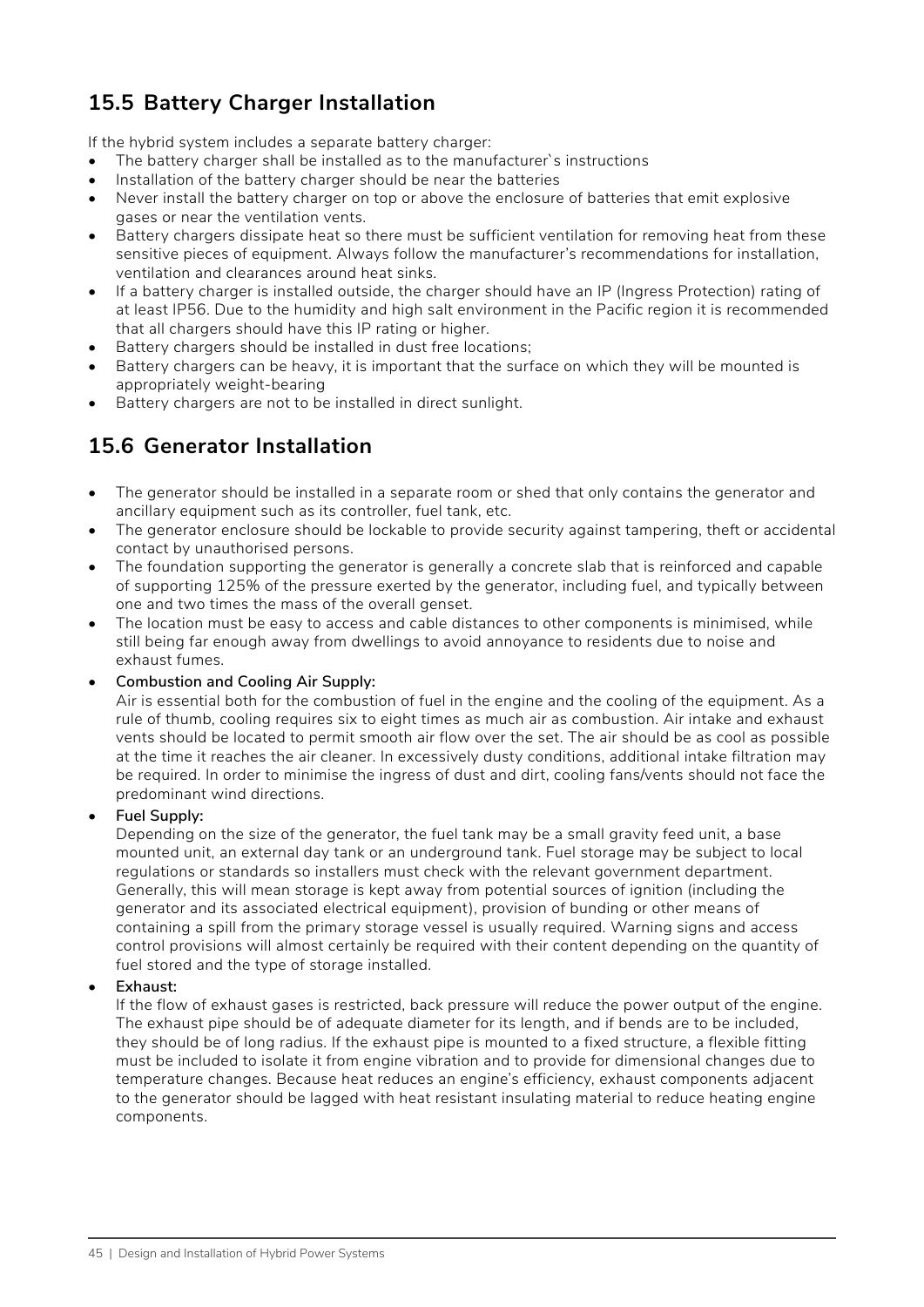#### • **Mechanical and Exhaust Noise:**

Noise from the generator includes both general mechanical noise and noise from the exhaust. To attenuate mechanical noise, it will be necessary to insulate the interior of the generator room with a sound retardant material. It is common to fit noise attenuating louvres to the air intakes and outlets. Exhaust noise can be lessened by fitting a silencer or muffler. The degree of attenuation depends on the quality (and cost) of the silencer. The direction at which exhaust is discharged will also affect noise levels.

#### • **Generator Starting Battery System:**

The starting battery must have sufficient capacity to crank the engine under cold start conditions, and to attempt multiple starts if required. An auxiliary battery charger must be installed if the generator is not guaranteed to run for 4 to 6 hours at least once every week.

#### • **Ancillary Electrical Equipment:** Electrical installation work must be carried out by a licensed electrician. A circuit breaker will be required for the ac outputs and appropriate instruments should be fitted.

#### • **Cabling: (also refer to section 15.7)**

Cabling should be supported, protected from damage of all types (including vermin, temperature, fuel and lubricants, external influences etc.) and installed in accordance with relevant local rules or standards such as those from Australia/New Zealand, the National Electrical Code (USA) or international standards from the IEC.. Particular attention should be paid to the inclusion of an antivibration loop between where the cable is secured to the generator and where it is secured to the remainder of the installation.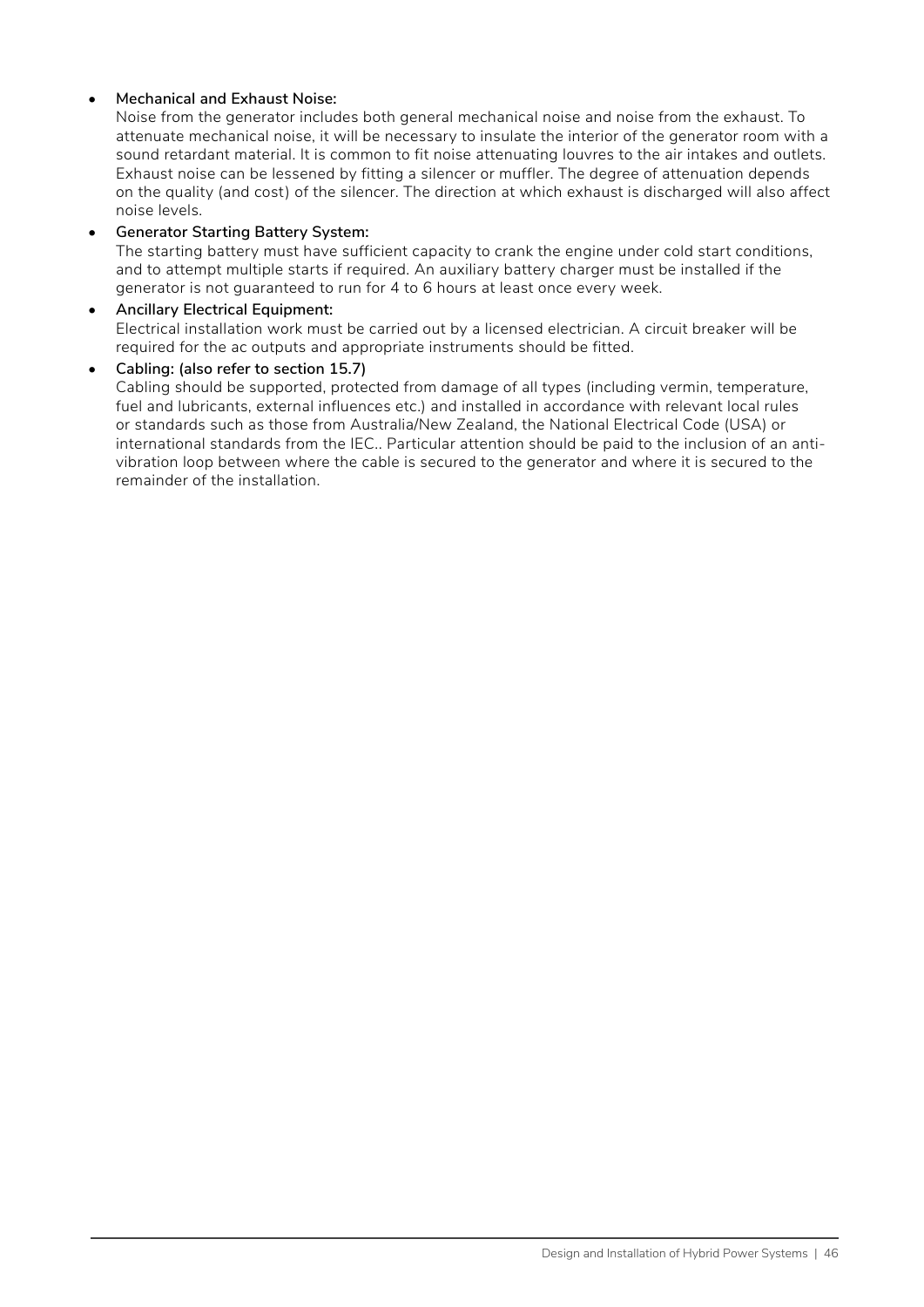### **15.7 PV Array Wiring**

Refer to section 11, 12 and 13 of the Off-grid PV Power Systems Installation Guideline for the safe wiring installation practices (section 11), the wiring of the PV array (section 12) and interconnection wiring to the solar controller/PV inverter (section 13).

### **15.8 Battery Cabling**

Refer to section 14, 15 and 16 of the Off-grid PV Power Systems Installation Guideline for the installation of cables between the battery and solar controllers (section 14 and 15) and battery inverters (section 16).

## **15.9 Voltage Drop**

The voltage drop between the generator and the interconnection with the system at the inverter or cluster control shall not exceed 5%.

Refer to section 17 of the Off-grid PV Power Systems Installation Guideline for the formulas for determining voltage drop and also the recommended voltage drops for the rest of the hybrid system.

### **15.10 Protection Requirements**

The cable between the generator and the hybrid system shall be protected by a suitably rated circuit breaker.

Refer to section 18 of the Off-grid PV Power Systems Installation Guideline for the protection requirements for the rest of the hybrid system.

### **15.11 Disconnection (isolation) Requirements**

The generator shall be capable of being isolated from the rest of the hybrid system by a load breaking disconnection device. The circuit breaker mentioned in 15.10 can meet this requirement.

The generator control system shall include a disconnection device to isolate the remote control wires to the inverter and other control equipment (e.g. a remote starting switch) that can send a signal to start the generator.

Refer to section 19 of the Off-grid PV Power Systems Installation Guideline for the disconnection (isolation) requirements for the rest of the hybrid system.

### **15.12 Earthing (Grounding)**

The conductive metal casing of the fuelled generator shall be bonded to earth (ground)

Refer to section 20 of the Off-grid PV Power Systems Installation Guideline for the earthing (grounding) requirements for the rest of the hybrid system.